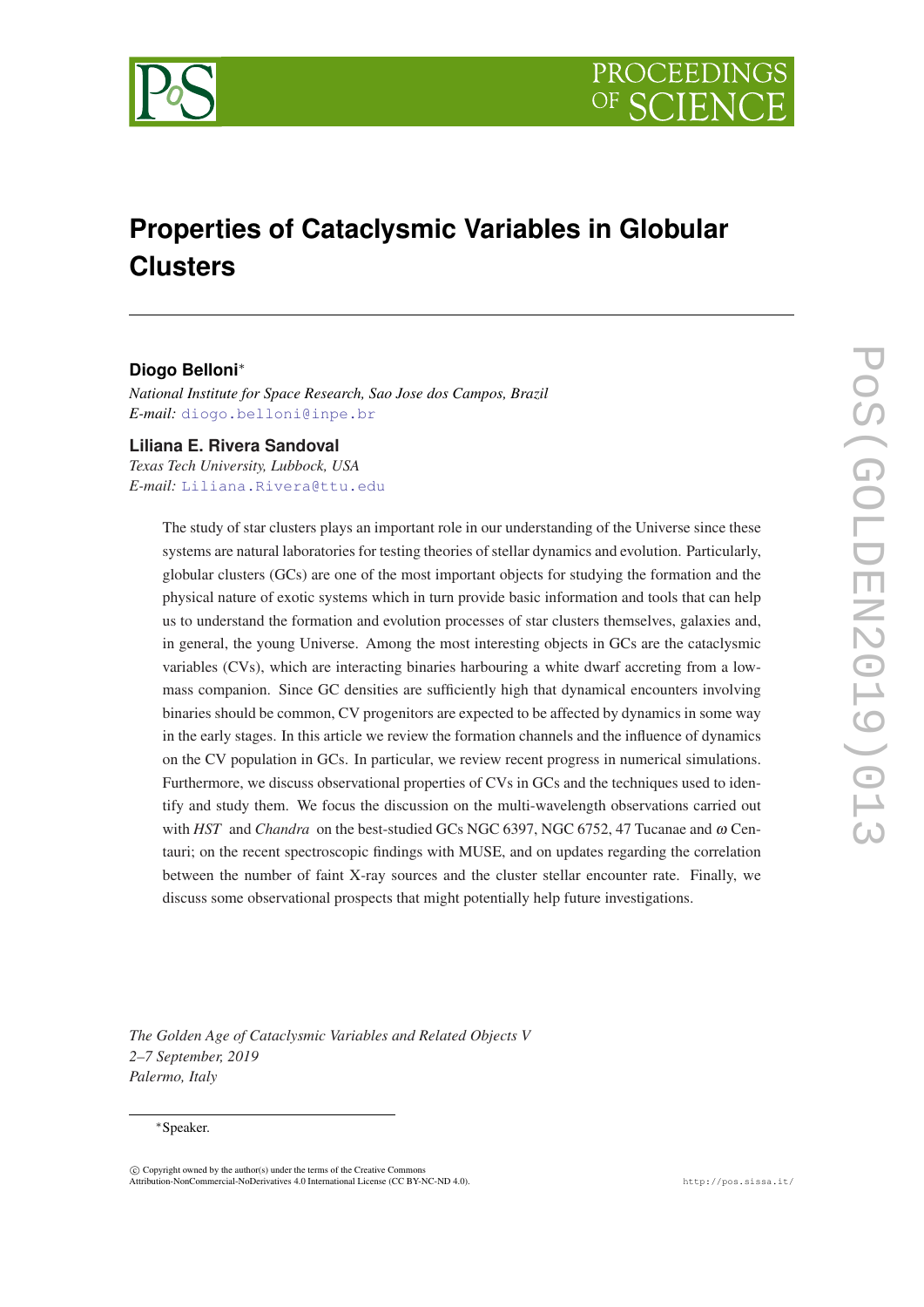# **Contents**

|                                                                      |                                                                                 | 1                                                                                                                                                                                                                      |  |  |
|----------------------------------------------------------------------|---------------------------------------------------------------------------------|------------------------------------------------------------------------------------------------------------------------------------------------------------------------------------------------------------------------|--|--|
|                                                                      |                                                                                 | 3                                                                                                                                                                                                                      |  |  |
| 2.1                                                                  | Searches for cataclysmic variables in globular clusters                         | 3                                                                                                                                                                                                                      |  |  |
| 2.2                                                                  | Spectroscopic observations of cataclysmic variables in globular clusters        | 5                                                                                                                                                                                                                      |  |  |
| Particular cases: NGC 6397, NGC 6752, $\omega$ Cen and 47 Tuc<br>2.3 |                                                                                 |                                                                                                                                                                                                                        |  |  |
|                                                                      | Optical and X-ray properties<br>2.3.1                                           | 7                                                                                                                                                                                                                      |  |  |
|                                                                      | Spatial distribution<br>2.3.2                                                   | 9                                                                                                                                                                                                                      |  |  |
| 2.4                                                                  | Correlation between the number of cataclysmic variables and the cluster stellar |                                                                                                                                                                                                                        |  |  |
|                                                                      | encounter rate                                                                  | 10                                                                                                                                                                                                                     |  |  |
|                                                                      |                                                                                 | 13                                                                                                                                                                                                                     |  |  |
| 3.1                                                                  | Simulations by Belloni et al. (2016, 2017a, 2017b)                              | 14                                                                                                                                                                                                                     |  |  |
| 3.2                                                                  | Simulations by Hong et al. (2017)                                               | 16                                                                                                                                                                                                                     |  |  |
| 3.3                                                                  | Problems in the simulations by Belloni et al. (2016, 2017a, 2017b) and Hong et  |                                                                                                                                                                                                                        |  |  |
|                                                                      | al. (2017)                                                                      | 18                                                                                                                                                                                                                     |  |  |
| 3.4                                                                  | Simulations by Belloni et al. (2019)                                            | 19                                                                                                                                                                                                                     |  |  |
|                                                                      |                                                                                 | 22                                                                                                                                                                                                                     |  |  |
| 4.1                                                                  | On the nature of cataclysmic variables in globular clusters                     | 22                                                                                                                                                                                                                     |  |  |
| 4.2                                                                  | On the dynamical origin of most cataclysmic variables in globular clusters      | 25                                                                                                                                                                                                                     |  |  |
|                                                                      |                                                                                 | 27                                                                                                                                                                                                                     |  |  |
|                                                                      |                                                                                 | 1. Why should one investigate cataclysmic variables in globular clusters?<br>What do we know from observations?<br>What do we know from theory and simulations?<br><b>Discussion</b><br><b>Summary and conclusions</b> |  |  |

## 1. Why should one investigate cataclysmic variables in globular clusters?

The study of star clusters plays an important role in our understanding of the Universe since these systems are natural laboratories for testing theories of stellar dynamics and evolution. Particularly, globular clusters (GCs) are one of the most important objects for studying the formation and the physical nature of exotic systems given that they are nearly as old as the Universe itself and they can reach very high stellar densities (up to  $\sim 10^6$  stars per pc<sup>3</sup> in their cores, Harris 1996 [\[1\]](#page-30-0)). Because stellar dynamics plays an important role in these environments, GCs are factories of exotic systems such as low mass X-ray binaries, cataclysmic variables, active binaries, red and blue straggler stars, millisecond pulsars, black hole binaries, among others. Thus, the study of these binaries provides key information and tools that can help us to understand the formation and evolution processes of star clusters themselves, which, in turn, help us to understand galaxies and, in general, the young Universe (e.g. Spitzer 1987 [\[2\]](#page-30-0); Hut et al. 1992 [[3](#page-30-0)]; Meylan & Heggie 1997 [[4](#page-30-0)];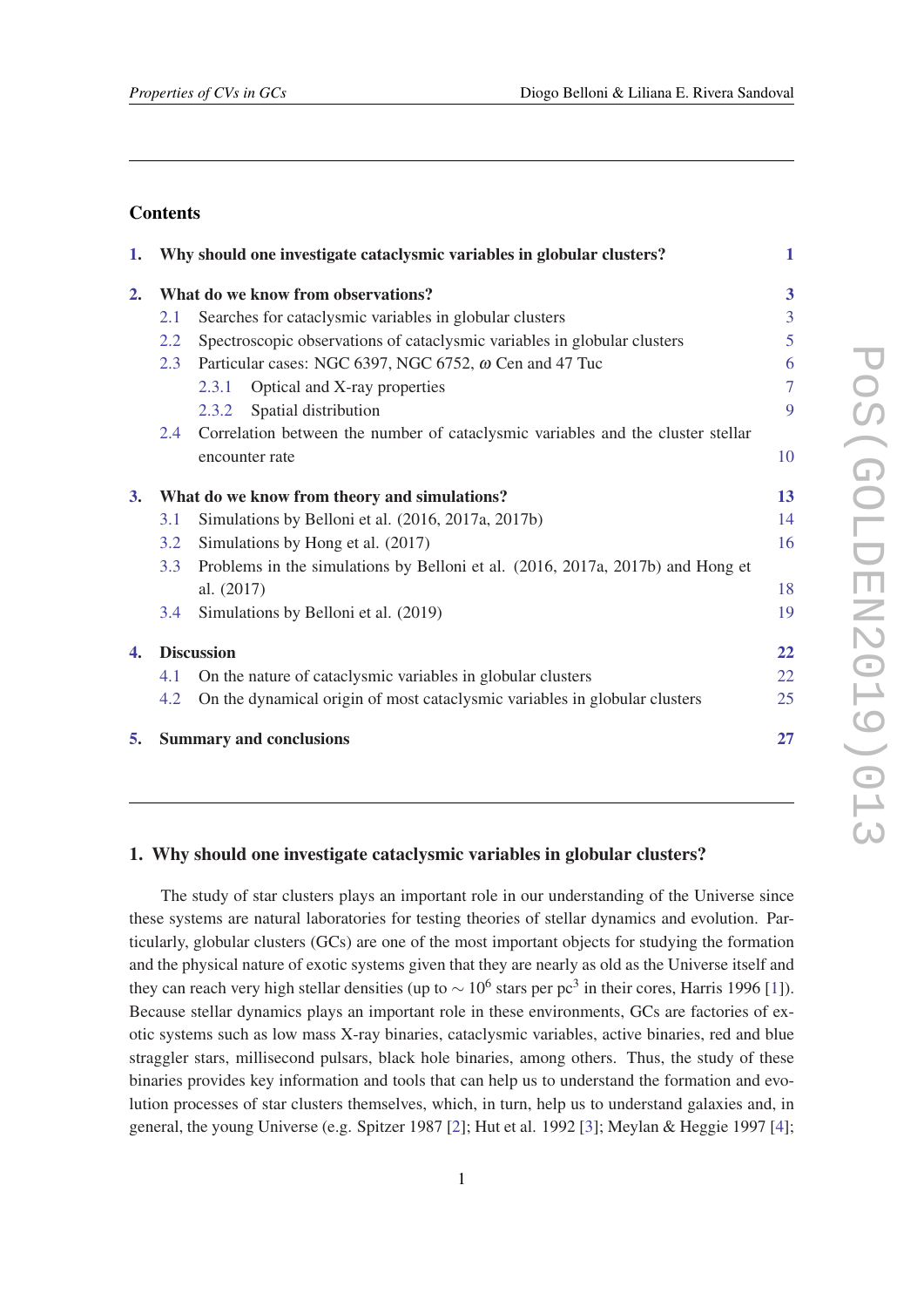Ashman & Zepf 1998 [[5](#page-30-0)]; Heggie & Hut 2003 [\[6\]](#page-30-0); Brodie & Strader 2006 [\[7\]](#page-30-0); Aarseth, Tout & Mardling 2008 [\[8](#page-30-0)]; Binney & Tremaine 2008 [[9](#page-30-0)]; Portegies Zwart, McMillan & Gieles 2010 [\[10](#page-30-0)]; Davies 2013 [[11\]](#page-30-0); Bastian & Lardo 2018 [[12\]](#page-30-0); Varri et al. 2018 [[13\]](#page-30-0); Baumgardt et al. 2019 [\[14](#page-30-0)]; Gratton et al. 2019 [\[15](#page-30-0)]).

Among the most interesting objects in GCs are the cataclysmic variables (CVs), which are interacting binaries composed of a white dwarf (WD) that stably accretes matter from a low-mass main-sequence (MS) star (e.g. Smak 1984 [\[16](#page-30-0)]; Cropper 1990 [[17\]](#page-31-0); Warner 1995 [[18\]](#page-31-0); Smak 2000 [[19\]](#page-31-0); Hellier 2001 [\[20](#page-31-0)]; Lasota 2001 [[21\]](#page-31-0); Knigge, Baraffe & Patterson 2011 [\[22](#page-31-0)]; Ferrario, de Martino & Gänsicke 2015 [[23\]](#page-31-0); Zorotovic & Schreiber 2019 [\[24](#page-31-0)]; Ferrario, Wickramasinghe & Kawka 2020 [\[25](#page-31-0)]). CVs are important astrophysical systems, since they are the most abundant class of interacting binaries harbouring a compact object, not only in the Milky Way field (Breedt [private communication]), but also in GCs (e.g. there are from 100 to 1000 times more WDs than neutron stars in a GC, Maccarone & Knigge 2007 [[26\]](#page-31-0)). Furthermore, due to their different types of variability (which basically occurs over all wavelengths and on a wide range of time-scales) caused by different physical processes, CVs become relevant in several fields of research. In fact, besides allowing us to investigate close binary formation and evolution, CVs also allow us to get insights about the physics of accretion as well as the interactions between high-density plasma and magnetic fields.

GCs are thought to play a crucial role in CV formation, since their densities are sufficiently high that dynamical encounters involving binaries should be common. Thus, in dense GCs, it is natural to expect that CVs exist in non-negligible numbers, and that many CV progenitors will have been affected by dynamics in some way prior to the CV formation (e.g. Bailyn, Grindlay & Garcia 1990 [[27\]](#page-31-0); Stefano & Rappaport 1994 [\[28](#page-31-0)]; Davies 1995 [[29\]](#page-31-0); Davies & Benz 1995 [[30\]](#page-31-0); Davies 1997 [\[31](#page-31-0)]; Shara & Hurley 2006 [\[32](#page-31-0)]; Ivanova et al. 2006 [\[33](#page-31-0)]; Hong et al. 2017 [[34\]](#page-31-0); Belloni et al. 2016 [[35](#page-31-0)]; 2017a [[36\]](#page-31-0); 2017b [\[37\]](#page-32-0); 2019 [[38\]](#page-32-0)). Furthermore, there is a huge degeneracy regarding GC modelling, in the sense that, in a lot of cases, different evolutionary pathways associated with different initial models lead to comparable present-day global properties. Such a degeneracy could in principle be broken by investigating particular types of objects, whose properties strongly depend on the environment to which they belong. Therefore, some particular objects might potentially provide useful constrains on initial GC conditions and on the initial binary population. For example, while comparing predicted and observed binary fractions in GCs, Leigh et al. (2015 [[39\]](#page-32-0)) were able to conclude that only high initial binary fractions (with a significant fraction of very wide binaries) combined with high initial densities can reproduce the observed anti-correlation between the binary fraction (both inside and outside the half-mass radius) and the total cluster mass. Another example is the work by Belloni et al. (2017c [[40\]](#page-32-0)), in which these authors compared predicted and observed properties of GCs based on the colour-magnitude diagrams (CMDs) and were able to further improve properties of initial binaries in order to incorporate the observations into the numerical simulation investigations. In a similar fashion, comparing predicted and observed CV properties might lead to relevant constraints for the initial GC conditions and their initial binary characteristics. One of the main problems (if not the major one) in GC modelling is how to deal with the unknown initial properties, and providing useful constraints can potentially help to reduce the degrees of freedom while modelling these systems.

In this document, we give an updated view of the recent progress in both, the theoretical and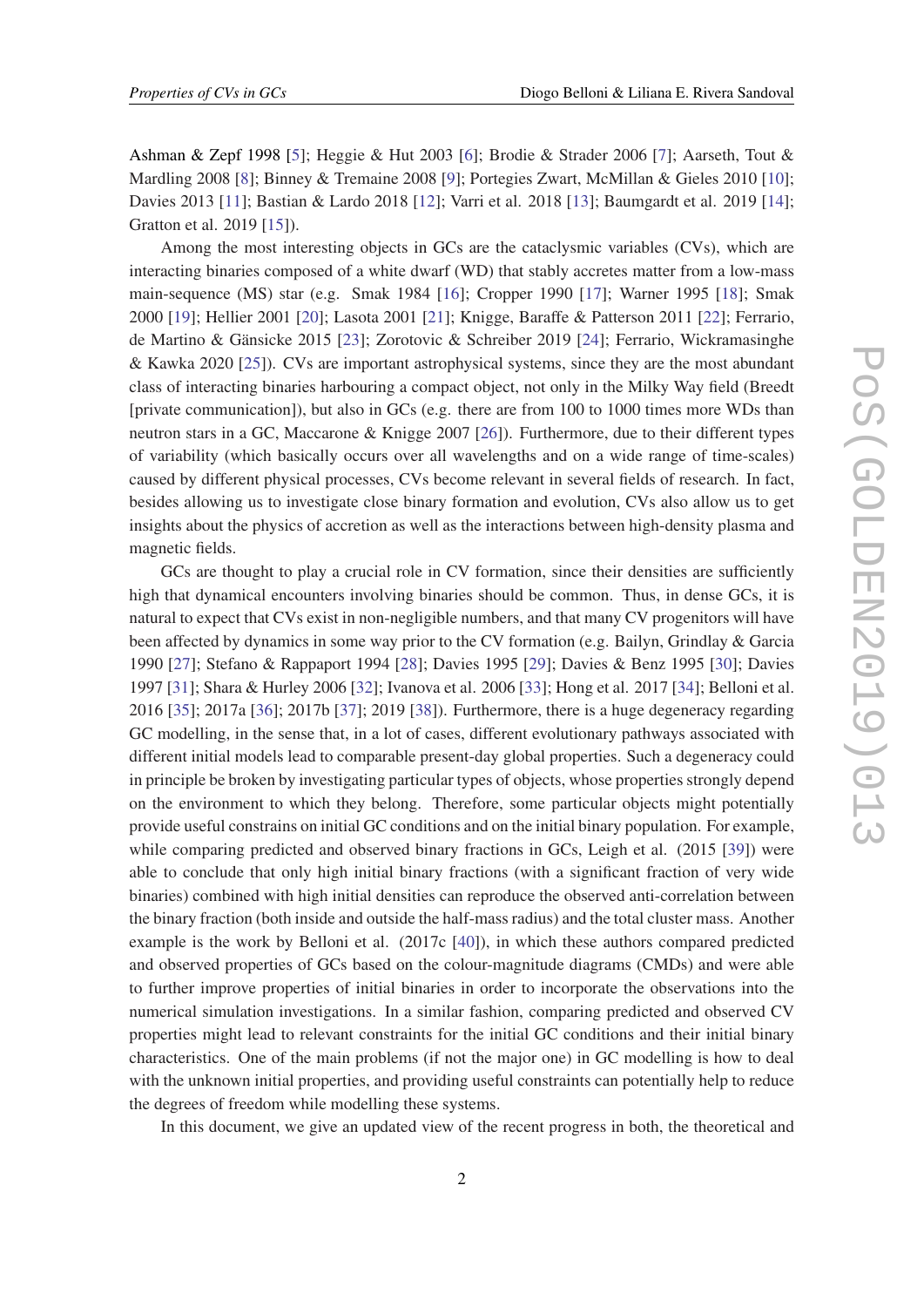<span id="page-3-0"></span>observational studies of GC CVs. We also discuss directions for future studies in order to increase our knowledge of the topic. For a previous review on the main properties of GC CVs, see Knigge (2012 [\[41](#page-32-0)]).

#### 2. What do we know from observations?

The very first CV observed in a GC was T Scorpii (in the core of M80), which is a classical nova and was detected independently by the astronomers Arthur Auwers (Luther 1860 [[42\]](#page-32-0)) and Norman Pogson (Pogson 1860 [[43\]](#page-32-0)), in the 19th century, and discussed in detail by Shara & Drissen (1995 [\[44](#page-32-0)]). A more common type of CVs are the dwarf novae (DNe) which constitute the majority of CVs in the Milky Way field (e.g. Pala et al. 2020 [\[45](#page-32-0)]). The very first DN identified in a GC was V101 in the outskirts of M5. V101 was classified as an SS Cygni-like CV by Oosterhoff (1941 [[46\]](#page-32-0)), and its nature spectroscopically confirmed with ground-based observations by Margon, Downes & Gunn (1981 [[47\]](#page-32-0)), who obtained a low resolution spectrum showing strong, broad Balmer and He I emission lines. Margon & Downes (1983 [[48](#page-32-0)]) also claimed to had found the second DN in a GC (V4 in M30), but this DN is now thought to be a foreground object in the field of M30 (Machin et al. 1991 [\[49](#page-32-0)]; Kains et al. 2013 [\[50](#page-32-0)]), which is an example of reclassification of a presumable CV in a GC when obtaining more information. Except for V101, the first searches for DNe performed with ground-based telescopes proved to be very unsuccessful (e.g. Webbink 1980 [\[51\]](#page-32-0)). This trend has remained even with more sophisticated ground-based instruments and surveys (e.g. Kaluzny et al. 2005 [\[52](#page-32-0)]; Pietrukowicz et al. 2008 [\[53\]](#page-32-0)). In fact, because of the low WD intrinsic luminosities and the high stellar crowding in GCs, it has been difficult for groundbased telescopes to reach the vast WD population in any GC. It was until the launch of the *Hubble Space Telescope* (*HST*), that with its extremely good spatial resolution and sensitivity, the very first detection of a WD cooling sequence in a GC was done (Richer et al. 1995 [[54\]](#page-33-0)). However, the detection of DNe in GCs has been difficult even with space telescopes such as the *HST*. As we will discuss later, the most effective way to look for CVs in GCs seems to be a combination of several types of data.

#### 2.1 Searches for cataclysmic variables in globular clusters

Since most CVs in the Milky Way are expected to be DNe (e.g. Pala et al. 2020 [[45\]](#page-32-0)), it is natural to think of searching for them based on the variability associated with DN outbursts. The first attempts to detect DN outbursts in GCs were carried out by Shara et al. in a few GCs. For example, Shara et al. (1988 [[55\]](#page-33-0)) searched for variability in  $\omega$  Cen and 47 Tuc, and found no DNe eruptions. Shara, Bergeron & Moffat (1994 [\[56](#page-33-0)]) looked for erupting DNe outside the core of M92 and also found none. Shara et al. (1995 [\[57\]](#page-33-0)) tried to identify variable sources in part of the core of NGC 6752 and also found none. Shara & Drissen (1995 [[44\]](#page-32-0)) investigated the central regions of M80 and were able to only recover old novae, and in turn found no DNe. However, Paresce et al. (1994 [\[58](#page-33-0)]) identified the second DN in a GC (in 47 Tuc), which later was again identified in outburst by Shara et al. (1996 [[59\]](#page-33-0)) using 12 separate epochs of *HST* images in visual through near-ultraviolet (NUV) bands.

The most recent and complete survey dedicated to search for DNe in GCs was performed by Pietrukowicz et al. (2008 [\[53\]](#page-32-0)). It is based on the largest available homogeneous sample of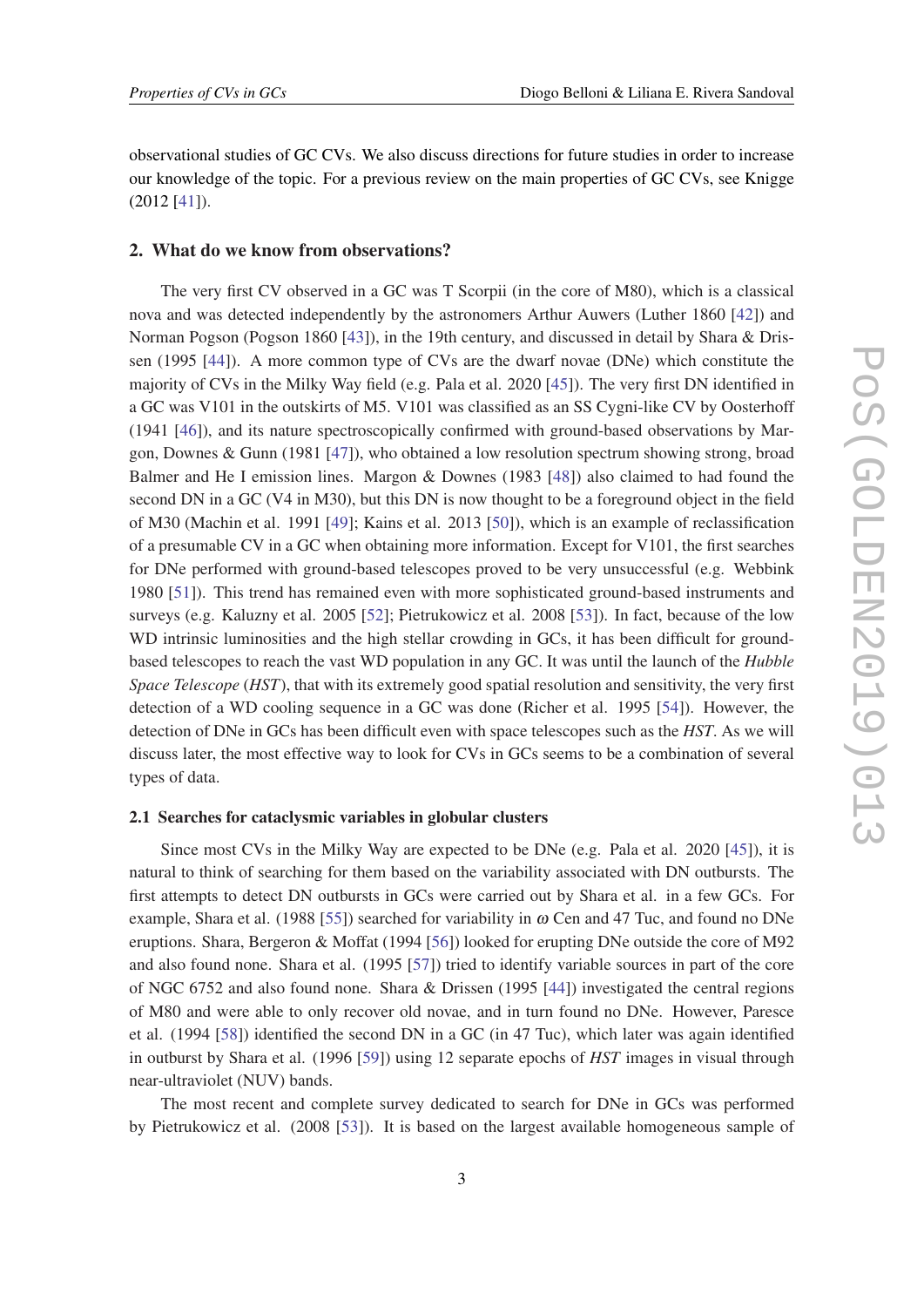observations, in terms of the time-span, number of observations and number of GCs (a total of 16 Galactic GCs). These authors found no more than 12 DNe, distributed among seven clusters. More recently, Modiano, Parikh & Wijnands (2020 [[60\]](#page-33-0)) confirmed 3 known CVs as DNe in the GC 47 Tuc, bringing the total number of confirmed DNe in all GCs to 17 (there are indications of a few more CVs to be DNe but these have not been firmly confirmed yet, see e.g. Rivera Sandoval et al. 2018 [[61](#page-33-0)]).

At first glance these works point towards the idea that there is a genuine deficiency of DNe in GCs and thus clearly conflicting with theoretical works, which predicts that most CVs should be DNe and that hundreds (and even thousands) of CVs exist in each GC. However, one way of interpreting such results is translating it as a deficit of DN outbursts, not DNe necessarily. This would suggest that, if the majority of GC CVs are indeed DNe, then their duty cycles should be extremely small. In this case, alternative methods than variability through DN outbursts could help to identify GC CV candidates. Another way of searching for CVs (not only DNe) in GCs is by taking into account that CVs are composed of accreting WDs, which means that looking for signatures of the accretion process could be an efficient method to detect them. This is, in fact, the approach that has been followed by many authors since the *Chandra X-ray Observatory* was launched, and which has allowed the discovery of many CVs thanks to its exquisite sensitivity and angular resolution. Under such an approach, CV candidates are identified based on the detection of their X-ray emission (see e.g. Heinke 2010 [\[62](#page-33-0)], and references therein).

Accreting WDs show different characteristics from non-accreting WDs in their X-ray, UV, optical and  $H\alpha$  emissions, given that the emission in most accreting systems is powered by the accretion process. However, detecting signatures of accretion in period bouncers seems to be extremely difficult (e.g. Hernández Santisteban et al. 2018 [[63\]](#page-33-0)) because these systems are observed basically as single WDs. Given that CVs are relatively hot systems, they are expected to be bluer than normal MS stars (or outliers) in GC CMDs (e.g. Campos et al. 2018 [\[64](#page-33-0)]). Additionally, they should also reveal excess in UV and H $\alpha$  emissions (e.g. Cool et al., 1995 [[65](#page-33-0)]; Knigge et al., 2008 [[66\]](#page-33-0); Beccari et al., 2014 [[67\]](#page-33-0)). Finally, they could also be detected as X-ray sources, which is generated in the boundary layer (in case of DNe) or in the post-shock region (in case of magnetic CVs) (see e.g. van den Berg 2020 [\[68](#page-33-0)] and references therein).

The best approach then seems to be a technique that simultaneously combines data taken in different bands (X-ray, UV, optical, IR) in which information in narrow filters such as  $H\alpha$  is included, and where variability is considered. That technique (as a whole) was firstly applied by Rivera Sandoval et al. (2018 [\[61\]](#page-33-0)) in 47 Tuc, which led to the discovery of 22 new CV systems.

There are also many other GCs in which the *multi-wavelength approach* (using data in at least 2 different bands) was adopted (since the 1980's). In most of these investigations, when X-ray data has been available, the authors have proceeded (summarily) as follows: they first identified X-rays sources in a GC (mainly with *Chandra*), and then searched for photometric counterparts of such sources (primarily with *HST*, the only telescope capable to resolve the cores of GCs), mainly in UV, optical, NIR, and/or  $H\alpha$  bands. In this way, in all these investigations, the authors managed to identify CV candidates effectively through their position in the CMDs, the color-color diagrams and (in some cases) by identifying short-term variability. However, such method is of course X-ray biased. We emphasise that UV data has tremendously helped to the identification of CVs in GCs, since such data cannot be obtained from the ground and it is where CVs mostly emit.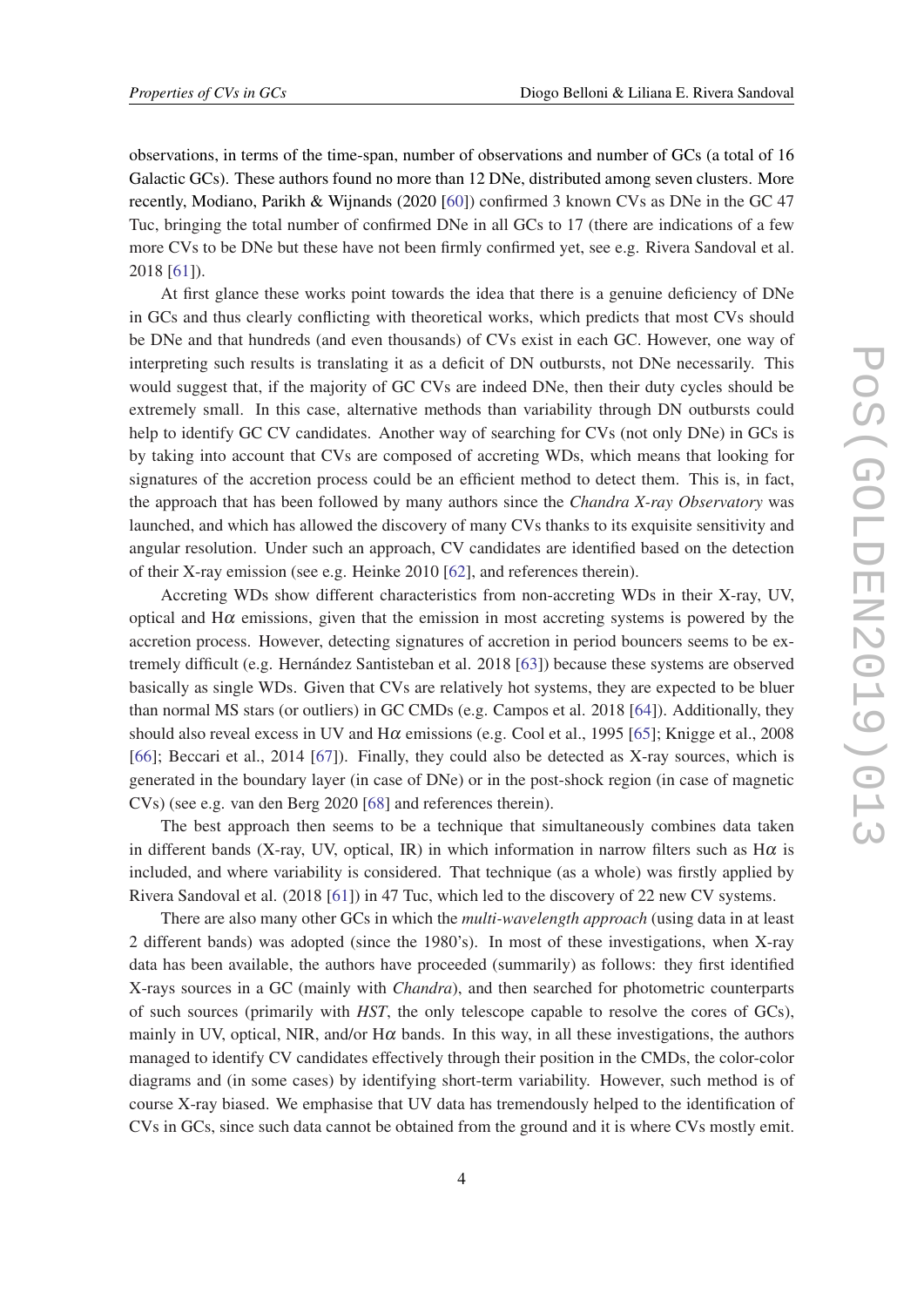<span id="page-5-0"></span>Furthermore, since the stars in GCs are old and red, UV observations help to overcome the stellar crowding, thus revealing the faint emission of CVs (compared to other stars in the cluster). All these investigations confirm the picture that the multi-wavelength approach is more effective than searching for DN outbursts, provided the lack of data, in number, in filters, and with the appropriate cadences to do that.

The reader should have noticed by now the emphasis here employed to the term '*CV candidate*' instead of simply '*CV*'. This is because, even though one considers all evidences at hand to support the idea that a source is a CV, as in the Milky Way field, spectroscopic confirmation is the only way to know for sure that a particular source is a CV (e.g. Knigge 2012 [\[41](#page-32-0)]). As one would expect, this is a very difficult task given the faintness of CVs in GCs, coupled with the crowded nature of the GC environment. For simplicity, hereafter we will not distinguish any more CV candidates from confirmed CVs, and refer to both groups simply as CVs. The reader should keep in mind, though, that the majority of the CVs in GCs are only candidates, lacking firm spectroscopic confirmation.

# 2.2 Spectroscopic observations of cataclysmic variables in globular clusters

As in the Galactic field, the best way to identify the nature of a system is by obtaining spectroscopic observations. Following Knigge (2012 [\[41](#page-32-0)]), this method is the *gold standard* to confirm CVs, while the photometric methods are the *silver standard*. In the field, several surveys have led to the successful spectroscopic identification of CVs. For instance, the *Sloan Digital Sky Survey* provides both photometric and spectroscopic data, and has allowed the unambiguous identification of CVs from hydrogen and helium emission lines (see paper series by Szkody et al. 2002-2011 [[69,](#page-33-0) [70](#page-33-0)] and references therein).

However, in GCs there are two major complications to identify CVs through spectroscopic observations, these are the stellar crowding and the intrinsic faintness of the systems. This means that the same instruments that have been successful in identifying CVs from the ground are not applicable in GCs given the spatial resolution necessary to resolve the cores (where a large populations of CVs is expected to reside) and to avoid contamination from nearby stars. These complications have led to a very limited number of CVs spectroscopically confirmed (17 CVs so far; Göttgens et al., 2019b [\[71](#page-34-0)]). One of the instruments that has led to half of these identifications is *HST*, mainly using the long-slit technique. However, Knigge et al. (2008, [[66\]](#page-33-0)), also exploited the power of slitless spectroscopy in the FUV, where only the hottest objects emit. That approach led to the simultaneous confirmation of three systems in 47 Tuc.

Unfortunately, *HST* spectroscopy is difficult to perform given the large number of orbits necessary to obtain spectra of faint CVs using long-slits. Moreover, the field of view of the FUV detectors (to perform slitless spectroscopy) is small with respect to the cores of several globular clusters and thus, several pointings are required. Additionally, several GCs have large extinction in that band which also makes difficult to perform FUV slitless spectroscopy, especially for faint systems. However, in the last few years the development of more sophisticated ground-based spectrographs, which involve adaptive optics and larger fields of view (than FUV *HST* instruments) have allowed the study of short period binaries in crowded environments such as GCs. One of these instruments is the *Multi Unit Spectroscopic Explorer* (MUSE), which is a panoramic integral-field spectrograph working at optical wavelengths. It is located on the *Very Large Telescope* in Chile (Bacon et al. 2010 [[72](#page-34-0)]). With a field of view as large as  $1' \times 1'$  (in the wide field mode) and a spatial resolution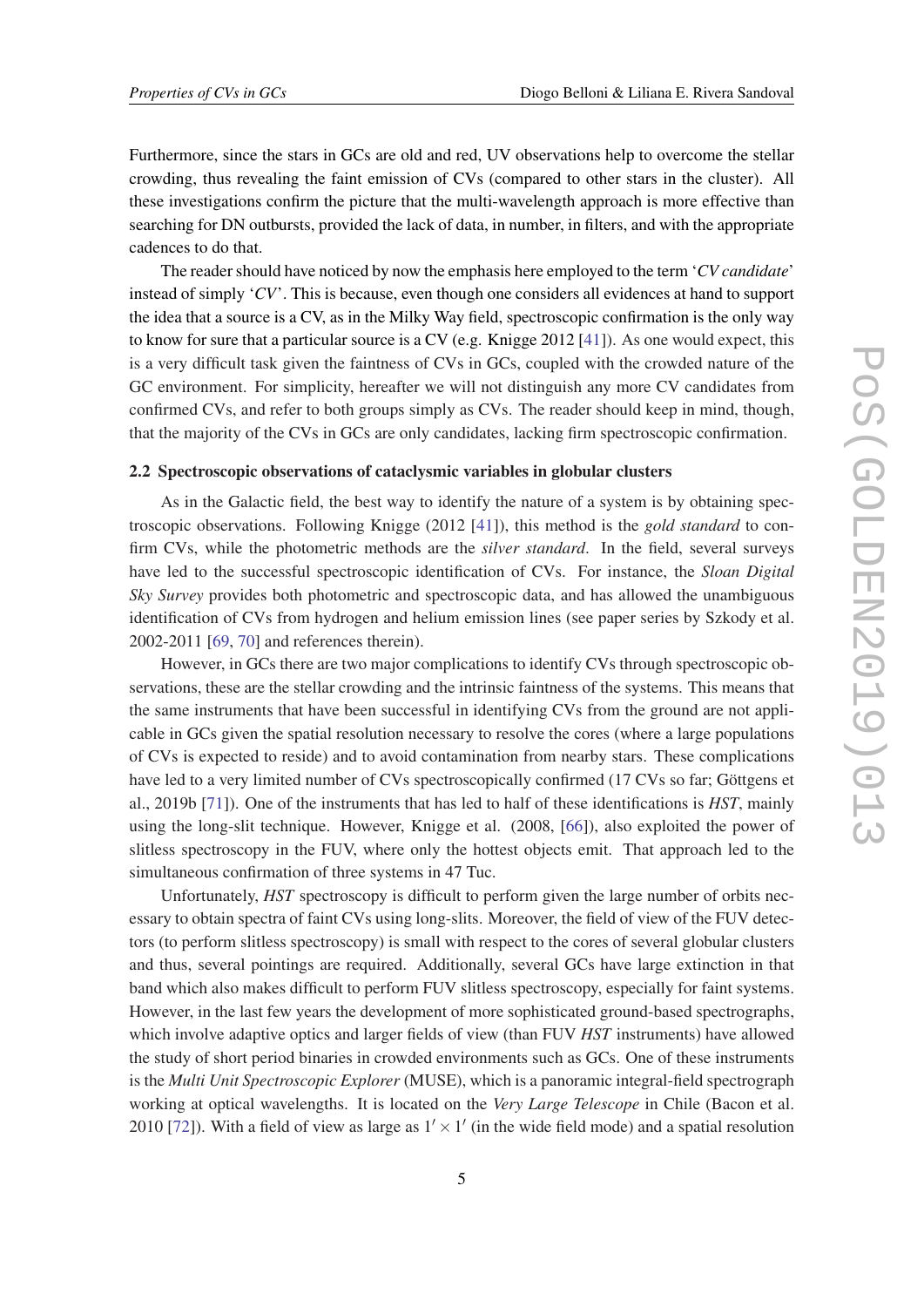<span id="page-6-0"></span>as small as  $0.03''$  (in the narrow field mode), MUSE is able to cover the cores of GCs and study a large variety of systems in such environments.

Furthermore, the combination of catalogues obtained with *HST*, together with a point spread function fitting technique, has allowed to deblend objects in crowded fields, thus increasing the power of MUSE in GCs (e.g. Kamann et al. 2013 [[73\]](#page-34-0)). This technique has been applied to several GCs and has led to the study of thousands of stars in such environments, e.g. NGC 6397 (Husser et al. 2016 [[74\]](#page-34-0); Kamann et al. 2016 [[75\]](#page-34-0)), NGC 2808 (Latour et al. 2019 [\[76](#page-34-0)]), NGC 3201 (Giesers et al. 2018 [[77\]](#page-34-0); 2019 [\[78](#page-34-0)]), Terzan 9 (Ernandes et al. 2019 [\[79](#page-34-0)]), 47 Tuc (Kamann et al. 2018 [\[80\]](#page-34-0)). More recently, MUSE has been used to observe 26 GCs to identify emission-line sources, which has led to the confirmation of five CVs and the discovery of two more (Göttgens et al. 2019b [\[71](#page-34-0)]). This is important as previous to the MUSE era, only ten CVs had been spectroscopically confirmed in the whole Galactic GC population (Margon, Downes & Gunn 1981 [\[47](#page-32-0)], Grindlay et al. 1995 [[81\]](#page-34-0), Edmonds et al. 1999 [\[82\]](#page-34-0), Deutsch et al. 1999 [[83\]](#page-34-0), Knigge et al. 2003 [[84\]](#page-34-0), 2008 [[66\]](#page-33-0), Webb & Servillat 2013 [\[85](#page-35-0)]). However, the faint luminosities of the several photometrically identified CVs make such systems very difficult to detect by MUSE. For example, in cases like 47 Tuc, where most of the CVs have been identified only in the UV or at optical luminosities larger than 22 mag (Rivera Sandoval et al. 2018 [\[61](#page-33-0)]), MUSE is unable to detect them (those around 26 mag) because they are below its detection limit. Though, the detection of some of the faint systems can be performed with long exposure times, and by using the narrow field mode, which has a better spatial resolution.

The discussion so far leads us to the conclusion that *future observations which objective is to find CVs should proceed by means of the multi-wavelength approach* provided that it is easier to identify faint systems with it, though an X-ray unbiased search would be essential in order to make direct comparisons with CVs in the Milky Way field (Rivera Sandoval et al. [in preparation]). We already discussed that observational surveys trying to identify DNe via their variability through outbursts have been mostly unsuccessful given the filters and cadences used. However, that technique is very promising if carried out in UV and with a relatively short cadence (a few days or perhaps even a few weeks between observations) and with a relatively long monitoring program (longer than a few days or a few weeks). A good spatial resolution is then critical for such searches in order to resolve the cores of GCs, and this can only be achieved so far with *HST* in UV, though blue filters using adaptive optics can also be helpful. We stress that searches using only one band could lead to unreliable or to an incomplete identification of the CV population (e.g. some X-ray sources that were classified initially as CVs have been later confirmed as other type of exotic binaries when adding information in other bands). On the other hand, the multi-wavelength approach has already been proved a successful method, as discussed previously. It should then keep being adopted in future observations, as it seems to be the best alternative our current instrumental resources provide us. However, in order to accurately understand the GC CV population, spectroscopic confirmation and characterisation, such as determining the masses of the components, the mass transfer rate as well as the orbital periods are very important.

#### 2.3 Particular cases: NGC 6397, NGC 6752, ω Cen and 47 Tuc

We now focus on the more extensively studied (with a multi-wavelength approach) GCs with respect to CV populations, namely NGC 6397, NGC 6752, ω Cen, and 47 Tuc because they harbour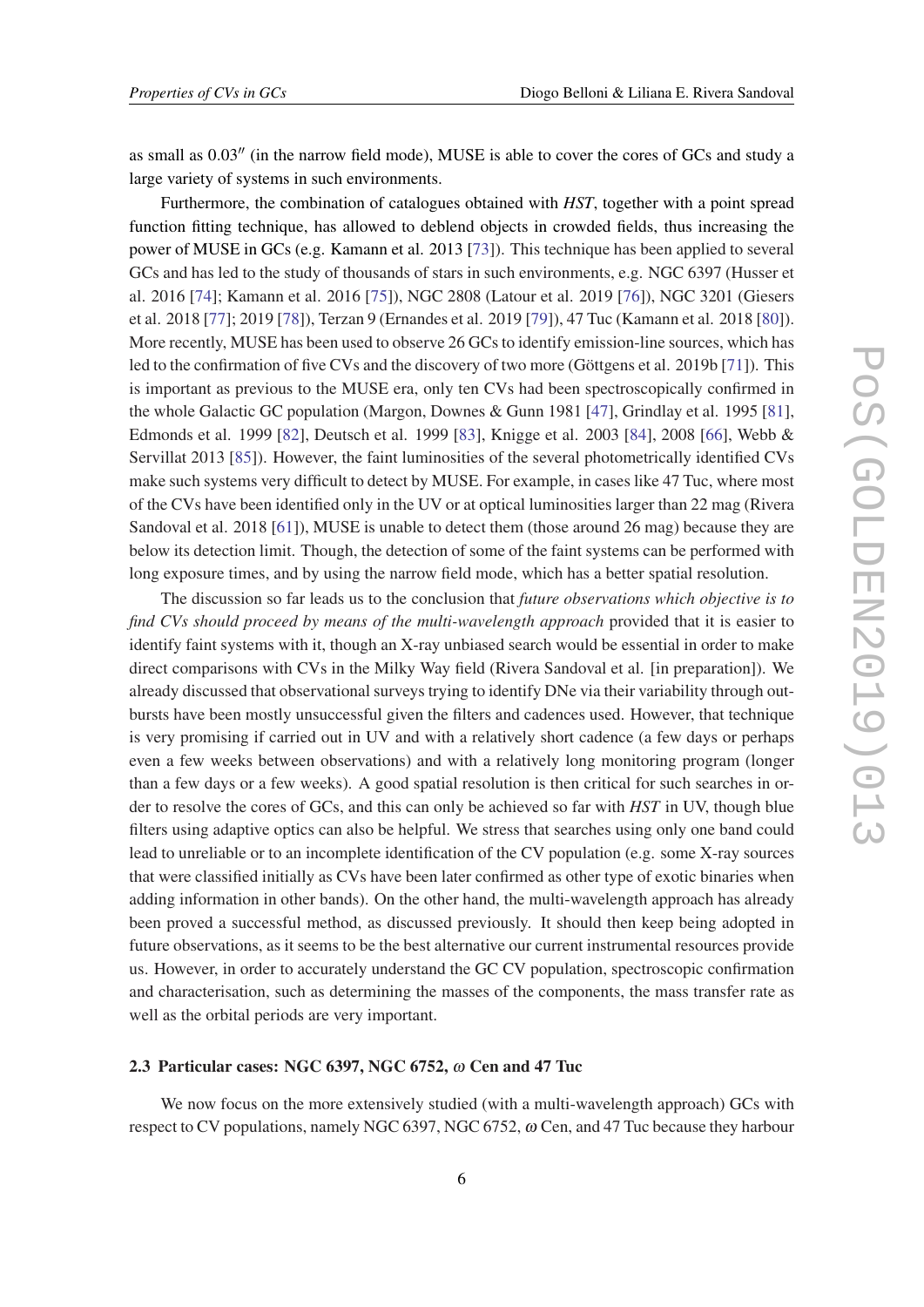<span id="page-7-0"></span>

Figure 1: CMDs for MS stars and WD cooling sequence (black lines) within the half-light radius of NGC 6397, NGC 6752, ω Cen, and 47 Tuc, along with CV identifications (red and blue points are bright and faint systems, respectively). It is clear that core-collapsed GCs have two populations, one being brighter than the other, while the same is not easily observed for non-core-collapsed GCs. To distinguish both populations in each cluster, we used a cut-off of  $R_{625} \simeq 9$ , for core-collapsed clusters and  $\omega$  Cen (horizontal dashed lines), and  $B_{390} \simeq 9$ , for 47 Tuc given that most systems there have been identified in bluer bands. Panels produced with data from Cohn et al. (2010 [[86\]](#page-35-0); NGC 6397), Lugger et al. (2017 [[87\]](#page-35-0); NGC 6752), Cool et al. (2013 [[88\]](#page-35-0);  $\omega$  Cen), and Rivera Sandoval et al. (2018 [[61\]](#page-33-0); 47 Tuc). Absolute magnitudes were computed assuming the following distances (in kpc): 2.3 (for NGC 6397); 4.0 (for NGC 6752); 5.2 (for  $\omega$  Cen); 4.69 kpc (for 47 Tuc). CMDs are corrected by extinction and X-ray sources with ambiguous counterparts were not included.

the large majority of the CVs we know in the Galactic GCs (there are a bit more than 100 CVs in these four clusters).

#### 2.3.1 Optical and X-ray properties

Let us start then our discussion by presenting results based on one of the most important tools in astrophysical research, i.e. CMDs. By inspecting the CMDs in NGC 6397 (Cohn et al. 2010 [\[86](#page-35-0)]), NGC 6752 (lugger et al. 2017 [\[87](#page-35-0)]), ω Cen (Cool et al. 2013 [[88](#page-35-0)]) and 47 Tuc (Rivera Sandoval et al. 2018 [\[61](#page-33-0)]) showed in Fig. 1, we can see a very interesting difference between corecollapsed and non-core-collapsed clusters. In core-collapsed clusters (NGC 6397 and NGC 6752), we can clearly identify two populations of CVs, one brighter than the other, the cut-off being at  $R_{625} \simeq 9$  mag. The *bright* CVs in both clusters lie close to the MS stars and the *faint* CVs lie close to the WD cooling sequence. All these studies included the same *HST* filters, here named B<sup>435</sup> and  $R_{625}$ . Since CVs above the orbital period gap have more massive donors (Knigge et al. 2006 [\[89\]](#page-35-0)), they mostly emit in the  $R_{625}$  band, which suggests that bright CVs are likely above the orbital period gap and harbour more massive donors ( $\gtrsim 0.5 \text{ M}_{\odot}$ ). Regarding faint CVs, their fluxes are usually dominated by the WD, which makes them to mostly emit in the  $B_{435}$  band. Since faint CVs should have less luminous donors, which, in turn, suggests lower donor masses ( $\leq 0.2 - 0.3$  M<sub>o</sub>), they likely are below the orbital period gap, some might even be close to the orbital period minimum.

On the other hand, in non-core-collapsed clusters ( $\omega$  Cen and 47 Tuc), the separation between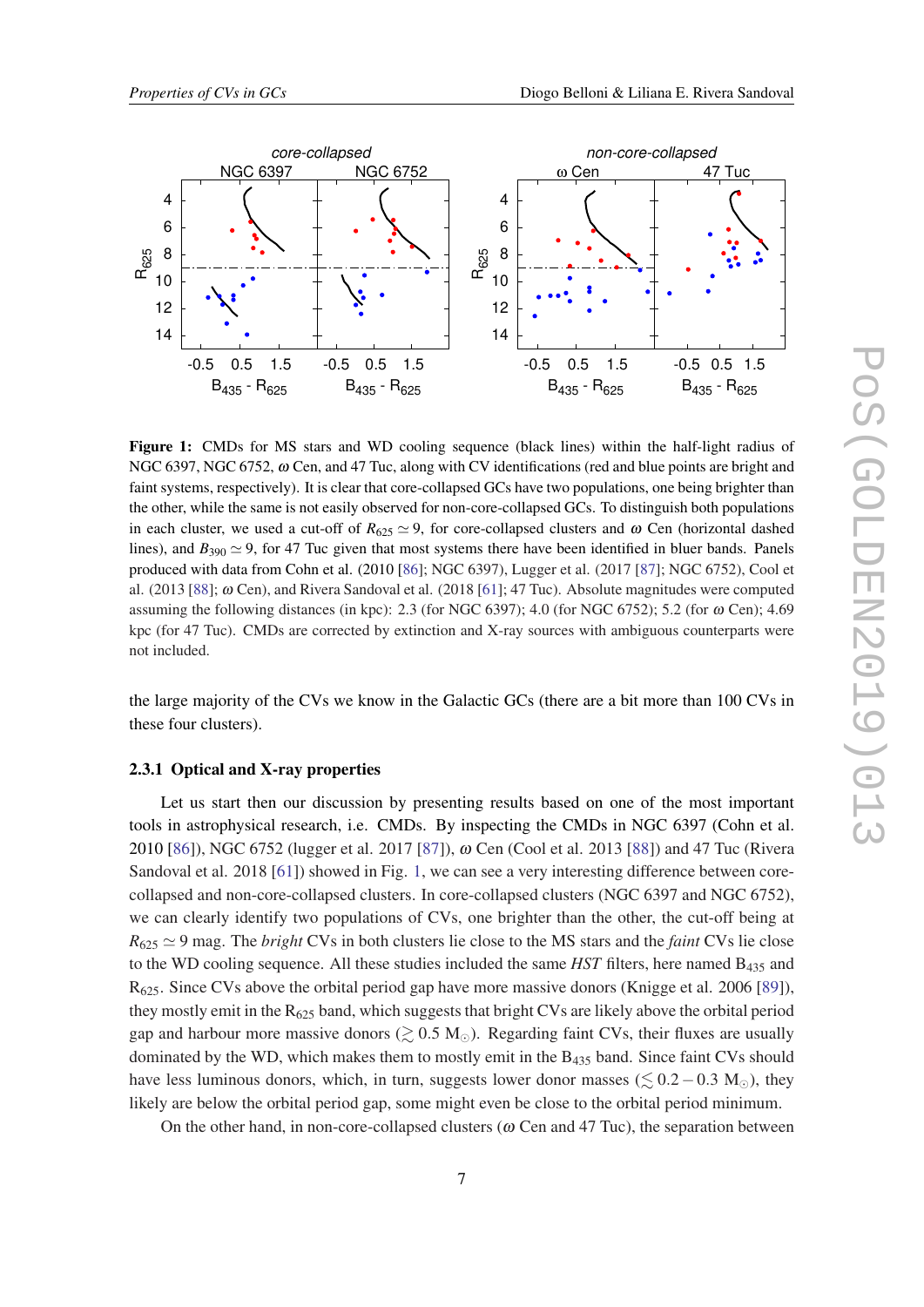<span id="page-8-0"></span>

Figure 2: Distribution of X-ray luminosities  $(L_X)$ , in the [0.5-6.0] keV band, and absolute  $B_{435}$  magnitudes for the CVs in NGC 6397 (Cohn et al. 2010 [\[86](#page-35-0)]), NGC 6752 (Lugger et al. 2017 [[87\]](#page-35-0)), ω Cen (Cool et al. 2013 [[88\]](#page-35-0)), and 47 Tuc (Rivera Sandoval et al. 2018 [\[61](#page-33-0)]). Absolute magnitudes are the same as those in Fig. [1](#page-7-0) and X-ray luminosities are from the above mentioned papers and references therein. Core-collapsed GCs exhibit a clear bimodal distributions for the two properties. Non-core-collapsed GCs, on the other hand, have a bimodal distribution only for  $L_X$ , with no conspicuous peaks, and a unimodal distribution for  $B_{435}$ . For the X-ray distributions just considered the systems for which a counterpart has been identified or at least there is a plausible candidate.

bright and faint CVs is not evident. In these clusters, there seems to exist only one CV population, which is mostly composed of faint systems. In fact, in the case of 47 Tuc, the CVs are such faint that most of them could not be detected even in the  $B_{435}$  band. Instead, most systems have only been identified using NUV observations (Rivera Sandoval et al. 2018 [\[61](#page-33-0)]). Thus, if one wants to identify faint CVs, where the contribution of the companion is little, the best way is by doing a UV guided search. Note that, in Fig. [1,](#page-7-0) we have plotted a faint and a bright population for the non-corecollapsed clusters. This separation is artificial, not "intrinsic" like in the core-collapsed clusters. For  $\omega$  Cen, we adopted a similar cut-off in the R<sub>625</sub> band, because the currently available data for this cluster was obtained with the same filters used in the studies of the core-collapsed clusters. However, regarding 47 Tuc, as mentioned above, most CVs in this cluster are faint and detected for the first time in UV filters (22 systems). Therefore, instead of choosing a cut-off in the  $R_{625}$  band (as in the other clusters), the cut-off was made on their reddest NUV band, i.e.  $B_{390} \simeq 9$  mag.

With respect to the X-ray luminosity, interestingly, we do not see a drastic difference between core-collapse and non-core-collapsed GCs (left-hand panel of Fig. 2). Indeed, NGC 6397, NGC 6752, 47 Tuc and  $\omega$  Cen present a bimodal distribution, i.e. a population of faint X-ray CVs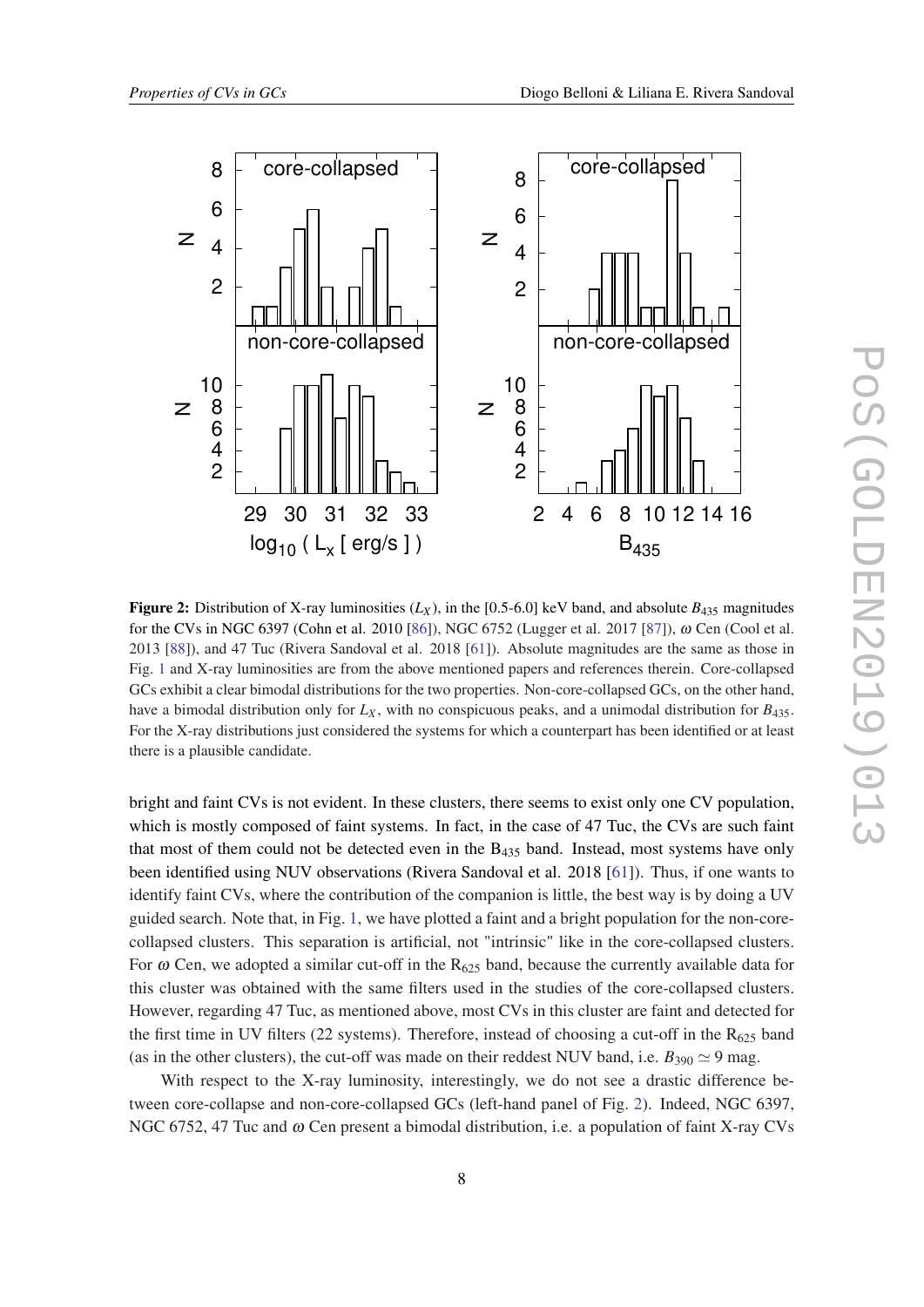<span id="page-9-0"></span>and another population of bright X-ray CVs, even though the distribution of non-core-collapsed GCs is characterized by no conspicuous peaks. It is important to mention that  $\omega$  Cen has a large influence in the panel for non-core-collapsed GCs, as the counterparts for many faint X-ray sources have not been identified yet, but many of which are likely CVs. Adding those systems will likely make more evident the X-ray bimodality of non-core-collapsed GCs. See Rivera Sandoval et al. (2018 [\[61\]](#page-33-0)) for a comparison between the other 3 clusters, where the X-ray bimodality is much more evident.

This bimodal X-ray distribution could be explained by mass transfer rate changes during the CV evolution and by the nature of the CVs themselves. As a CV evolves from long towards shorter orbital periods, its mass transfer rate is expected to continuously drop. Since the X-ray flux in CVs is intrinsically connected with the amount of matter accreted by the WD (e.g. Patterson  $\&$ Raymond 1985 [[90\]](#page-35-0); Hayashi & Ishida 2014 [[91\]](#page-35-0)) and, in turn, with the mass transfer rate, the X-ray luminosity is also expected to drop as a CV evolves. In this way, optically bright CVs would be more X-ray luminous, and most optically faint CVs would be less X-ray luminous, in both, core-collapsed and in non-core-collapsed GCs. We also notice that some CVs in the four GCs have also very high X-ray luminosity ( $L_X \gtrsim 10^{32}$  erg s<sup>-1</sup>) and might be magnetic CVs. Since magnetic CVs are brighter than DNe in X-rays (see, e.g. Mukai 2017 [[92\]](#page-35-0) for a review on X-ray properties of accreting WDs), intermediate polars being the brightest amongst all CVs, it seems reasonable to expect that at least a part of the bright CVs in these four GCs would be composed of magnetic CVs, instead of only DNe.

Regarding the optical magnitudes from the right-hand panel of Fig. [2](#page-8-0), we can see that in corecollapsed GCs, the luminosity distribution in *B*<sup>435</sup> is bimodal, which is consistent with the fact that in those GCs, two populations are observed in the CMD. On the other hand, that distribution in noncore-collapsed GCs is unimodal and there is a deficit of bright CVs ( $B_{435} \lesssim 9$ ), which indicates that core-collapsed clusters have relatively more bright CVs than non-core-collapsed GCs. We remind the reader that most CVs in 47 Tuc have been identified in bluer bands, that is why the bimodal distribution does not look as evident when using *B*435. However, we have made a comparison in such a filter because is the middle-ground for both types of clusters considering the bands in which they have been studied in the literature.

#### 2.3.2 Spatial distribution

Another interesting property associated with bright and faint CVs in GCs is related to their spatial distributions (Fig. [3\)](#page-10-0), for the GCs NGC 6397, NGC 6752, 47 Tuc and  $\omega$  Cen. With the exception of  $\omega$  Cen, distribution of MS stars close to the turn-off point are also shown. We can also see in this figure the differences between the CV populations in these four GCs, with respect to the radial distribution of CVs. Starting with the differences between bright and faint CVs in the core-collapsed GCs NGC 6397 and NGC 6752, bright CVs are more centrally concentrated than faint CVs. In NGC 6397 faint CVs have similar radial distribution to MS stars close to the turn-off point. In NGC 6752 faint and bright CVs are more centrally concentrated than MS stars. Regarding the non-core-collapsed GCs, all CVs in 47 Tuc are equally concentrated. All of them actually more concentrated than MS stars close to the turn-off point. In the case of  $\omega$  Cen, when we consider all the CVs identified in the cluster (Cool et al. 2013 [[88\]](#page-35-0); Henleywillis et al. 2018 [\[93](#page-35-0)]), we see that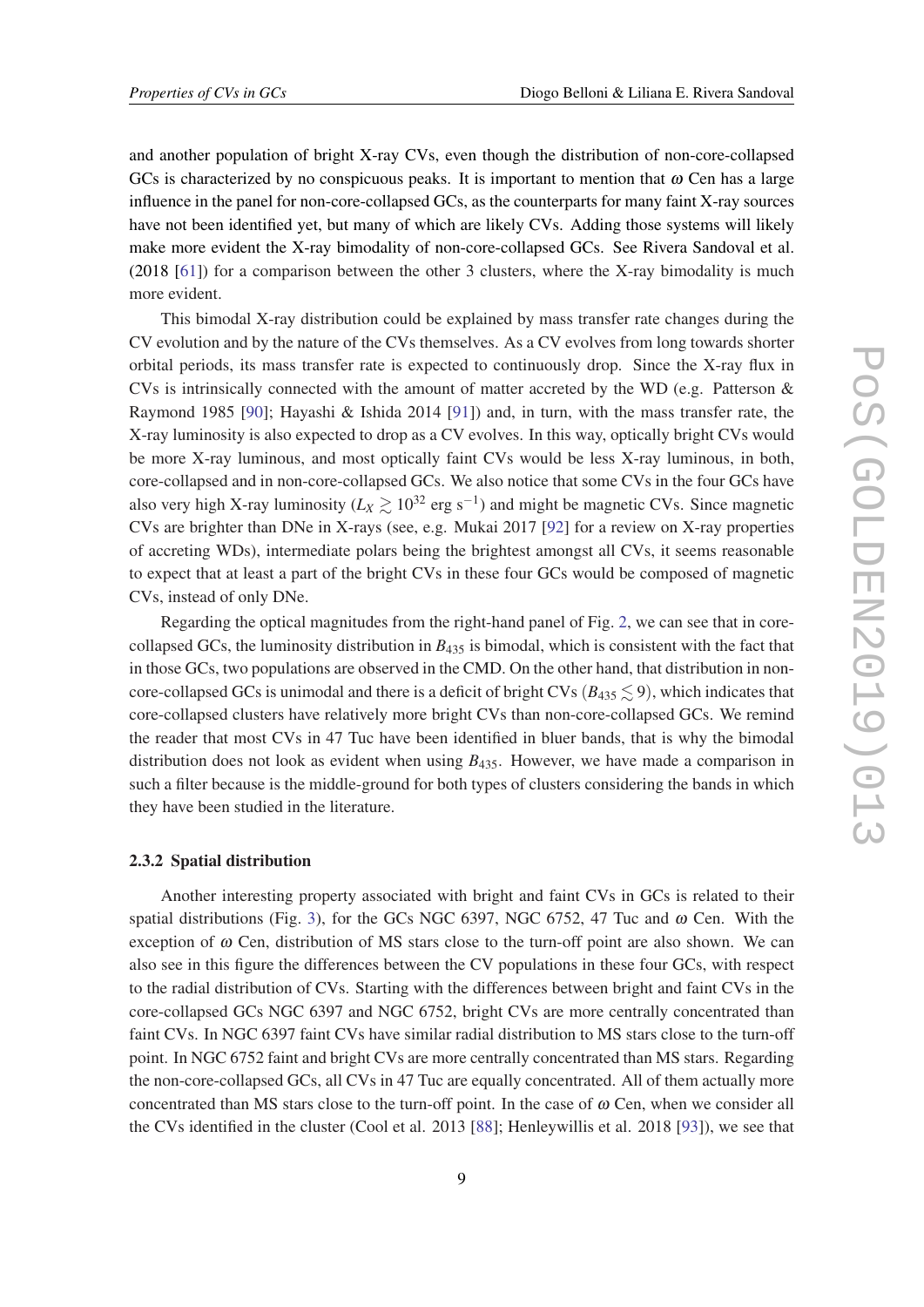<span id="page-10-0"></span>

Figure 3: Cumulative radial distributions for selected stellar groups in core-collapsed GCs (NGC 6397 and NGC 6752) and non core-collapsed GCs ( $\omega$  Cen and 47 Tuc). Figure produced with data from Cohn et al. (2010 [[86\]](#page-35-0); NGC 6397), Lugger et al. (2017 [[87\]](#page-35-0); NGC 6752), Cool et al. (2013 [\[88](#page-35-0)], Henleywillis et al. (2018 [[93\]](#page-35-0));  $\omega$  Cen), and Rivera Sandoval et al. (2018 [\[61](#page-33-0)]; 47 Tuc). The vertical magenta lines indicate each cluster core radius, the black lines correspond to MS stars close to the turn-off point (MSTO), the red lines to the bright CVs and the blue lines to the faint CVs. For  $\omega$  Cen, information about MSTO is not available. Notice that in NGC 6397, bright CVs are more centrally concentrated than faint CVs, which are as concentrated as MSTO stars. In NGC 6752, bright CVs are more centrally concentrated than faint CVs, which, in turn, are more centrally concentrated than MSTO stars. In  $\omega$  Cen, bright CVs are slightly more centrally concentrated than faint CVs, the difference between the two populations being larger inside the core. In 47 Tuc, on the other hand, bright and faint CVs are similarly segregated.

bright CVs are slightly more concentrated than faint CVs in the core of the cluster. Unfortunately the information of the spatial distribution of the MS stars is not easily available in the literature.

The different spatial distributions of faint and bright CVs in the four GCs considered here are most likely explained by the different average masses of each population in each cluster and the cluster relaxation times (proxy for the GC dynamical age), which is consistent with recent numerical simulations (e.g. Hong et al. 2017 [\[34](#page-31-0)]; Belloni et al. 2019 [\[38](#page-32-0)]). In Table [1](#page-11-0), we summarise the cluster core/half-light relaxation times and the results from maximum-likelihood fitting of generalised King models to the surface density profiles available for NGC 6397, NGC 6752 and 47 Tuc. Note that the core-collapsed globular clusters have shorter relaxation times and have a substantial difference in the inferred mass of their two CV populations. An explanation about the differences between radial distributions will be discussed in Section [3.4.](#page-19-0)

# 2.4 Correlation between the number of cataclysmic variables and the cluster stellar encounter rate

A large fraction of 'exotic' sources in GCs are X-ray emitters (see Heinke et al. 2020 [\[94](#page-35-0)]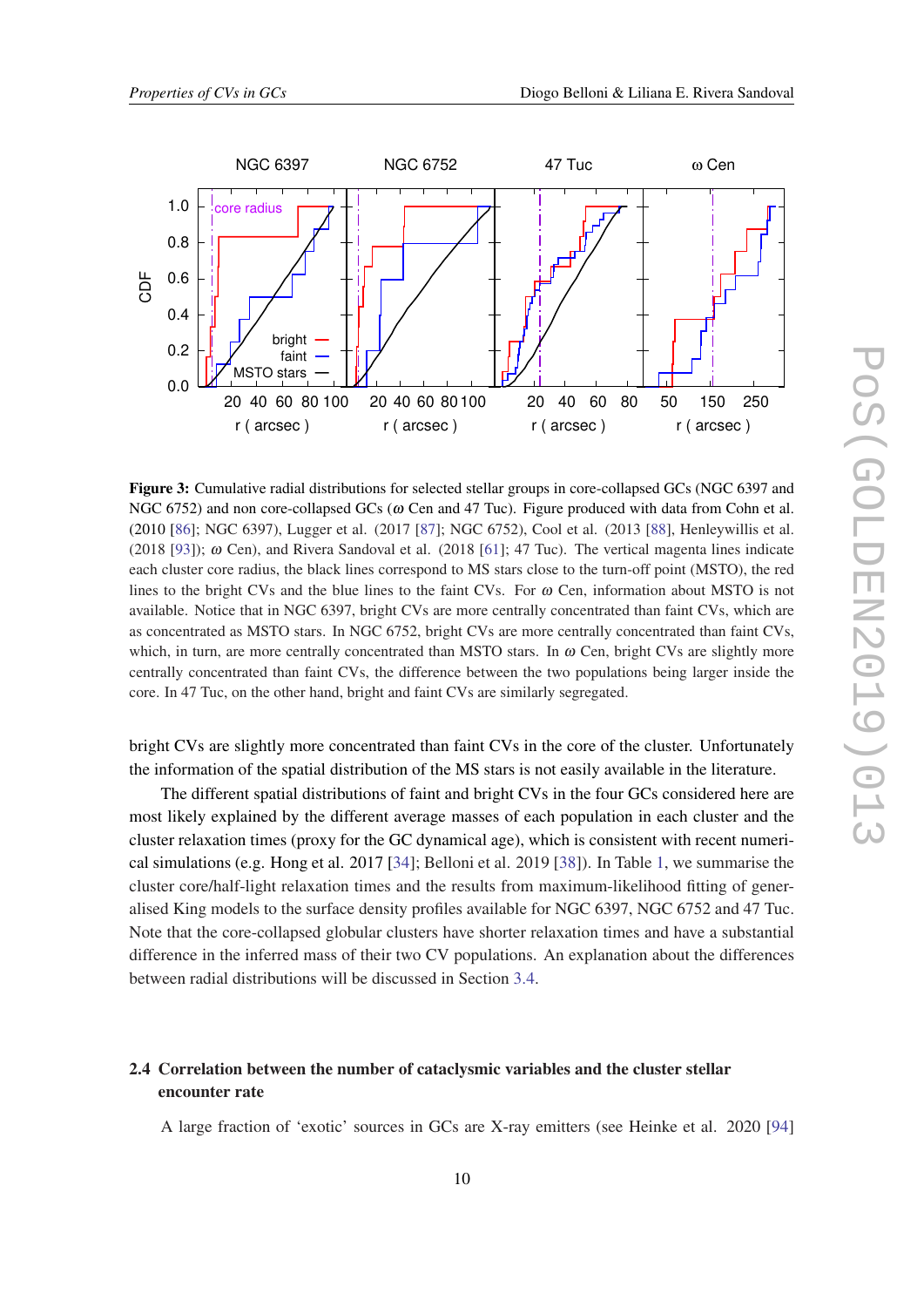<span id="page-11-0"></span>Table 1: Maximum-likelihood fitting of generalized King models to the surface density profiles performed by Cohn et al. (2010 [[86\]](#page-35-0); NGC 6397), Lugger et al. (2017 [\[87](#page-35-0)]; NGC 6752) and Rivera Sandoval et al. (2018 [[61\]](#page-33-0); 47 Tuc). Regarding the cluster properties, we show in the first columns the cluster core  $(T_{\text{core}})$ and half-light (*T*half-light) relaxation times, as provided in the Harris (1996 [[1\]](#page-30-0)) catalogue, where we also included  $\omega$  Cen for comparison. Concerning the results from the fitting scheme, we show in the remaining columns the radius within which the stellar groups have been considered, the number of systems in each stellar group involved in the fitting scheme, the mass ratio with respect to the MS stars close to the turn-off point (MSTO), and the average mass of each stellar group.

| GC              | $T_{\rm core}$        | $T_{\text{half-light}}$ | radius   | stellar group | number | mass ratio      | average mass    |
|-----------------|-----------------------|-------------------------|----------|---------------|--------|-----------------|-----------------|
|                 | (Myr)                 | (Myr)                   | (arcsec) |               |        |                 | $(M_{\odot})$   |
|                 |                       | 400                     | 100      | <b>MSTO</b>   | 1111   | 1.00            | $0.80 \pm 0.05$ |
| <b>NGC 6397</b> | 0.09                  |                         |          | faint CVs     | 8      | $1.04 \pm 0.24$ | $0.83 \pm 0.20$ |
|                 |                       |                         |          | bright CVs    | 6      | $1.83 \pm 0.26$ | $1.46 \pm 0.22$ |
|                 | $\overline{7}$<br>740 |                         | 115      | <b>MSTO</b>   | 10016  | 1.00            | $0.80 \pm 0.05$ |
| <b>NGC 6752</b> |                       |                         |          | faint CVs     | 5      | $1.27 \pm 0.24$ | $1.02 \pm 0.19$ |
|                 |                       |                         |          | bright CVs    | 9      | $2.03 \pm 0.35$ | $1.62 \pm 0.28$ |
|                 |                       |                         | 80       | <b>MSTO</b>   | 34358  | 1.00            | $0.85 \pm 0.05$ |
| 47 Tuc          | 70                    | 3550                    |          | faint CVs     | 25     | $1.60 \pm 0.24$ | $1.36 \pm 0.20$ |
|                 |                       |                         |          | bright CVs    | 11     | $1.70 \pm 0.36$ | $1.45 \pm 0.31$ |
| $\omega$ Cen    | 3980                  | 12300                   |          |               |        |                 |                 |

and references therein, and also van den Berg 2020 [\[68\]](#page-33-0), for a recent review on X-ray sources in Galactic GCs and old open clusters) and they can be separated between *bright X-ray sources*  $(L_X \gtrsim 10^{36}$  erg s<sup>-1</sup>) and *faint X-ray sources*  $(L_X \lesssim 10^{34}$  erg s<sup>-1</sup>). The population of bright Xray sources are dominated by low-mass X-ray binaries, which are either black holes or neutron stars accreting from MS stars at very high rates (e.g. Tauris & van den Heuvel 2006 [\[95](#page-35-0)]) and (perhaps in a less amount) ultra-compact X-ray binaries, in which either a neutron star or a black hole accretes from a Roche-lobe filling WD (e.g. Bildsten & Deloye 2004 [[96\]](#page-35-0); Cartwright et al. 2013 [[97\]](#page-35-0); Heinke et al. 2013 [\[98](#page-35-0)]). Regarding faint X-ray sources, it was proposed since the 1980s and 1990s that most of them should be either CVs (e.g. Hertz & Grindlay 1983a [\[99](#page-35-0)]) or chromospherically active binaries (ABs; e.g. Bailyn, Grindlay & Garcia 1990 [[27\]](#page-31-0)), which are binary stars with spectral types later than F characterized by a strong chromosphere, transition region, and coronal activity (e.g. Eker et al. 2008 [[100\]](#page-35-0)). In addition, to account for the most luminous objects among faint X-ray sources, quiescent low-mass X-ray binaries (e.g. Heinke et al. 2003 [\[101\]](#page-35-0); Verbunt & Lewin 2006 [[102](#page-36-0)]) and millisecond pulsars (e.g. Grindlay & Bogdanov, 2009 [\[103\]](#page-36-0)) have been proposed. Only with *Chandra* and *HST* the uncertainty related to the nature of faint X-ray sources has been significantly reduced, most of them being indeed CVs and ABs (e.g. Cheng et al. 2018a [[104\]](#page-36-0), and references therein for a recent X-ray study). We would like to mention that, apart from these sub-populations comprising faint X-ray sources, in many cases there is contamination from foreground/background objects (e.g. Heinke et al. 2020 [\[94](#page-35-0)], and references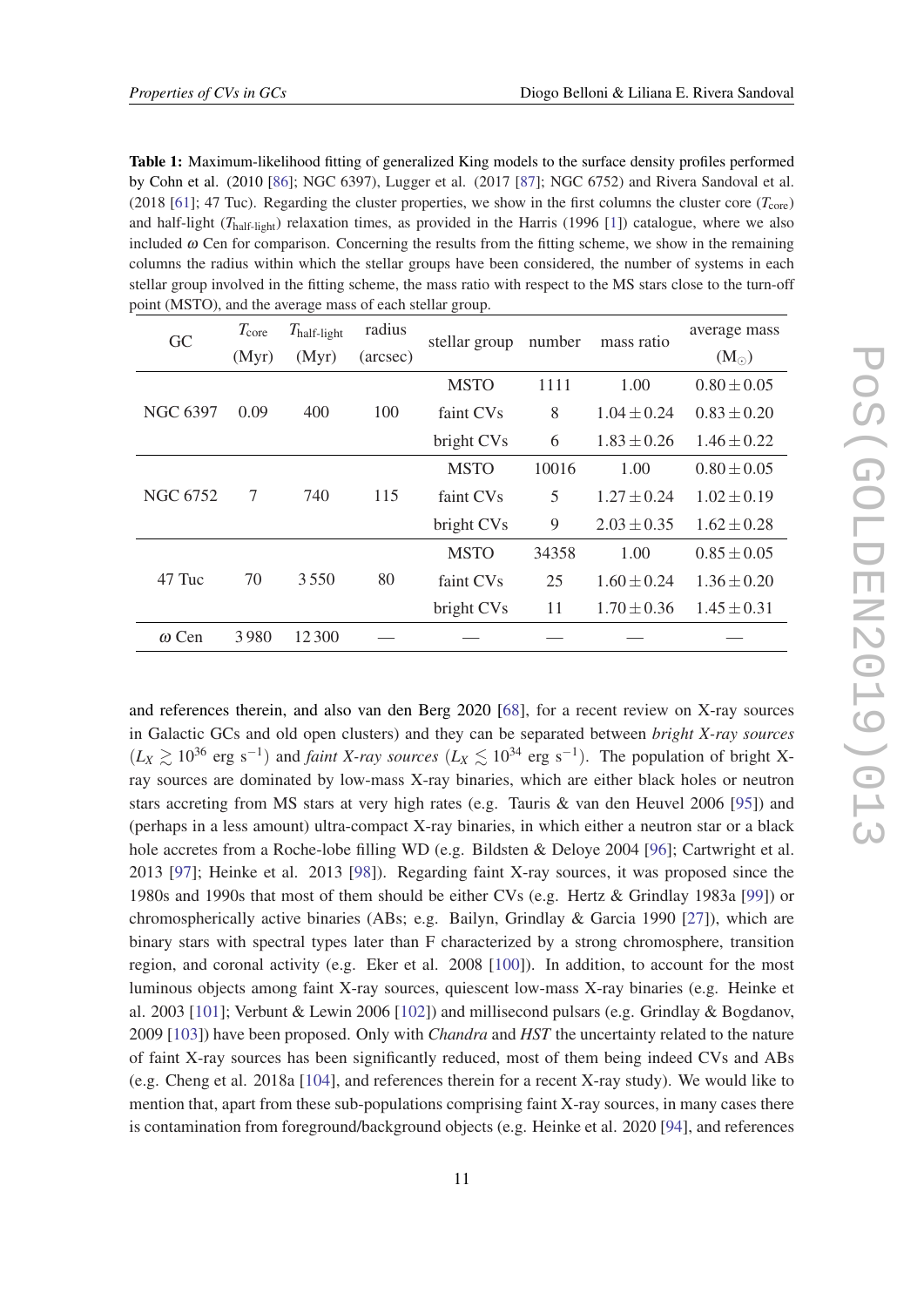therein), which are physically unrelated to the GCs and which X-ray emissivity can erroneously be accounted as part of the GC.

A way of addressing whether X-ray sources are potentially created in GCs through dynamical interactions is by means of the *stellar encounter rate* Γ. It depends on the central density, the core radius and the central velocity dispersion, which makes it a better way of quantifying the rate of dynamical interactions in a particular cluster (e.g. Verbunt & Hut 1987 [[105\]](#page-36-0), Pooley et al. 2003 [\[106\]](#page-36-0), Davies, Piotto & De Angeli 2004 [\[107](#page-36-0)]) than individual properties such as the core radius, the concentration or the central density. If dynamical interactions are supposed to play any significant role in the formation of X-ray sources, then one could expect a correlation between the number of sources within a cluster and Γ. However, this interpretation should be taken with a grain of salt, because  $\Gamma$  is usually not constant during the cluster evolution and dynamics not always contribute in creating binaries. Indeed, Γ oscillates due to several episodes of core collapse during the cluster evolution (e.g. Hong et al. 2017 [[34\]](#page-31-0); Beccari et al. 2019 [\[108\]](#page-36-0)), which makes their present-day values not necessarily comparable to any of its previous values during the cluster evolution over its life-time (most GCs with ages between  $\sim 11-13$  Gyr; van den Berg et al. 2013 [[109](#page-36-0)]). Moreover, dynamics likely not only play a role in creating X-ray sources over the cluster life-time (especially close to the present day), but also in destroying their progenitors from primordial binaries (e.g. Davies 1997 [[31\]](#page-31-0); Milone et al. 2012 [\[110\]](#page-36-0); de Grijs et al. 2013[[111](#page-36-0)]; Leigh et al. 2015 [[39](#page-32-0)]; Cheng et al. 2018a [\[104\]](#page-36-0); Belloni et al. 2019 [\[38](#page-32-0)]). Therefore, the interplay between production of X-ray sources and destruction of their primordial progenitors over the cluster life-time is not easily addressed with only present-day GC properties.

Several works attempted to verify whether a correlation between the number of X-ray sources and the  $\Gamma$  does exist. Verbunt & Hut (1987 [[105\]](#page-36-0)) showed that bright X-ray sources in GCs seem consistent with being formed through dynamical interactions. There are currently 21 bright X-ray sources in 15 GCs, being eight persistent and 13 transients (van den Berg 2020 [[68\]](#page-33-0)), and they are still consistent with being dynamically formed, especially considering their mass density, which is much higher than in the Galactic disc. Pooley et al. (2003 [\[106\]](#page-36-0)) analysed *Chandra* observations of 12 GCs and found that the number of X-ray sources correlates with Γ. These authors concluded that the X-ray populations in GCs are largely dynamically formed. Maxwell et al. (2012 [\[112\]](#page-36-0)) updated the values of  $\Gamma$  and the numbers detected in more recent studies with respect to Pooley et al. (2003 [\[106](#page-36-0)]), but found similar trends when considering the same 12 GCs.

Bahramian et al. (2013 [[113](#page-36-0)]) re-derived the values of Γ for 124 GCs by deprojecting cluster surface brightness profiles to estimate luminosity density profiles, which allowed them to treat equally core-collapsed and non-core-collapsed GCs. By comparing their results on  $\Gamma$  to the numbers of X-ray binaries in GCs, these authors suggested that X-ray binaries are relatively underproduced in core-collapsed clusters, which indicates that dynamical interactions play an important role in destroying these binary progenitors compared to non-core-collapsed clusters. This was also investigated by Lugger et al. (2017 [[87\]](#page-35-0)), who analysed the X-ray sources abundance in NGC 6752 and compared it to other 9 GCs. These authors showed that indeed core-collapsed clusters seem to have fewer X-ray sources relative to their computed encounter rates. Previous to these works, and considering a larger sample of 63 GCs, Pooley (2010 [[114](#page-36-0)]) concluded that core-collapsed clusters have more sources for a given Γ, unlike what was found by Bahramian et al. (2013 [[113](#page-36-0)]) and Lugger et al. (2017 [\[87](#page-35-0)]). However, that study was not fully conclusive given that a test of the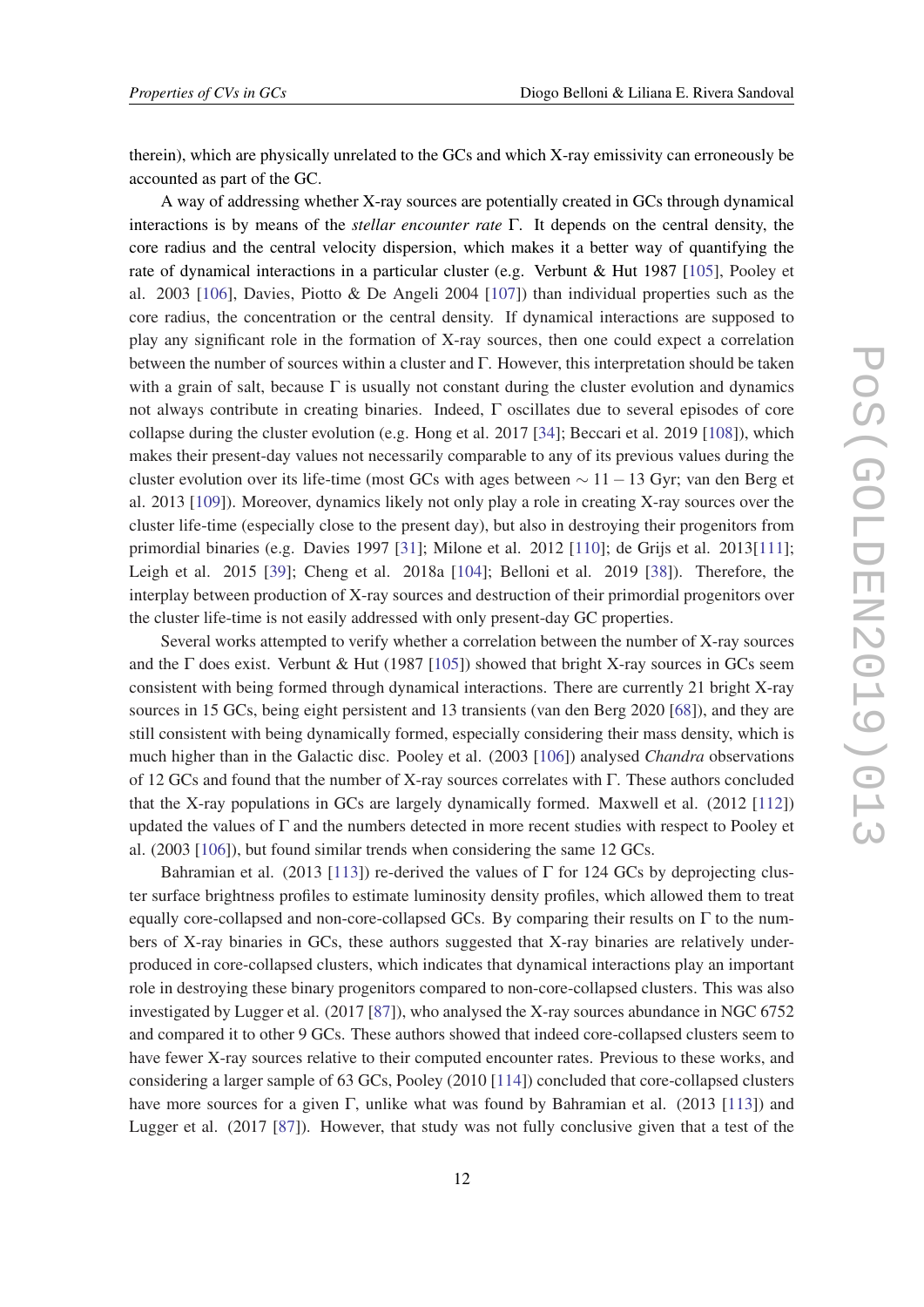<span id="page-13-0"></span>robustness of the author's findings was not performed.

Regarding faint X-ray sources, Pooley & Hut (2006 [\[115](#page-36-0)]) analysed 23 GCs and found that a population based on only primordial binaries is ruled out and a population based on primordial plus dynamical binaries more likely represents the data. In particular, they found correlation between the mass-normalized number of faint X-ray sources and the mass-normalized stellar encounter rate. This picture has been recently challenged by Cheng et al. (2018a [[104\]](#page-36-0)), who investigated the Xray emissivity (total X-ray luminosity per unit mass) from faint X-ray sources in GCs with *Chandra* archival data. Unlike Pooley & Hut (2006 [[115](#page-36-0)]), who focused on the individually resolved sources, their approach is similar to those of Verbunt (2001 [\[116\]](#page-36-0)) and Ge et al. (2015 [[117](#page-36-0)]), and assumes that the X-ray emissivity is a reasonable proxy of the source abundance. These authors analysed 69 GCs, which correspond to nearly half of the known Galactic GC population, and to a sample  $~\sim$  6 and  $~\sim$  3 times larger than those investigated by Pooley et al. (2003 [\[106\]](#page-36-0)) and Pooley & Hut (2006 [\[115\]](#page-36-0)), respectively. Chen et al., found that there is not a significant correlation between the faint X-ray source abundance and the mass-normalized stellar encounter rate, which clearly disagrees with Pooley & Hut  $(2006 \t{115})$ . In this way, Cheng et al.  $(2018a \t{104})$  $(2018a \t{104})$  $(2018a \t{104})$  have shown that dynamical interactions are less dominant than previously believed, and that the primordial formation channel has a substantial contribution. That result was also supported more recently by Heinke et al. (2020 [\[94](#page-35-0)]), though these authors also discuss some caveats in the work by Cheng et al. (2018a [\[104\]](#page-36-0)) which could have influenced their conclusions. Another interesting and striking result by Cheng et al. (2018a [[104](#page-36-0)]) is that, unlike what has been previously thought, the faint X-ray populations are under-abundant in GCs with respect to the Solar neighbourhood and Local Group dwarf elliptical galaxies. This indicates that dynamical destruction of faint X-ray source progenitors is a non-negligible effect in GCs, although the net balance between formation and destruction through dynamical interaction is not easily addressed observationally.

# 3. What do we know from theory and simulations?

The first efforts to determine the properties of CVs in GCs usually focused on particular formation channels and did not had GC evolution (e.g. Bailyn, Grindlay & Garcia 1990 [\[27](#page-31-0)]; Stefano & Rappaport 1994 [[28\]](#page-31-0); Davies 1995 [[29](#page-31-0)]; Davies & Benz 1995 [\[30](#page-31-0)]; Davies 1997 [[31\]](#page-31-0); Ivanova et al. 2006 [\[33\]](#page-31-0)). Following those, Shara & Hurley (2006 [[32\]](#page-31-0)) performed the first realistic GC simulations with focus on CVs. For a summary of these works in a comparative fashion, we recommend the review by Benacquista & Downing  $(2013 \; [118])$  $(2013 \; [118])$  $(2013 \; [118])$ . More recently, CVs in GCs have been investigated in GC simulations performed with the MOCCA code by Hong et al. (2017 [[34\]](#page-31-0)) and Belloni et al. (2016 [\[35](#page-31-0)]; 2017a [[36\]](#page-31-0); 2017b [\[37](#page-32-0)]; 2019 [[38\]](#page-32-0)), which we will discuss in more details in what follows.

The MOCCA code is based on the orbit-averaged Monte Carlo technique for star cluster evolution developed by Hénon (1971 [\[119\]](#page-37-0)), which was further improved by Stodółkiewicz (1982 [\[120\]](#page-37-0), 1986 [\[121\]](#page-37-0)), and then developed even further by Giersz et al. (1998 [[122\]](#page-37-0), 2001 [[123](#page-37-0)], 2006 [\[124\]](#page-37-0), 2008 [\[125\]](#page-37-0), 2013a [[126](#page-37-0)], 2013b [[127](#page-37-0)]). The current version includes the FEWBODY code (Fregeau et al. 2004 [[128](#page-37-0)]) to perform numerical scattering experiments of small-number gravitational interactions and the BSE code (Hurley et al. 2000 [\[129](#page-37-0)], 2002 [[130\]](#page-37-0)) to evolve stars and binaries. MOCCA assumes a point-mass Galactic potential with total mass equal to the enclosed Galaxy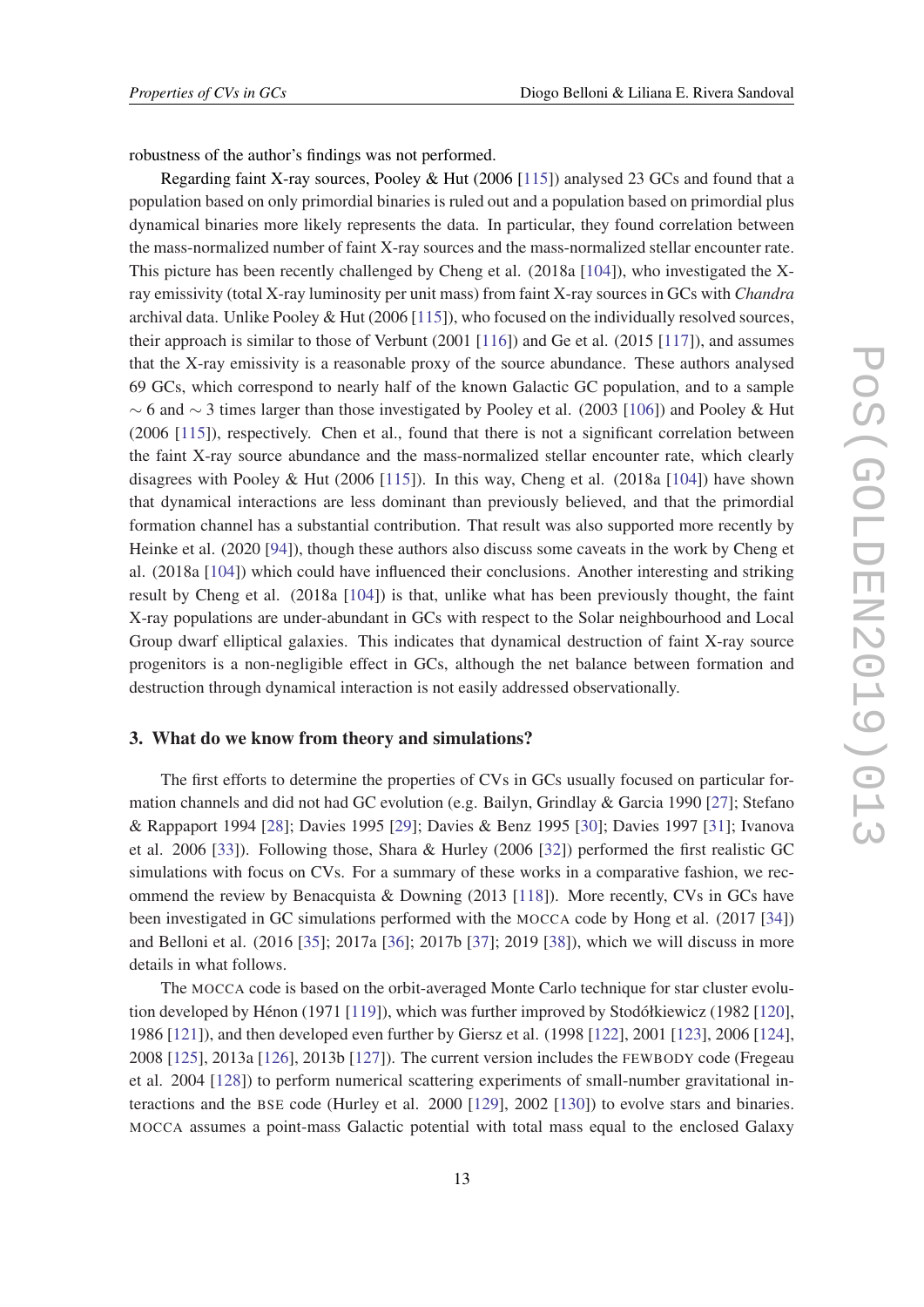<span id="page-14-0"></span>mass inside a circular orbit at the specified Galactocentric radius, and uses the description of escape processes in tidally limited clusters which follows the procedure derived by Fukushige & Heggie (2000 [\[131](#page-37-0)]). Due to its speed, efficiency and accurate coverage of the relevant parts of the parameter space, MOCCA is ideal for performing big surveys aimed at modelling large populations of CVs in many GCs, and for studying in detail the influence of the host cluster environment on their properties.

Before proceeding further, it is convenient to dedicate a few words to the concept of *initial binary population*, since it is a rather important concept in GC evolution modelling and was quite explored by Belloni et al. (2016 [[35\]](#page-31-0), 2017a [\[36](#page-31-0)], 2017b [\[37](#page-32-0)], 2019 [\[38\]](#page-32-0)) and Hong et al. (2017 [[34\]](#page-31-0)) in their simulations. The initial binaries in GCs follow determined distributions for their parameters: semi-major axis, eccentricity, stellar masses, mass ratio, and orbital period. Hereafter, the initial binary population is the set that contains all initial binaries, in a given initial cluster, associated with specific distributions for their parameters. One of the aims of these investigations was to test whether a particular initial binary population would be a better input for star cluster simulations, or if they would provide comparable results. The *Kroupa* initial binary population was derived by Kroupa (1995a [[132](#page-37-0)], 1995b [\[133\]](#page-37-0), 1995c [[134](#page-37-0)], 2008 [[135](#page-37-0)], 2013 [[136](#page-37-0)]) and has the following characteristics: (i) the orbital period distribution monotonically increases towards  $\sim 10^8$  days; (ii) short-period ( $\leq 10^3$  days) binaries tend to have low eccentricity and long-period  $($   $\geq 10<sup>3</sup>$  days) binaries to be thermalized, and (iii) the mass ratio distribution is roughly flat with a huge peak close to  $\approx 1$  (see also Marks, Kroupa & Oh 2011 [\[137\]](#page-38-0), for more details). On the other hand, the *Standard* initial binary population corresponds to 'flat' distributions typically adopted in star clusters simulations: (i) a uniform distribution for the mass ratio, (ii) a log-uniform distribution for the semi-major axis, and (iii) a thermal distribution for the eccentricity. While models set with the Kroupa initial binary population should have nearly 100% primordial binaries, by construction, those set with the Standard initial binary population usually have low binary fractions ( $\leq 10\%$ ) in typical star cluster simulations.

# 3.1 Simulations by Belloni et al. (2016, 2017a, 2017b)

Belloni et al. (2016 [[35](#page-31-0)], 2017a [\[36](#page-31-0)], 2017b [\[37](#page-32-0)]) investigated 12 GC models simulated with the MOCCA code. These models differ mainly with respect to the initial concentration (sparse, dense, very dense), initial binary population ('Kroupa' and 'Standard'), and the common-envelope (CE) parameters ('very high' and 'high', where 'very high' means  $\alpha_{CE} = 3$  and  $\alpha_{rec} = 0.5$  and 'high' means  $\alpha_{\text{CE}} = 1$  and  $\alpha_{\text{rec}} = 0$ ). Here,  $\alpha_{\text{CE}}$  and  $\alpha_{\text{rec}}$  are the CE efficiency and fraction of recombination energy, respectively. Regarding their goals, we can summarize the main issues they tried to address in the following questions: (i) *Why does modelling predict hundreds of DNe in GCs, but only a few eruptions have been observed?* (ii) *Are GC CVs predominantly magnetic?* (iii) *What are the formation channels leading to bright and faint CVs?* (iv) *Can CVs indeed help in constraining initial star cluster conditions and the initial binary population?* (v) *How dynamics affect CV progenitors?* (vi) *Are GC CVs similar to Galactic-field CVs?*

With respect to points (i) and (ii), Belloni et al. (2016 [\[35\]](#page-31-0)) showed that the fact that there is an apparent paucity of DNe in GCs should actually be translated as a deficit of DN outbursts, not DNe necessarily. This would suggest that if the majority of GC CVs are DNe, then their duty cycles should be extremely short and, in turn, extremely faint. This is indeed predicted in their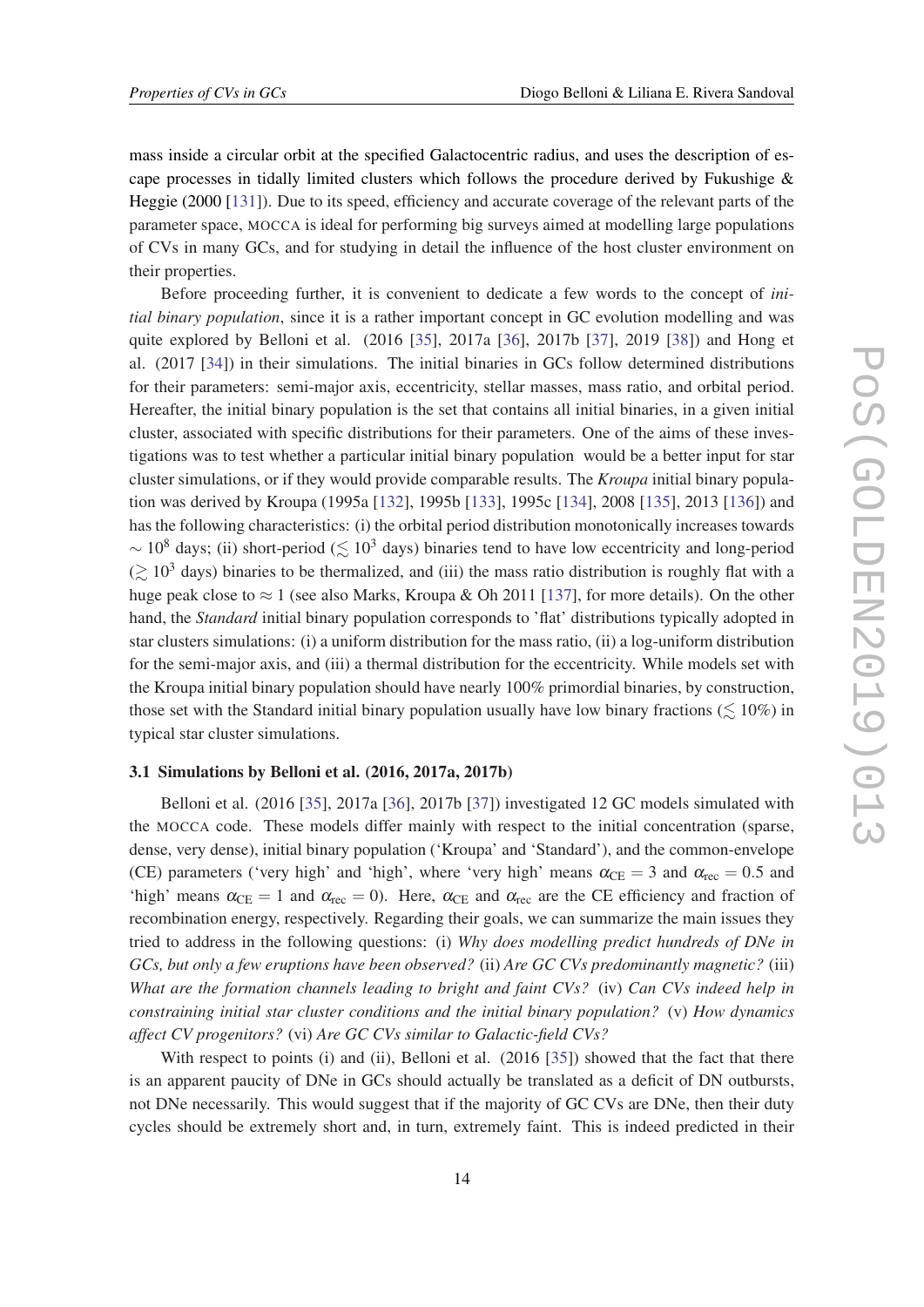simulations, where the majority of GC CVs are period bouncers and that GC CV duty cycles are extremely low, which implies that the probability of detecting GC CVs during outburst is, in turn, quite low. This suggests that most GC CVs are DNe, not magnetic CVs, which indicates that there is no need to claim for an overabundance of magnetic CVs in GCs, in comparison with the Milky Way field. In this way, these authors showed that the null results with respect to the detection of DNe via their variabilities through outbursts is actually predicted and does not correspond to a problem between theory and observations. Going further, as claimed before while discussing the observational properties of GC CVs, the results from the numerical simulations also support the scenario in which searching for CVs by means of the multi-wavelength approach is by far more efficient than trying to identify DNe via their variability through outbursts. This is because it is predicted that only a fraction of them would have duty cycles long enough to be identified as erupting DNe and this type of approach has already been shown to be rather unsuccessful (Shara et al. 1996 [[59\]](#page-33-0); Pietrukowicz et al. 2008 [[53](#page-32-0)]; Shara [private communication]) given the cadences and filters used so far. In any event, a final and required step in this regard is to try to confirm spectroscopically those several candidates revealed with the multi-wavelength approach.

Regarding the point (iii), Belloni et al. (2017b [\[37](#page-32-0)]) found from their simulations that, by assuming the classical consequential angular momentum loss (King  $\&$  Kolb 1995 [\[138](#page-38-0)]) and high CE efficiency, bright CVs in GCs are young and mainly formed due to exchanges. Faint CVs are a mix of CVs formed through different formation channels (i.e. CE evolution, weak and strong dynamical interactions), which cannot easily be disentangled due to the average CV evolution time-scale (a few Gyr). This fast evolution naturally erases the signature of the CV formation channel, which is not the case regarding bright CVs, since they did not have enough time to lose the characteristics from their formation channel. However, as argued for the WD masses obtained by Ivanova et al. (2006 [\[33\]](#page-31-0)), this conclusion is also strongly dependent on the binary evolution assumption, especially the assumed angular momentum loss and stability criteria for dynamical mass transfer at the onset of the CV phase (e.g. Schreiber, Zorotovic & Wijnen 2016 [\[139](#page-38-0)]). Additionally, intermediate polars formed through binary evolution might have similar X-rays and photometric properties to dynamically formed CVs. Thus, it is not always clear what is the formation channel from observations.

The point (iv) from the list is the most important one with respect to GC modelling, since it would allow us to use observational properties of CVs (and potentially other types of exotic binaries) to constraint initial star cluster conditions, including their initial binary populations. In the specific case of GCs, if the attempt of modelling particular clusters, say NGC 6397 and 47 Tuc, leads to several best-fitting models while looking only at dynamical properties, one could use the information related to CVs, provided from observation, in order to filter out even more the set of best-fitting models. In general, if one fails to reproduce the CV properties within the best-fitting dynamical models, variations of the initial binary population, including the initial mass function, and/or binary evolution parameters might improve the models and in turn our understanding with respect to these two extremely important aspects of GC modelling. This point could only be addressed in more details in Belloni et al. (2019 [\[38](#page-32-0)]), whose results will be discussed later in this section.

Moving forward, on point (v), Belloni et al. (2017b [[37\]](#page-32-0)) found that *the denser the cluster is initially, the smaller the number of CVs formed through binary evolution alone*. In fact, for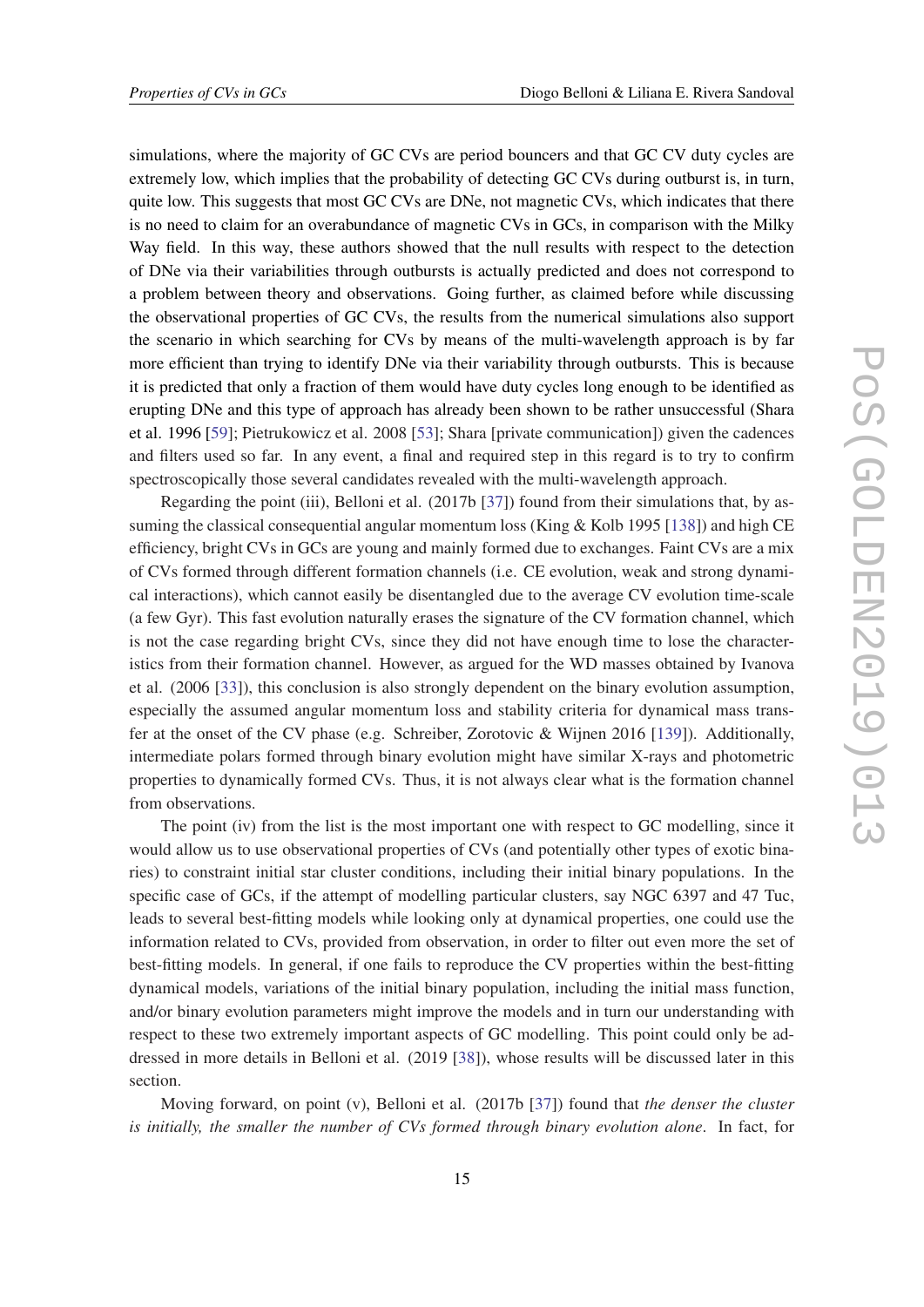<span id="page-16-0"></span>all their clusters, *any reduction in the relative numbers of CV progenitors is correlated with the initial cluster density*, which is associated with the role of dynamical interactions in destroying CV progenitors, which is, in turn, related to the cluster soft-hard boundary. This boundary is set when the average binary binding energy equals to the average cluster kinetic energy. This separation is thus intrinsically related to the interplay between the binary binding energies with respect to host GC properties. Pragmatically, it corresponds to the orbital period separating hard and soft binaries (Heggie & Hut 2003 [\[6\]](#page-30-0)). *Hard* binaries are very strongly bound and are not expected to go through disruptive encounters, while *soft* binaries, on the other hand, are very weakly bound and tend to be destroyed in dynamical interactions. Some binaries have orbital periods comparable to the hard-soft boundary and can sometimes be destroyed or significantly altered. Most binaries evolve according to the Heggie–Hills law: *hard binaries get harder, while soft binaries get softer, after dynamical interactions* (Heggie 1975 [[140\]](#page-38-0), Hills 1975 [[141\]](#page-38-0)), which implies that soft binaries tend to be eventually disrupted at some point. This law has been recently received support from observational studies of faint X-ray sources in GCs (Cheng et al. 2018b [\[142](#page-38-0)]).

Concerning the point (vi), Belloni et al. (2017a [[36\]](#page-31-0)) found that comparing GC CVs with Galactic-field CVs might provide misleading results, as GC CVs should be different from Galactic field CVs. Indeed, dynamics can extend the parameter space applicable to CV progenitors and allow binaries that would not otherwise become CVs to evolve into CVs, which then could make at least some GC CVs intrinsically different from most Galactic-field CVs. In addition, in very dense environments, many primordial binaries that are CV progenitors are likely to be destroyed due to dynamical interactions or have their formation either accelerated or retarded due to dynamics. This characteristic of having GC CVs different from Galactic-field CVs holds for all GC environments, including sparse GCs dominated by non-dynamical CVs. Even though sparse clusters have more CVs formed through CE evolution and less destroyed CV progenitors, relative to denser clusters, one would still have a different population with respect to the Galactic field population due to different age and star formation histories in both environments. While in GCs there is an initial burst (or several bursts at the beginning separated by short time-scales), in the Milky Way disc, star formation takes place more or less continuously throughout the disc evolution (e.g. Weidner, Kroupa & Larsen 2004 [\[143\]](#page-38-0), Recchi & Kroupa 2015 [\[144\]](#page-38-0), Schulz, Pflamm-Altenburg & Kroupa 2015 [\[145\]](#page-38-0)). Additionally, measured ages of GCs cluster around  $\sim$  12 Gyr (van den Berg et al. 2013 [[109](#page-36-0)]), while the Milky Way disc age is measured to be  $\sim$  10 Gyr (Kilic et al. 2017 [[146\]](#page-38-0)). These two different aspects make GC CVs intrinsically older than Milky Way disc CVs.

#### 3.2 Simulations by Hong et al. (2017)

Hong et al. (2017 [[34\]](#page-31-0)) investigated the influence of GC properties on CV dynamical formation and CV radial distribution with the MOCCA code. Their main goal was actually to investigate the apparently observed correlation between the number of CVs and the stellar encounter rate (Pooley & Hut 2006 [\[115\]](#page-36-0)). These authors analysed 81 GC models evolved with the MOCCA code assuming the Kroupa initial binary population, and a very high CE efficiency, i.e.  $\alpha_{\text{CE}} = 3$  and  $\alpha_{\text{rec}} = 0.5$ . Their initial GC model vary with respect to masses, half-mass radii, Galactocentric distances, and primordial binary fractions. This is the first investigation of GC CVs in which a considerably large amount of realistic GC models have been studied, even though it is still limited with respect to binary evolution models/assumptions, as we shall see.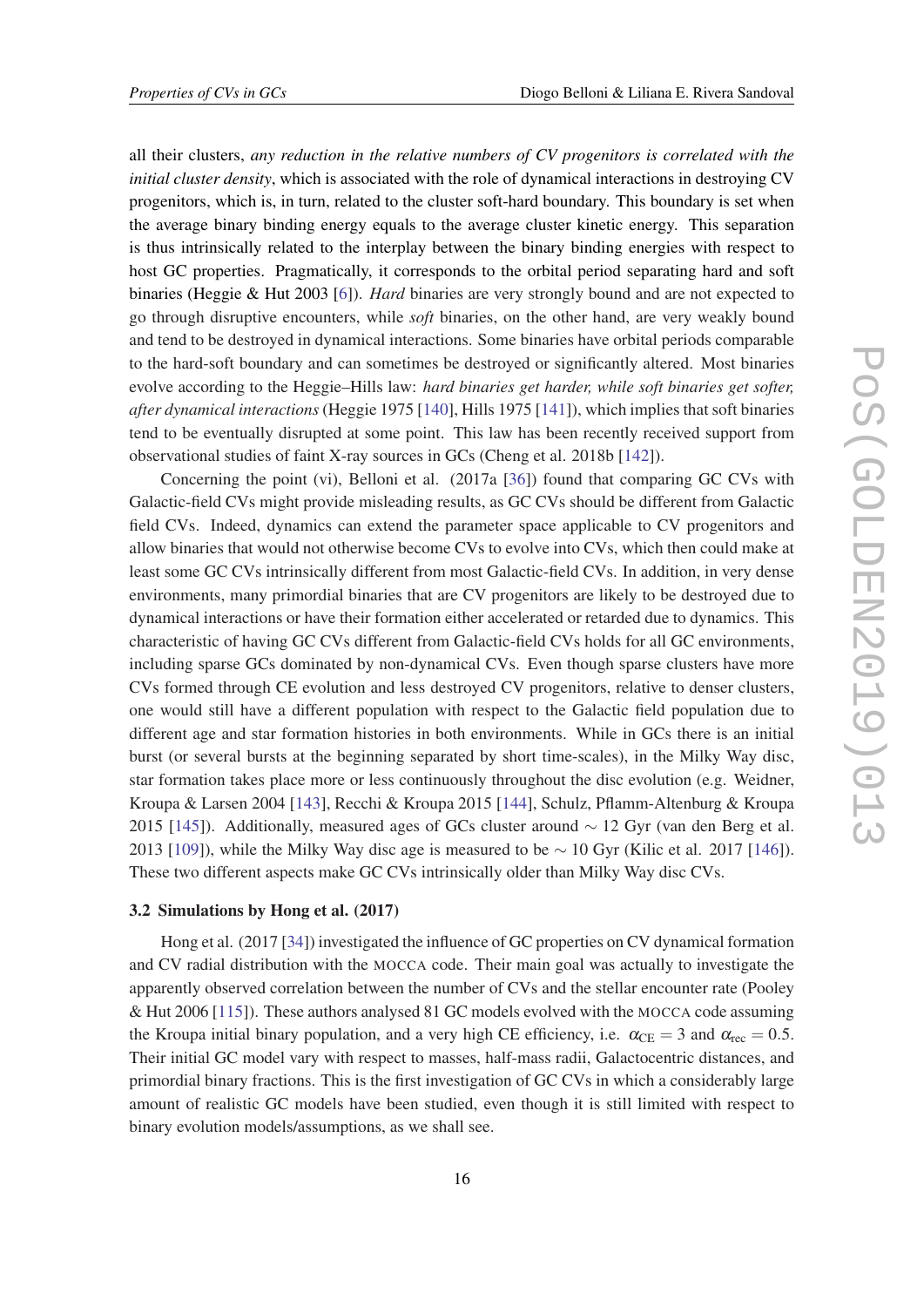We should start discussing their results by addressing the implications of the assumed CE efficiency and initial binary population. These authors found that *all* CVs in their models are dynamically formed. This is consistent with Belloni et al. (2016 [\[35](#page-31-0)]) who showed that very high CE efficiency coupled with the Kroupa initial binary population does not produce CVs without dynamics. The reason is a combination of two things. First, the orbital period distribution in the Kroupa initial binary population is a monotonically increasing function (e.g. Marks & Kroupa 2011 [[147\]](#page-38-0)). This implies that the majority of the binaries in the Kroupa initial binary population have orbital periods longer than  $10^3$  days ( $\approx 83\%$ ). Second, high CE efficiency leads to longer orbital periods after the CE evolution. This causes post-CE binaries, in general, to remain in the detached phase for longer time-scales. Regarding CV progenitors, in particular, the pre-CV life-time is extended, being longer, for higher CE efficiencies . This causes binaries in the Kroupa initial binary population to become CVs *only* at a time-scale longer than the Hubble time.

Due to the large amount of GC models analysed, Hong et al. (2017 [\[34](#page-31-0)]) found two important statistical properties: (i) dynamical exchange is the mechanism responsible for the correlation between the stellar encounter rate and the number of CVs found by Pooley & Hut (2006 [[115\]](#page-36-0)), and (ii) bright CVs are more centrally concentrated than MS stars close to the turn-off point, in agreement with observations (Cohn et al. 2010 [\[86\]](#page-35-0), Lugger et al. 2017 [\[87](#page-35-0)], Rivera Sandoval et al. 2018 [[61](#page-33-0)]).

Concerning point (i), the stellar encounter rate is initially large (since the GC models are initially compact) and decreases during the GC early evolution (cluster expansion occurs because of stellar evolution, i.e. mass loss). As the GC keeps evolving, the stellar encounter rate stays approximately constant and slightly increases again as the GC approach core collapse (see their fig. 1). Thus, when the stellar encounter rate substantially increases, the density in the central parts also considerably increases and, consequentially so does the number of dynamical interactions. Therefore, it is expected a consequential increase in the number of dynamically formed CVs, for large stellar encounter rates. In their fig. 3, Hong et al. (2017 [[34\]](#page-31-0)) showed the number of CVs versus the stellar encounter rate, both normalized with respect to the GC masses. There is a clear correlation between the two quantities while considering only CVs formed via dynamical exchanges. On the other hand, there is no correlation (or very weak, if at all) for CVs formed through a combination of several weak and/or a few strong dynamical interactions, followed by CE evolution. These authors could then conclude that CVs formed via exchanges are those responsible for the observed increase in the mass-normalized number of CVs with the mass-normalized stellar encounter rate, answering the question made by Pooley & Hut (2006 [[115\]](#page-36-0)). However, as we will discuss in Section [4.2,](#page-25-0) it is still not clear whether such a correlation is indeed real or just a result of small-number statistics. Additionally, Hong et al. (2017 [\[34](#page-31-0)]) did not take into account CVs formed without dynamics, which could potentially have led to different results for the whole CV population (top left-hand panel of their fig. 3). This implies that it is also not clear whether such correlation can actually be modelled in numerical simulations, since the inclusion of primordial CVs could simply break the correlation found when only dynamical CVs are taken into account.

Regarding point (ii), in their fig. 4, Hong et al. (2017 [[34\]](#page-31-0)) presented the cumulative radial distribution of all present-day CVs in all their models, divided according to the donor mass and compared with MS stars close to the turn-off point. Their bright CVs (defined as those having donors heavier than  $0.1 \text{ M}_{\odot}$ ) are, in general, more centrally concentrated than MS stars close to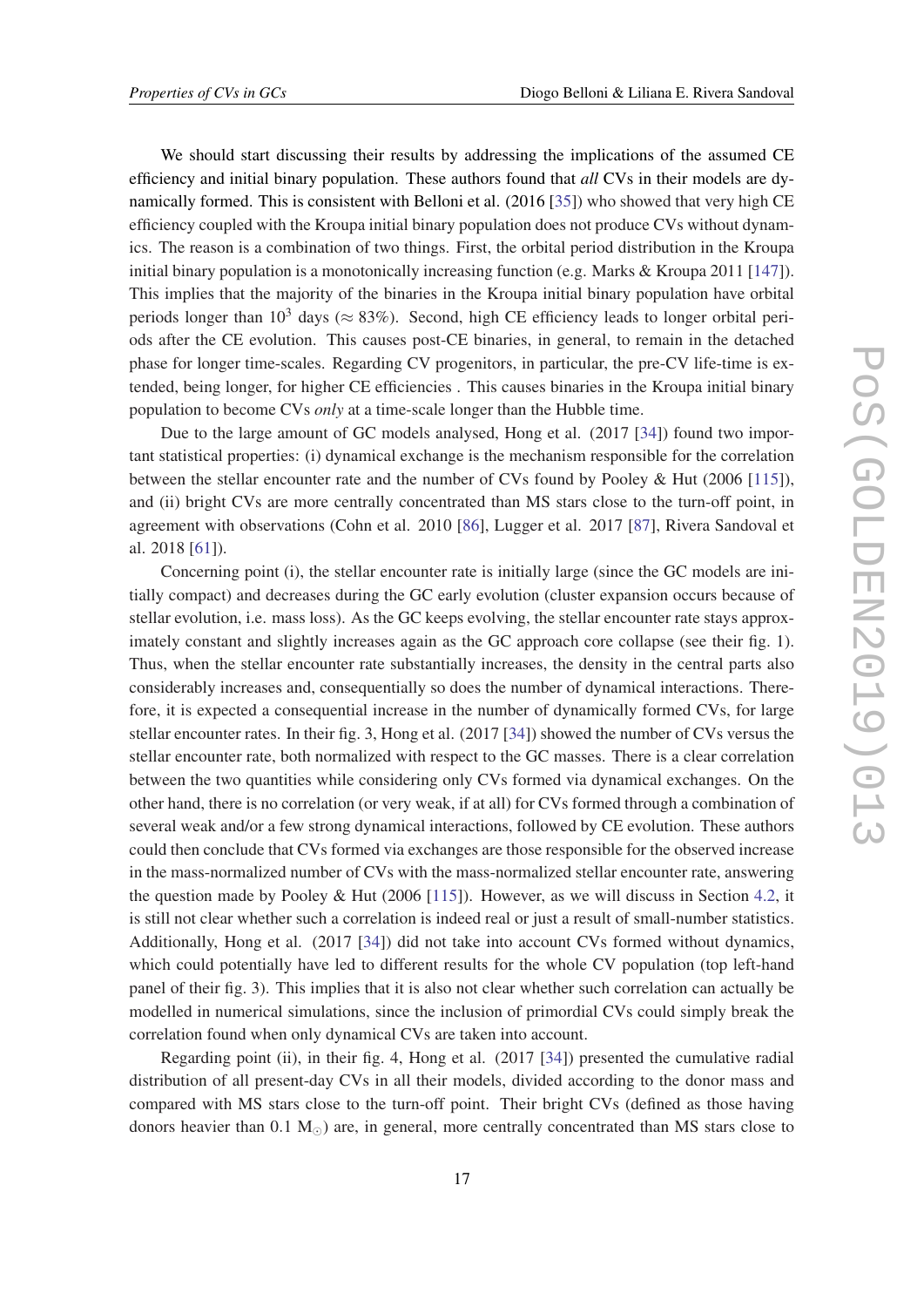<span id="page-18-0"></span>the turn-off point. They found that this feature is due to the CV masses (more massive than MS stars close to the turn-off point) coupled to the remaining memory of the CV formation history and progenitor masses. As we have seen in Section [2.3](#page-6-0), this trend is consistent with the results obtained for NGC 6397 (Cohn et al. 2010 [[86\]](#page-35-0)), NGC 6752 (Lugger et al. 2017 [[87\]](#page-35-0)) and 47 Tuc (Rivera Sandoval et al. 2018 [\[61](#page-33-0)]). Interestingly, they also found that faint CVs are more centrally concentrated than MS stars close to the turn-off point, which was not found for the core-collapsed GCs mentioned above, but found for 47 Tuc. This then indicates that, despite the fact these authors analysed CV properties on a statistical basis, it still remained unclear the effect of mass segregation associated with CVs and CV progenitors and further investigations could address in more details the movement of CVs and CV progenitors during the GC evolution, for different GC and CV types.

## 3.3 Problems in the simulations by Belloni et al. (2016, 2017a, 2017b) and Hong et al. (2017)

The main weaknesses of the numerical simulations by Belloni et al. (2016 [[35](#page-31-0)], 2017a [[36\]](#page-31-0), 2017b [[37](#page-32-0)]) and Hong et al. (2017 [[34\]](#page-31-0)) were associated with the assumed initial GC conditions and adopted binary evolution parameters, mainly the initial binary population, and the treatment of CV formation and evolution.

With respect to the initial GC conditions, these authors adopted the Kroupa initial binary population in their simulations, which can reproduce, to some extent, some observable properties of the binaries in different environments. Nevertheless, before these works, the Kroupa initial binary population had never been tested against observed GC CMDs. Askar et al. (2018 [\[148\]](#page-38-0)) found that predicted present-day GC CMDs *always* exhibit an additional sequence caused by MS–MS twins, when the Kroupa initial binary population is adopted, which is not observed in all Galactic GCs (Milone et al. 2012 [[110](#page-36-0)]). Indeed, in GC numerical simulations with the Kroupa initial binary population, synthetic CMD colour distributions exhibit a peak associated with binaries that have mass ratios  $\approx 1$ . While the Kroupa initial binary population reproduces binary properties in starforming regions, clusters and the Galactic field, the peak in the mass ratio distribution towards  $\approx 1$ found in GC simulations is not consistent with distributions derived from observations. Additionally, Hong et al. (2017 [\[34](#page-31-0)]) have binary fractions smaller than 100%, which are not consistent within the framework in which this initial binary population was built.

With respect to CV formation, a rather high CE efficiency ( $\alpha_{\text{CE}} \geq 1$ ) was adopted by these authors, besides assuming that half of the recombination energy ( $\alpha_{\text{rec}} = 0.5$ ) helps in the envelope ejection. There is significant evidence for  $\alpha_{\text{CE}} \sim 0.2 - 0.3$  being a more realistic value regarding post-CE binaries harbouring WDs, and there is usually no need to assume that the recombination energy should be used to assist expelling the CE, i.e.  $\alpha_{\text{rec}} \sim 0$ . This set of parameters is consistent with recent investigations that have concluded that WD–MS binaries experience a strong orbital shrinkage during CE evolution (e.g. Zorotovic et al. 2010 [\[149\]](#page-38-0), Toonen & Nelemans 2013 [\[150\]](#page-38-0), Camacho et al. 2014 [\[151](#page-38-0)], Cojocaru et al. 2017 [[152](#page-38-0)]). Different choices of the CE parameters definitely change the number of CVs formed from primordial binaries and, in turn, GC CV properties as a whole, since dynamically formed CVs tend to have different properties from CVs formed primordially.

With respect to the treatment of CV evolution, the investigations by Belloni et al. (2016 [[35\]](#page-31-0), 2017a [[36\]](#page-31-0)) and Hong et al. (2017 [\[34](#page-31-0)]) were performed with the BSE version having the caveats described in Belloni et al. (2017b [[37\]](#page-32-0), see their section 5.2). Even though the original BSE code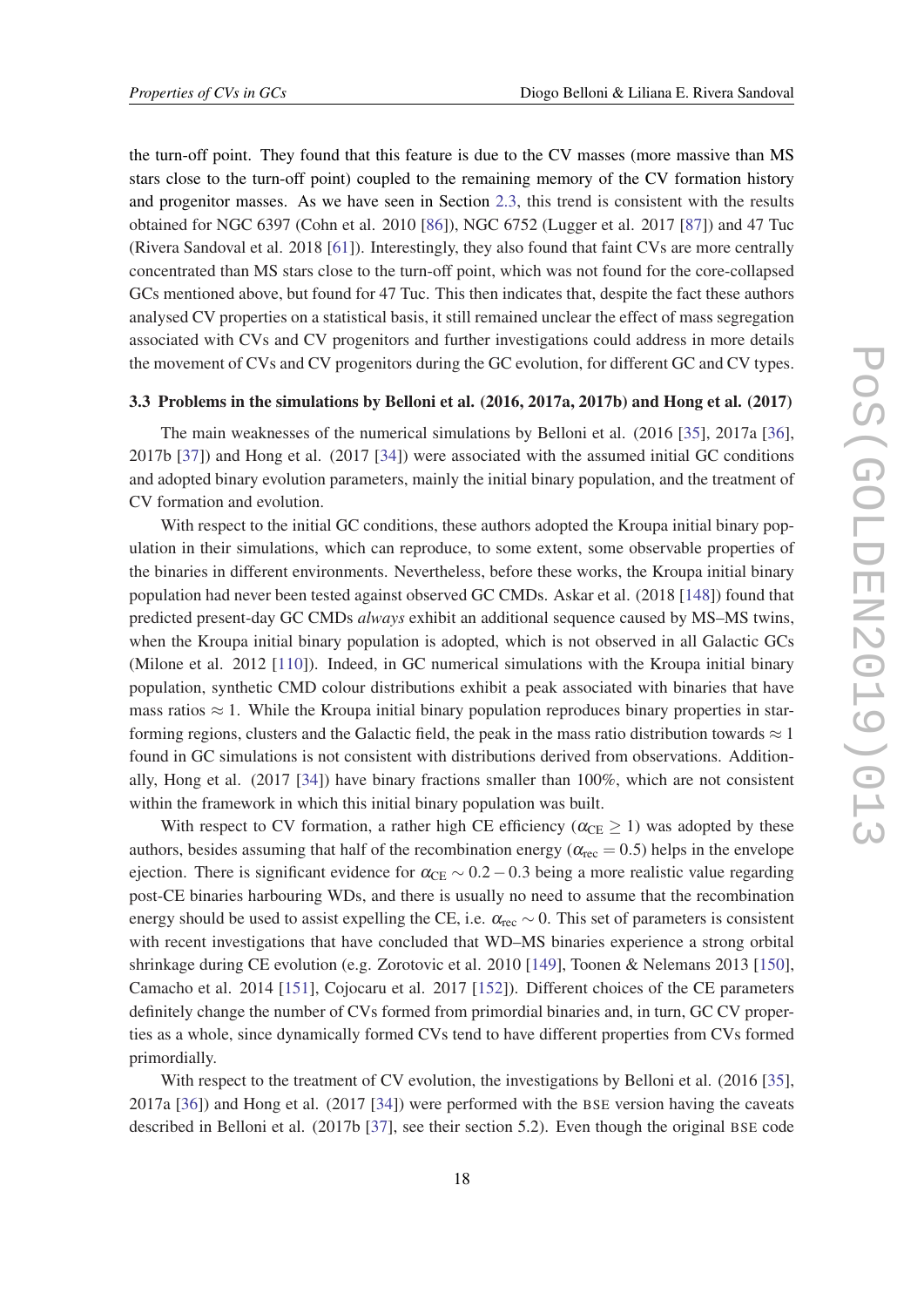<span id="page-19-0"></span>is frequently used for binary population modelling of CVs and related objects (e.g. Meng & Yang 2011 [\[153](#page-38-0)], Zuo & Li 2011 [[154](#page-38-0)], Schreiber, Zorotovic & Wijnen 2016 [\[139\]](#page-38-0), Zorotovic & Schreiber 2017 [[155](#page-39-0)]), it is best suited to just model the early phases of their evolution, i.e. from the zero-age MS until the formation of post-CE binaries (e.g. Chen et al. 2014 [[156](#page-39-0)], Zorotovic et al. 2016 [\[157\]](#page-39-0)). This is mainly because the BSE code in its original form only includes simple prescriptions for the evolution of accreting compact-object systems and comprehensive testing of mass transfer phases in these systems was beyond the original scope. As such, fundamental ingredients of CV evolution were missing, and using that version of the BSE code for CVs can easily lead to inaccurate predictions for, e.g. mass transfer rates, duty cycles, or the orbital period and donor mass distributions (Belloni et al. 2017b [[37\]](#page-32-0)).

A final problem in the simulations by Belloni et al. (2016 [\[35](#page-31-0)], 2017a [\[36](#page-31-0)], 2017b [[37\]](#page-32-0)) is the amount of GC models. Even though these authors were able to find interesting and important results, and even discuss about the nature of GC CVs, obtained from the analysis of a substantial amount of CVs, one would agree that 12 GC models are not representative and there is still a problem in this set of investigations with respect to small-number statistics involved in their GC modelling.

## 3.4 Simulations by Belloni et al. (2019)

The fourth paper in the series by Belloni et al. intended to overcome all caveats previously discussed. Indeed, Belloni et al. (2019 [[38](#page-32-0)]) adopted the following elements: (i) consistent initial binary populations, including the initial mass function preservation; (ii) a consistent CV evolution model; (iii) adequate choices for the CE parameters; (iv) a large set of GC models in order to improve statistical analyses and (v) a consistent variation of initial GC conditions.

Concerning point (i), these authors improved the MOCCA code with respect to the Standard and Kroupa initial binary populations. In both cases, the initial mass function is now always preserved, applying a similar procedure as described in section 6.3 of Belloni et al. (2017c [[40](#page-32-0)], see also Oh, Kroupa & Pflamm-Altenburg 2015 [[158](#page-39-0)] and Oh & Kroupa 2016 [\[159](#page-39-0)]). In addition, the Kroupa initial binary population was substantially improved (Belloni et al. 2017c [[40\]](#page-32-0), 2018a [\[160](#page-39-0)]) in order to, not only solve the problem with respect to GC MS–MS binary distributions, but also provide a good agreement with respect to Galactic-field late-type MS binaries.

Regarding point (ii), the BSE algorithm inside the MOCCA code was upgraded to allow accurate modelling of interacting binaries in which degenerate objects are accreting from low-mass MS donor stars, as described in Belloni et al. (2018b [[161](#page-39-0)]). The main upgrades of the code correspond to a revised version of the mass transfer rate equation, of the radius increment/decrease of low-mass MS donors that is expected when mass transfer is turned on/off (and needed to explain the orbital period gap), new options for angular momentum losses, and different stability criteria for dynamical and thermal mass transfer from MS donors. The consequential angular momentum loss prescription adopted was the one postulated by Schreiber, Zorotovic & Wijnen (2016 [[139\]](#page-38-0)), which is currently the only model that can solve some long-standing CV problems, like the associated space density, the orbital period minimum, the orbital period distribution and the WD mass distribution. Interestingly, it can also explain the existence of single helium-core WDs (Zorotovic & Schreiber 2017 [\[155](#page-39-0)]). In addition, this updated version of the MOCCA code also includes updated prescriptions of massive star evolution as described in Giacobbo, Mapelli & Spera (2018 [\[162\]](#page-39-0)).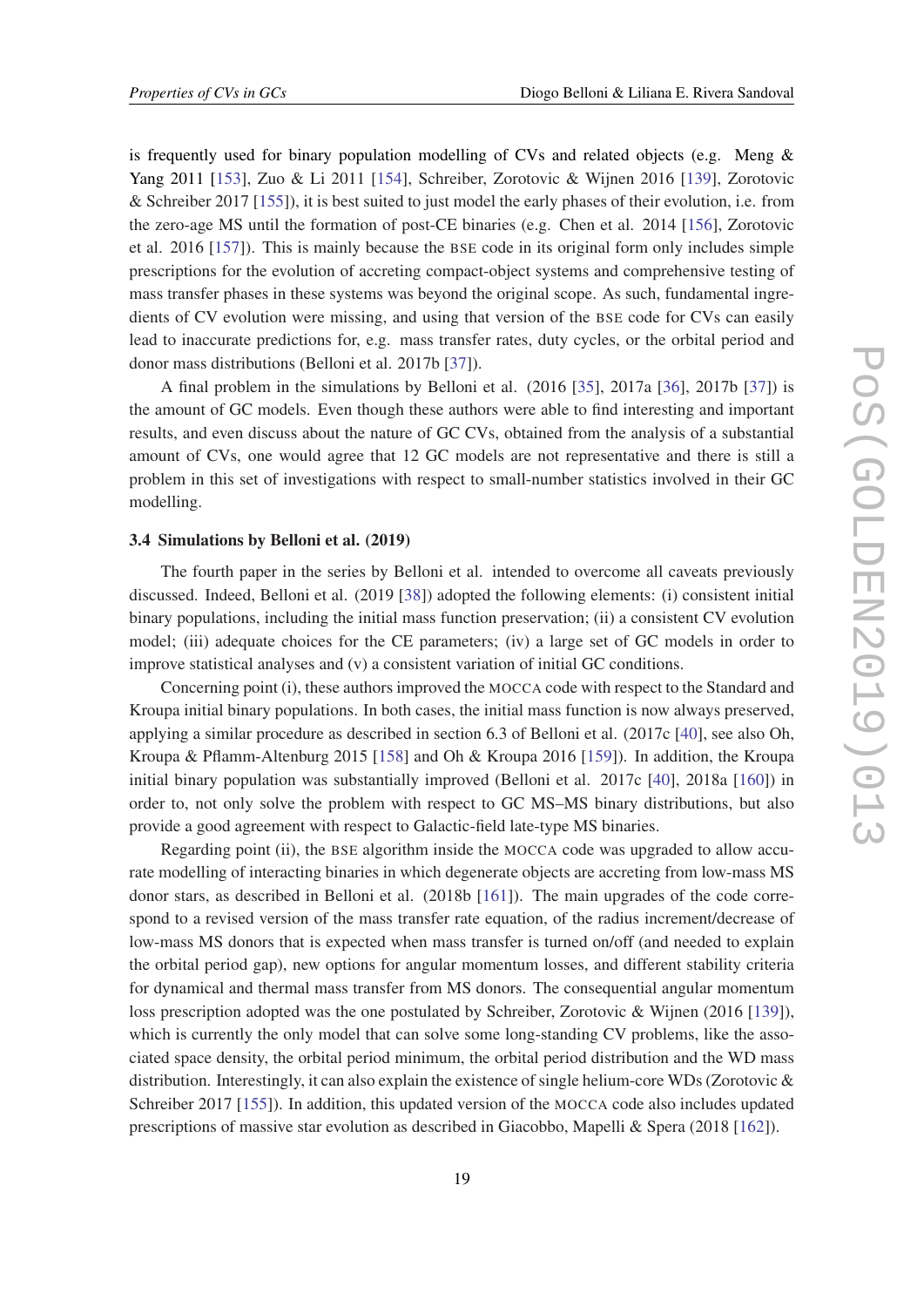Related to point (iii), these authors adopted three values for the CE efficiency ( $\alpha_{\text{CE}} = 0.25, 0.5$ and 1.0). In addition, they assumed that none of the recombination energy helps in the CE ejection and that the binding energy parameter is determined based on the giant properties, as described in Claeys et al. (2014 [\[163\]](#page-39-0), see their appendix A). Finally, regarding points (iv) and (v), Belloni et al. (2019 [[38](#page-32-0)]) simulated 288 GC models, whose initial configurations vary with respect to mass, density profile, Galactocentric distance, half-mass radius, initial binary population, binary fraction, CE efficiency, and mass fall-back during compact object formation. This is by far the largest sample of GC models ever analysed with respect to CVs. Additionally, their present-day GC models cover a reasonable range of concentrations, central surface brightness and half-mass relaxation times (Belloni et al. 2019 [\[38](#page-32-0)], their fig. 1). Therefore, such models are consistent with a substantial fraction of the real GCs and are, in turn, roughly representative of the Galactic GC population.

Regarding the main results from previous works discussed before, some were reproduced by Belloni et al. (2019 [[38\]](#page-32-0)), while others disagree. For instance, unlike Ivanova et al. (2006 [\[33\]](#page-31-0)), who found that the WD mass distribution for dynamical and non-dynamical CVs substantially differ (dynamical CV WDs being heavier than non-dynamical CV WDs), Belloni et al. (2019 [[38\]](#page-32-0)) found that both CV types have similar WD mass distributions. The reason for that is associated with the different stability criterion for dynamical mass transfer adopted in both simulations. While in the former, fully conservative mass transfer was likely adopted, in the latter it was assumed that enhanced consequential angular momentum loss, as explained by Schreiber, Zorotovic & Wijnen (2016 [[139\]](#page-38-0)), affects this criterion. In addition, Belloni et al. (2019 [[38\]](#page-32-0)) confirmed previous findings by Belloni et al. (2016 [[35\]](#page-31-0); 2017b [[37\]](#page-32-0)) that most predicted CVs have very short DN outbursts in comparison with their recurrence time-scales, which implies very short duty cycles  $(\leq 6$  per cent) and, in turn, extremely small probability of detection during outbursts.

With respect to the influence of dynamics, their simulations suggest that fewer CVs should be expected in dense GCs relative to the Milky Way field, due to the fact that destruction of CV progenitors is more important in GCs than dynamical formation of CVs. This is consistent with Shara & Hurley (2006 [[32\]](#page-31-0)), who suggested a reduction of a factor of  $2 - 3$ , but the opposite of what was found by Ivanova et al. (2006 [\[33](#page-31-0)]), who predicted an enhancement of a factor of  $2 - 3$ . Belloni et al. (2019 [[38\]](#page-32-0)) found a strong correlation, at a significant level, between the fraction of destroyed primordial CV progenitors and the initial GC stellar encounter rate, i.e. the greater the initial GC stellar encounter rate, the stronger the role of dynamical interactions in destroying primordial CV progenitors. Moreover, the average mass density found by Belloni et al. (2019 [[38\]](#page-32-0)) is  $\sim$  2 × 10<sup>-5</sup> CVs M<sub>0</sub><sup>-1</sup>, which is smaller than the one inferred for the Galactic field ( $\sim 10^{-4}$  CVs M<sub>☉</sub><sup>-1</sup>). This efficient destruction of primordial CV progenitors is somewhat consistent with the role of dynamics expected from observations. For instance, 47 Tuc has a CV mass density of  $\sim$  7 × 10<sup>-5</sup> CVs M<sub>☉</sub>, i.e. smaller than in the Milky Way field. In addition, Cheng et al. (2018a [\[104\]](#page-36-0)) showed that, unlike what was previously thought and claimed, the faint X-ray populations, primarily composed of CVs and ABs, are under-abundant in GCs with respect to the Solar neighbourhood and Local Group dwarf elliptical galaxies.

Regarding the dynamical formation of CVs in GCs, Belloni et al. (2019 [\[38](#page-32-0)]) found that, even though strong dynamical interactions are able to trigger CV formation in binaries that otherwise would never become CVs, the detectable CV population is predominantly composed of CVs formed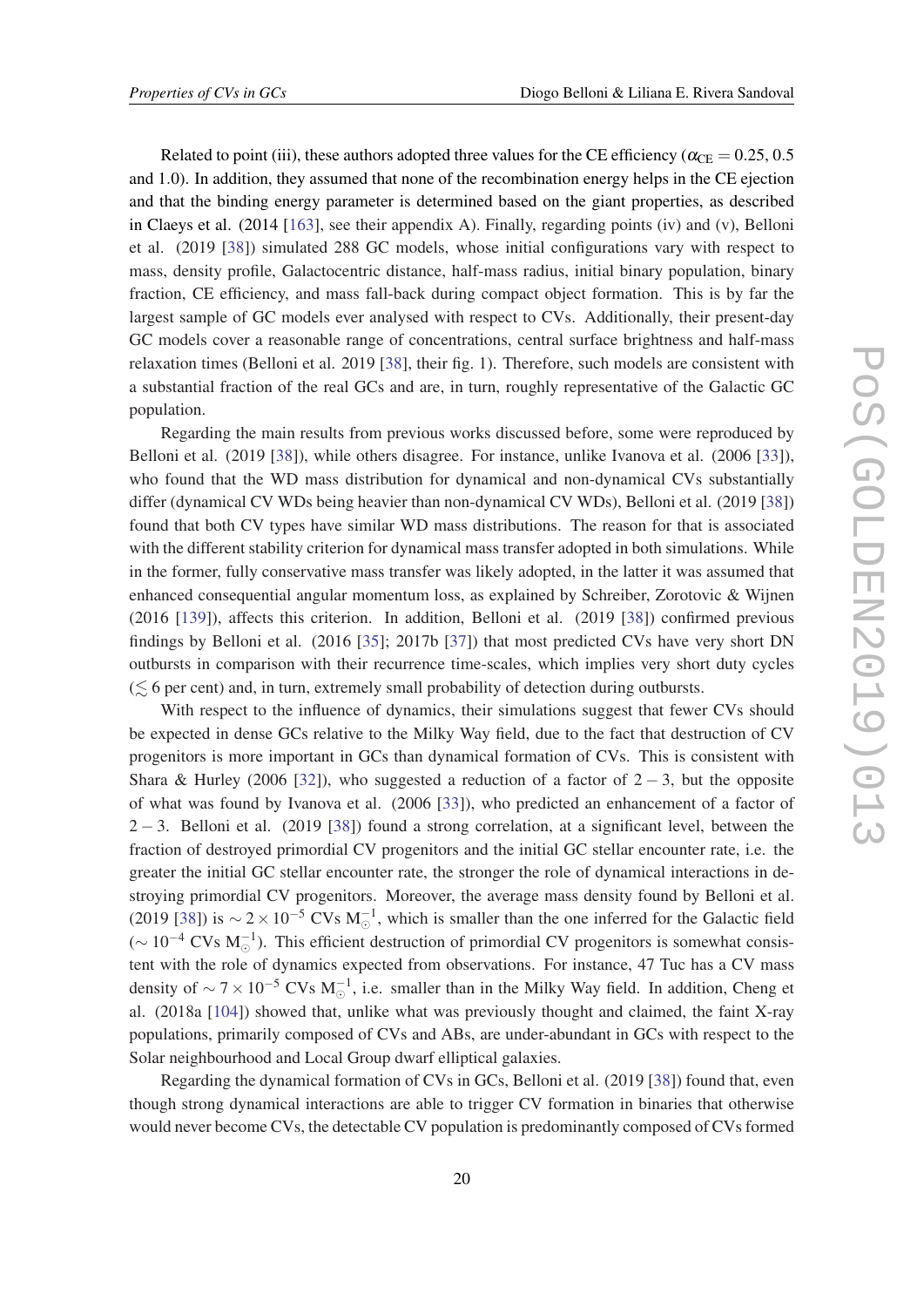via typical common-envelope evolution  $\geq 70$  per cent). In particular, these authors showed that the main dynamical scenarios proposed in the literature have a very low probability of occurring, which resulted in (or very weak, if at all) correlation between the predicted number of detectable CVs and the predicted GC stellar encounter rate. As discussed in Section [2.4,](#page-10-0) these finding are supported by the recent observations by Cheng et al. (2018a [[104\]](#page-36-0)), but in conflict with previous observational works. Focusing now on bright and faint CVs, Belloni et al. (2019 [[38\]](#page-32-0)) found that, on average, non-core-collapsed models tend to have small fractions of bright CVs, while core-collapsed models tend to have higher fractions. In particular, most non-core-collapsed models have, on average, only  $\sim$  7 − 33 %, which is consistent with that observed in 47 Tuc and  $\omega$  Cen, while core-collapsed models have, on average,  $\sim$  5−45 % bright CVs. The GCs in those models that are more similar to observed ones (i.e. compact, having high central surface brightness values, and short half-mass relaxation times) harbour even higher fractions of bright CVs ( $\gtrsim$  50 %), which is consistent with the value observed in NGC 6397 and NGC 6752. This supports the claim that, even though it is not expected to be dominant, dynamics plays a sufficiently important role to explain the relatively larger fraction of bright CVs observed in core-collapsed clusters.

Even though the GC outer parts are usually ignored in both observational and theoretical works, Belloni et al. (2019 [[38\]](#page-32-0)) investigated CV populations in this region and found similar results to those obtained by Davies (1997 [[31](#page-31-0)]). Davies found that a considerable fraction of pre-CVs may be formed sufficiently far from the GC central parts (i.e. far from the deleterious effects of a crowded environment), and eventually evolve to form CVs, especially in less evolved clusters. Belloni et al. (2019 [\[38](#page-32-0)]) found that, on average, a large fraction ( $\lesssim$  50 %) of the entire population of predicted detectable CVs are expected to reside outside the half-light radii, and proposed that future observational efforts could be put towards the search for CVs in regions not close to the cluster centres. This result is consistent with how we expect mass segregation to operate in stars clusters, i.e. (i) the greater the CV mass, the stronger the mass segregation, and (ii) the shorter the cluster's half-mass relaxation time, the stronger the mass segregation. That said, it is not surprising that GCs with relatively long half-mass relaxation times (longer than a few Gyr) could have a considerable amount of CVs in the outer parts and the opposite for clusters with shorter relaxation times (shorter than a few hundred Myr). These authors then suggest that in GCs having relatively long half-mass relaxation times, the number of CVs identified could significantly increase when looking for them in the outer parts. Interestingly, spectra of such CVs could be relatively easy to obtain, since crowding should not be a big problem in the outer parts. With respect to observations, Cheng et al. (2019a [\[164\]](#page-39-0); 2019b [\[165\]](#page-39-0); 2020 [\[166\]](#page-39-0)) recently investigated the phenomenon of mass segregation in the GCs 47 Tuc, Terzan 5 and M28. These authors confirmed that there are some X-ray sources located outside the half-light radii and showed that the radial distribution of X-ray sources in these clusters is bimodal, with features similar to those found in the radial distribution of blue stragglers, they being modulated by mass segregation of primordial binaries.

Belloni et al. (2019 [[38\]](#page-32-0)) also proposed an explanation for the spatial distribution of bright and faint CVs, dynamically formed or not, in core-collapsed and non-core-collapsed GCs. These authors suggested that the properties of bright and faint CVs could be explained by means of the pre-CV and CV formation rates, their properties at their formation times and cluster relaxation times. For non-dynamical CVs, most WD–MS binaries (i.e. pre-CVs) that are progenitors of detectable CVs are formed before  $\sim$  1 Gyr and they take  $\geq$  9 Gyr to become CVs. This allows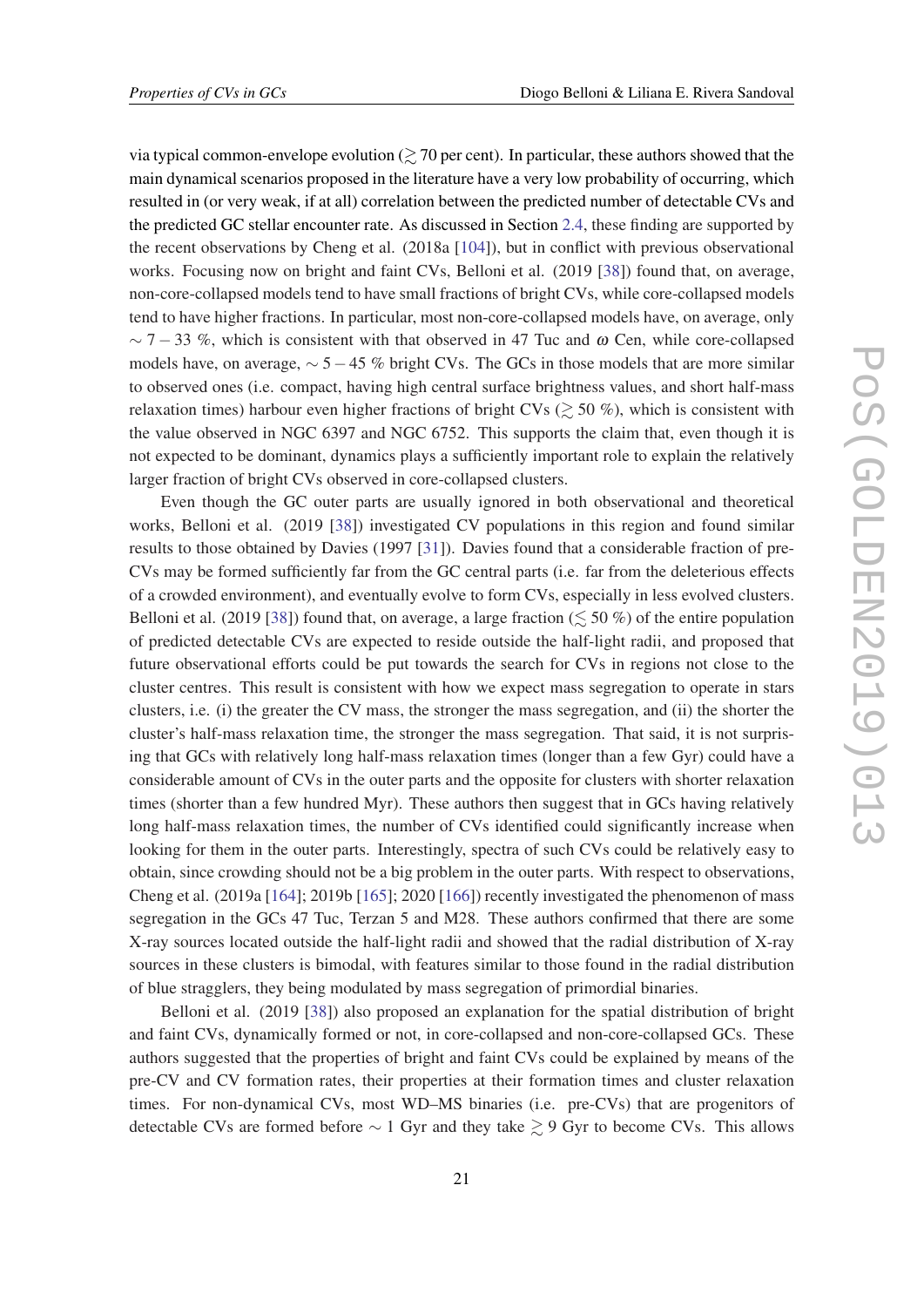<span id="page-22-0"></span>them to have enough time to sink to the central parts, provided the half-mass relaxation time is sufficiently short. The fact that bright CVs are younger and more massive than faint CVs makes them, in general, more centrally concentrated, as observed in NGC 6397 and NGC 6752. On the other hand, if bright and faint CVs have similar total masses, then they should have similar spatial distributions, as seen in 47 Tuc. For pre-CVs dynamically formed in the core, these authors pointed out that they cannot stay in the core after their formation, since the formation process is very energetic and such pre-CVs will be likely expelled far from the core (see the fig. 11 in Belloni et al. 2019 [\[38](#page-32-0)]). If the cluster half-mass relaxation time is short enough (as in core-collapsed GCs) to allow the pre-CV to segregate before it becomes a CV, such a population can come back to the central parts, thus forming a bright CV in the central parts, which is likely the case for at least some bright CVs in NGC 6397 and NGC 6752. However, for GCs having longer half-mass relaxation times, those bright CVs that are dynamically formed will be found far from the central parts, which might be the case for some of the bright CVs found near the half-light radii of 47 Tuc and  $\omega$  Cen.

The last important finding by Belloni et al. (2019 [[38\]](#page-32-0)) we address here is associated with the GC initial conditions. As we have already mentioned, there is a huge degeneracy regarding GC modelling (i.e. different initial GC models evolve to comparable present-day global GC properties), which is one of the major problems in this sort of modelling. This degeneracy could be broken, to some extent, by modelling properties of particular type of objects (e.g. CVs, binary black holes, blue stragglers, among others), which strongly depend on the environment properties in which they live. In the particular case of CVs, Belloni et al. (2019 [\[38](#page-32-0)]) found that GC models set with the Kroupa initial binary population and low CE efficiency ( $\alpha_{\text{CE}} \lesssim 0.5$ ) better reproduce the observed amount of CVs in NGC 6397, NGC 6752, and 47 Tuc. This is an important step forward and provides further support to the Kroupa initial binary population, which has already been tested against both numerical simulations and observations and has successfully explained the observational features of young clusters, associations, and even binaries in old GCs (e.g. Belloni et al. 2017c [\[40](#page-32-0)], and references therein). Moreover, within the framework of this initial binary population, the radius–mass relation inferred by Marks & Kroupa (2012 [[167](#page-39-0)]) are in good agreement with the observed density of molecular cloud clumps, star-forming regions and GCs, and provide dynamical evolutionary time-scales for embedded clusters consistent with the life-time of ultra-compact H II regions and the time-scale needed for gas expulsion to be active in observed very young clusters, as based on their dynamical modelling (e.g. Belloni et al. 2018a [\[160](#page-39-0)], and references therein).

### 4. Discussion

We have briefly presented over the previous two sections the current status of our knowledge related to CVs in different types of GCs from a theoretical and an observational perspectives. We discuss here the main issues in such results, which is intrinsically connected with employed observational approaches and interpretation of observational results. In addition, we complement the discussion with interpretation of the observational results based on numerical simulation outcomes.

## 4.1 On the nature of cataclysmic variables in globular clusters

As mentioned in Section [2.1,](#page-3-0) given the small number of DN outburst detections in the works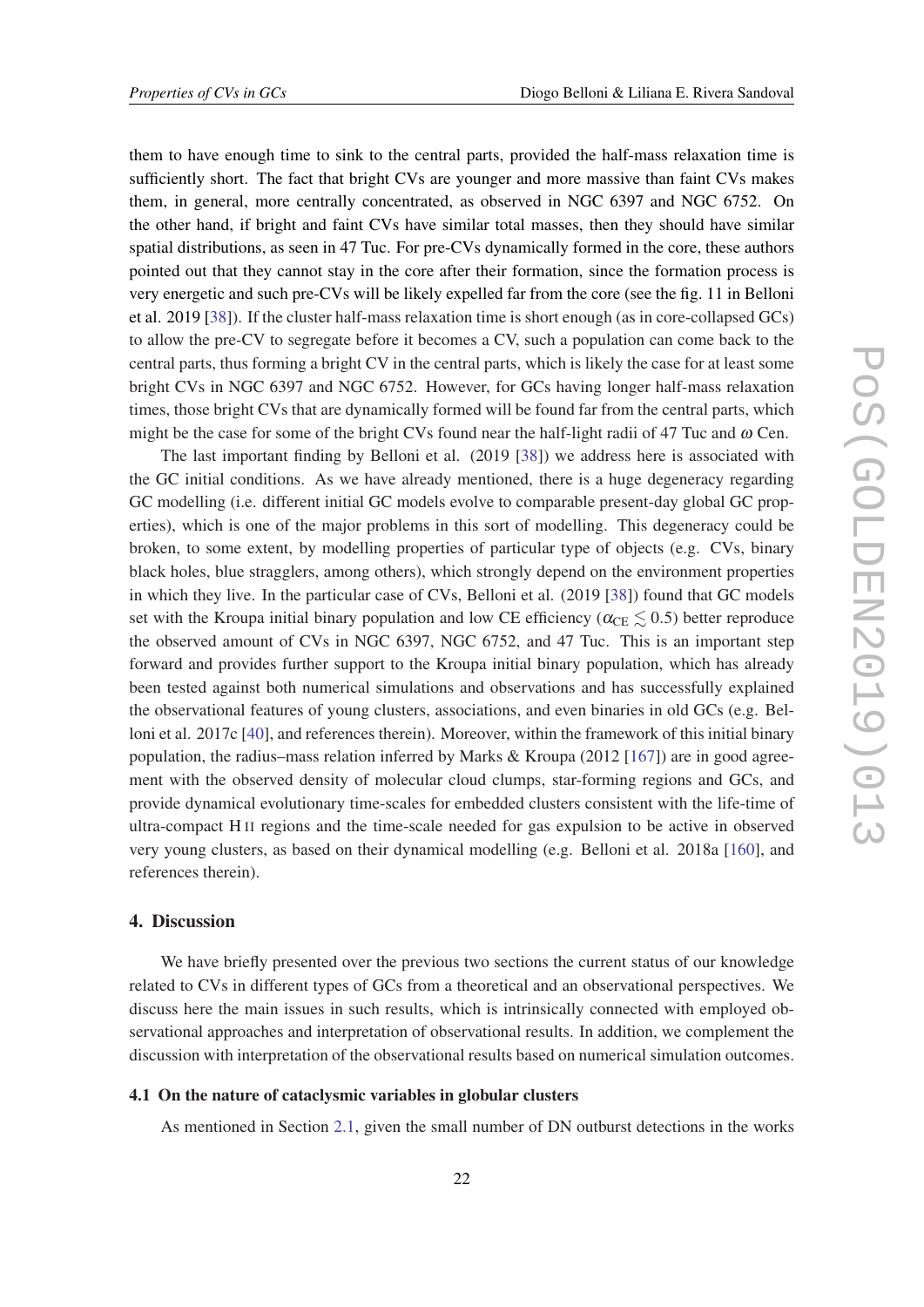by Shara et al, and Pietrukowicz et al., they concluded that DNe should be rare in GCs. As already pointed out by Knigge (2012 [\[41\]](#page-32-0)), both groups arrived to the same conclusion based on the properties of observed CVs in the Milky Way field, which seems to be a biased sample of the real population of CVs in the field. In fact, if most CVs in the field are short-period CVs and period bouncers, then the observed CV population in the field (especially the bright ones) is not representative of the real population of CVs in the Galaxy. Using distances from the *Gaia* mission, Belloni et al. (2020a [[168](#page-39-0)]) showed that, despite of being relatively large, the homogeneous Galactic CV sample from the *Sloan Digital Sky Survey* is still biased towards bright systems. The conclusion that DNe are rare in GCs based on a comparison with the Milky Way field does not seem necessarily correct, since it could just be that they are difficult to observe, especially in GCs, in which the CVs are expected to be an even older population (Belloni et al. 2017a [[36\]](#page-31-0)). Another very important point is related to the chosen filters and cadence. For example, Pietrukowicz et al. (2008 [[53\]](#page-32-0)) did not find any DNe in NGC 6752 during their campaign of 7 days in one year using V images, but Thomson et al. (2012 [\[169\]](#page-39-0)) found two DNe in outburst using NUV *HST* images, taken in a period of only ∼ 3 weeks. Another example comes from Modiano et al. 2020 [[60\]](#page-33-0) who confirmed 3 DNe in 47 Tuc using *Swi ft* UV images taken in different years. Despite they could not resolve the central parts of the cluster and the long cadence of their observations, their study also shows the influence of observational biases, which are important to overcome in order to make comparisons with models. As previously discussed, these examples demonstrate that the use of UV filters plays a fundamental role to find these elusive objects, as it is the band where DNe (and in general CVs) mainly emit.

As previously mentioned, a better way of interpreting this 'dwarf nova problem' is to think of it as simply a lack of DN outbursts in GCs. This could then lead to two main interpretations about the nature of GC CVs: either they are considerably old (i.e. systems with very small duty cycles) or they are essentially magnetic systems. In what follows, we will argue that, instead of having only one of these cases, we mostly likely have a combination of them.

Regarding the first alternative, we discussed in Section [3](#page-13-0) that recent numerical simulations predict very short DN duty cycles among the majority of GC CVs. From the simulations by Belloni et al. (2019 [\[38](#page-32-0)]), provided the typical CV mass transfer rates, most predicted detectable CV accretion discs would be unstable at regions far away from the WD surface. This indicates that the strength of the WD magnetic field should be relatively strong in order to prevent disc instability and, in turn, outbursts in such systems. In addition, most predicted faint CVs have extremely short duty cycles ( $\leq 6$  %), which suggests that detecting outbursts amongst faint CVs is rather improbable. On the other hand, these simulations also predict that part of the bright DNe would be recovered in multi-epoch searches, since most predicted bright CVs have duty cycles greater than  $\sim$  10 %. These recent numerical simulations, therefore, do not offer evidence for an overabundance of magnetic CVs in GCs, in comparison with the fraction found in the Milky Way.

Regarding the second alternative, from the fact that intermediate polars have disrupted accretion discs and polars are discless, the scenario in which the paucity of DN outbursts in GCs is explained by CVs being preferentially magnetic has gained strength in the last couple of decades (e.g. Dobrotka, Lasota & Menou 2006 [\[170\]](#page-39-0)). This would imply that GC CVs are hugely different from Milky Way CVs, since in only  $\sim$  33% of known CVs, the WD magnetic field is sufficiently strong to control at least the inner part of the accretion flow and radiation properties (Pala et al. 2020 [\[45\]](#page-32-0)).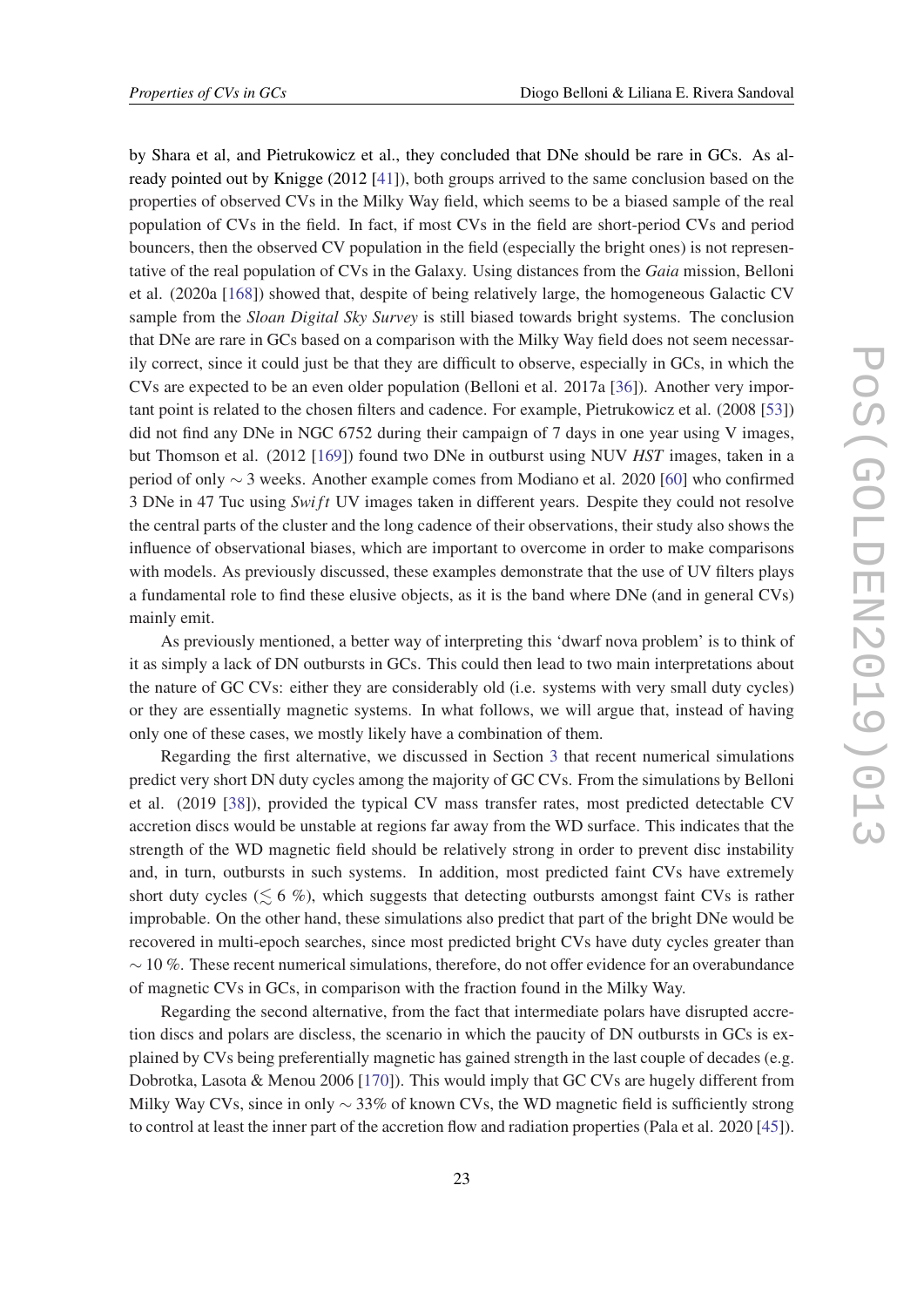Apart from the dearth of observed DN outbursts, other observational arguments supposedly supporting the idea of most GC CVs being magnetic are: (i) the detection of relatively strong He II emission lines in some CVs in NGC 6397, which would be consistent with their magnetic nature (Grindlay et al. 1995 [\[81](#page-34-0)]); (ii) GC CVs look like Milky Way DNe in optical wavelengths and like intermediate polars in X-rays; (iii) the X-ray-to-optical ratios of GC CVs are much higher than those found among non-magnetic CVs in the Milky Way field. These three points together suggest that GC CVs more likely resemble intermediate polars with low mass transfer rates. In addition, Dobrotka, Lasota & Menou (2006 [[170](#page-39-0)]) showed that CVs with low mass transfer rates and moderately strong WD magnetic moment do not easily exhibit DN-like ourbursts, which would be consistent with the paucity of detected DN outbursts and the observational properties mentioned above.

All these arguments have been discussed in detail by Knigge (2012 [\[41](#page-32-0)]), and here we just provide some general considerations. Regarding point (i), it is important to highlight that not only magnetic CVs exhibit He II emission lines in their spectra. Nova-likes are also characterized by this feature and they are non-magnetic CVs. Interestingly, low-mass X-ray binaries also exhibit such characteristic (e.g. Van Paradijs & Van der Klis 2001 [[171\]](#page-40-0), and references therein). Concerning points (ii) and (iii), since the selection of CVs in GCs is strongly X-ray biased, that would automatically favour the detection of magnetic CVs. This is because magnetic CVs, among all CV sub-groups, are the most luminous in X-rays, as the post-shock region (emitting region) can reach relatively very high temperatures, from a few up to dozens of keV. So, it is likely that the CVs more luminous in X-rays are indeed magnetic CVs. However, the same is not so easily claimed for the fainter systems. Another point usually not considered is whether the production of magnetic CVs could be eventually enhanced in GCs. Despite several scenarios have being proposed to explain the origin of magnetic WDs, especially in close binaries, there is currently no model that properly explains all observational constraints (e.g. Belloni et al. 2020b [[172\]](#page-40-0); Zorotovic et al. [in preparation], and references therein). Therefore, it is not easy to infer whether magnetic CVs should be overproduced or not in GCs with respect to the Milky Way field. As already mentioned, current models of CVs in GCs do not point towards an overabundance but further improvements in the modelling might shed light on this regard.

Despite the fact that the arguments towards magnetic CVs might be consistent and plausible, one should remember that our understanding about GC CVs are strongly biased towards luminous sources, as in the Milky Way field. Even the faint populations described here so far are expected to be more luminous than the overwhelming majority of GC CVs. This suggests that this previously discussed claim could be reasonable mainly for the more luminous CVs that can be found in GCs nowadays. Additionally, as pointed out by Pietrukowicz et al. (2008 [[53\]](#page-32-0)), there is no real observational evidence that GC CVs are mostly magnetic and the best way to investigate whether the known CVs are magnetic or not is to search signatures of magnetic field such as strong and/or variable circular polarization and Zeeman splitting and/or cyclotron harmonics (humps) in their spectra.

Therefore, from the fact the most CVs should be DNe (Pala et al. 2020 [\[45](#page-32-0)]), from the intrinsic bias associated with either current technological limitations or observational approaches (Knigge 2012 [\[41\]](#page-32-0)), from the absence of solid observational evidence that GC CVs are magnetic (Pietrukowicz et al. 2008 [\[53](#page-32-0)]) and from the fact that we still do not understand the origin of the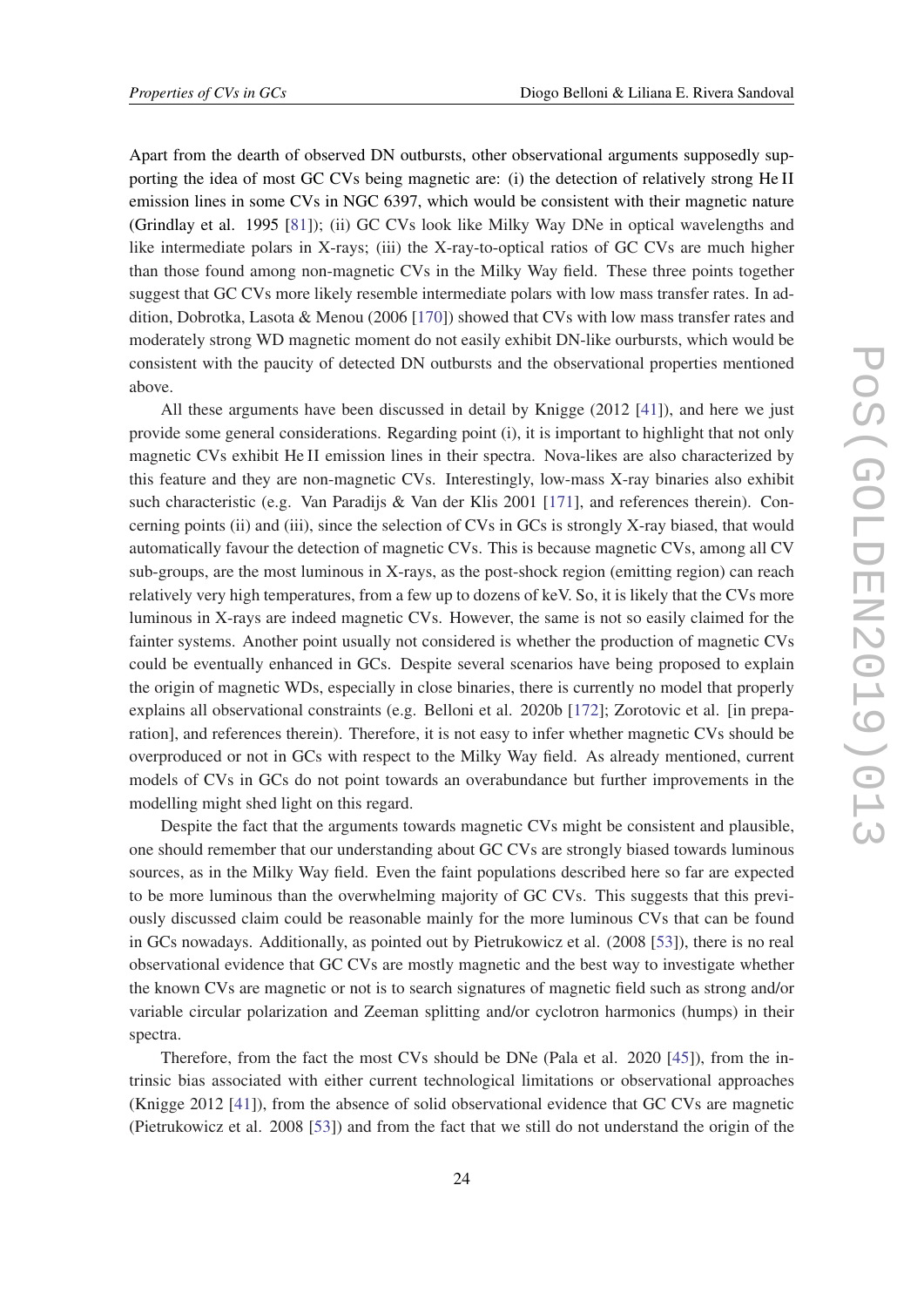<span id="page-25-0"></span>WD magnetic field in close binaries (e.g. Belloni et al. 2020b [[172](#page-40-0)]), the best alternative to the issue concerning the nature of GC CVs seems to be that *many of the bright CVs (and perhaps some of the fainter systems), especially those with relatively large X-ray emission, could be magnetic. But the majority of the CV population in GCs are likely DNe, most of them being still undetected.*

#### 4.2 On the dynamical origin of most cataclysmic variables in globular clusters

In Section [2.4](#page-10-0), we discussed a way to investigate connections between the properties of X-ray sources with their host GC properties, by means of the correlation between the abundance of such sources with the GC stellar encounter rate Γ. A correlation of this type is usually believed to indicate the dynamical origin of these sources. Before proceeding further, we would like to highlight four important issues related to interpretation of this correlation, which are usually ignored.

First,  $\Gamma$  depends on GC properties that might change quite substantially over the cluster lifetime. For instance, Hong et al. (2017 [[34\]](#page-31-0), their fig. 1) showed that Γ initially decreases rapidly with time, as the cluster expands in response to mass loss due to stellar evolution. After that, Γ does not vary significantly. However, if the cluster relaxation time is sufficiently short,  $\Gamma$  slightly increases as the system evolves towards higher central densities and, eventually, core collapse. When core contraction is halted (due to energy generated in the core),  $\Gamma$  stops growing again. After this first (deep) core collapse, which is associated with the largest value of  $\Gamma$ , the GC evolves having several core collapse episodes, which results, in turn, in several peaks of different strength in Γ. The timescales for the several core-collapse episodes vary from cluster to cluster but are expected to be between a few Myr to a few Gyr, depending on the cluster properties. Thus, having the presentday value of Γ does not necessarily help in understanding the dynamical history of a GC. This is specially true if one takes into account that different initial GC models might evolve to comparable present-day global GC properties (including  $\Gamma$ ), which is a consequence of the huge degeneracy existent in GC modelling. Therefore, addressing the impact of dynamics over the cluster life-time is a delicate issue which is not easily achieved with *only* present-day global GC properties.

Second, from the observational point of view, these investigations are strongly X-ray biased, and it has been showed that not only contamination from background/foreground objects is common, but also from other types of compact binaries among faint X-ray sources. Therefore, in order to truly determine the influence of dynamics on CVs in GCs, complementary optical observations are necessary. For instance, from the 39 *Chandra* X-ray sources that lie within the half-mass radius of NGC 6752, Lugger et al. (2017 [\[87](#page-35-0)]) found 31 optical counterparts with *HST* imaging (20 newly identified by these authors). Among them, there are 16 CVs (one probably a foreground system), nine ABs, three galaxies and three active galactic nuclei. This means that ∼ 15% of the X-ray sources are not real cluster members and the majority of the identified faint X-ray sources seem to be CVs. On the other hand, in NGC 6397, Cohn et al. (2010 [\[86\]](#page-35-0)) found 69 optical counterparts from 79 X-ray sources within its half-mass radius. They correspond to 15 CVs, 42 ABs, two millisecond pulsars, one interacting galaxy pair and one active galactic nucleus. Thus, the majority of the faint X-ray sources in this cluster is composed of ABs (almost three times the amount of CVs), unlike NGC 6752. In these studies, both clusters have similar X-ray observing limits. Therefore, having only X-ray information is clearly not enough to fully address the issue whether CVs (or at least the bright ones) are mostly dynamically formed or not.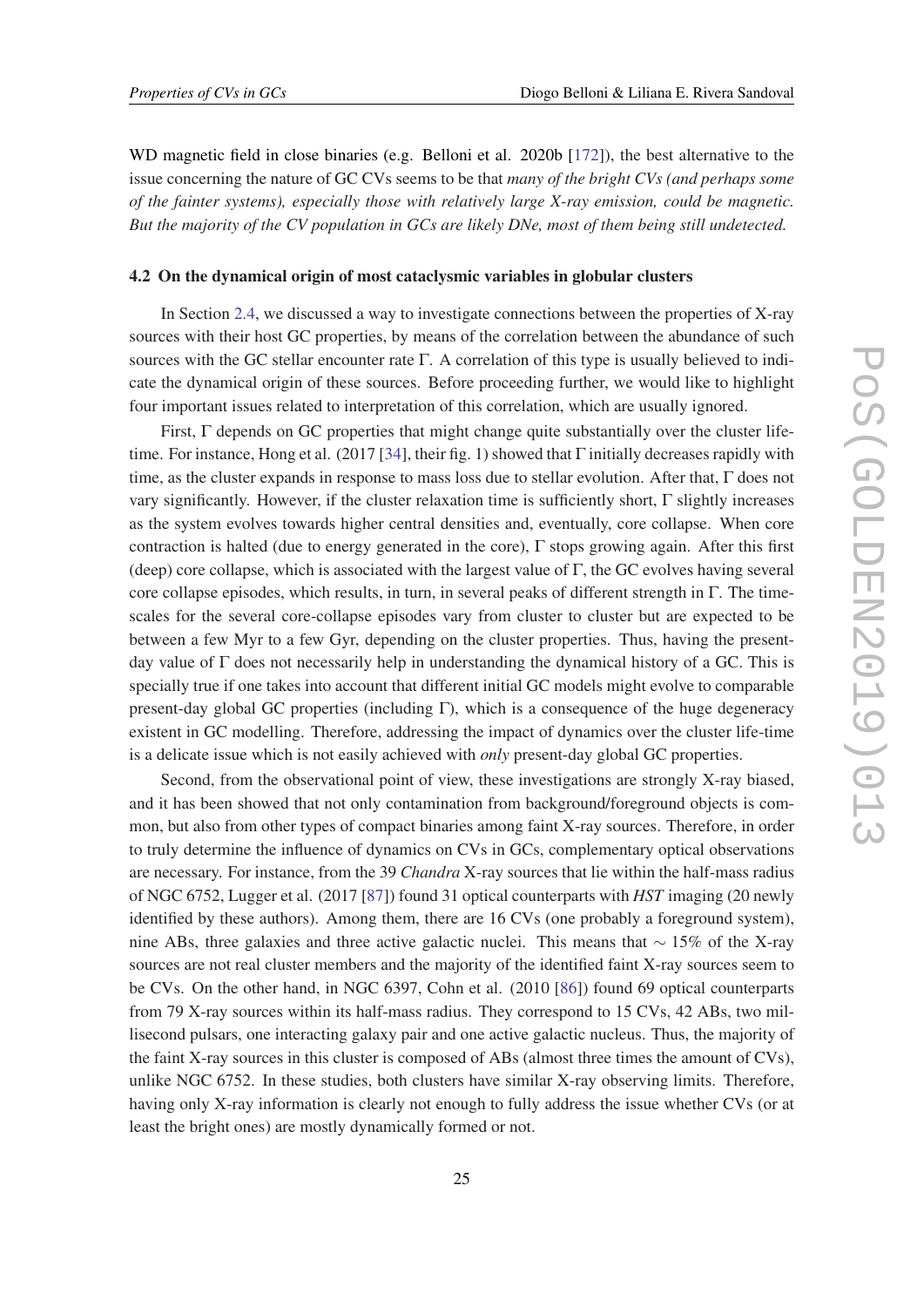Third, the number of X-ray systems detected is, as expected, very sensitive to the exposure time. Faint X-ray sources, mainly faint CVs and ABs, are the ones to be missed if exposure times are not long enough. For example, in 47 Tuc, 108 sources were initially identified with *Chandra* by Grindlay et al (2001 [\[173\]](#page-40-0)). With longer exposure time, Heinke et al. (2005 [\[174](#page-40-0)]) identified 300 sources, and with even longer exposure time, Bhattacharya et al. (2017 [\[175\]](#page-40-0)) identified 370 sources. Similarly, in  $\omega$  Cen, Haggard et al. (2009 [[176\]](#page-40-0)) identified 180 sources in the first epoch of *Chandra* data. In a second epoch, with longer exposure time, Henleywillis et al. (2018 [[93\]](#page-35-0)) identified 233 sources, 95 of which were new.

Fourth, another important aspect of this type of statistical studies is that they do not provide information about the history of the CVs, i.e., whether they should be predominantly primordial in origin or not. This was already pointed out by Pooley & Hut (2006 [\[115\]](#page-36-0)), who mentioned that their results would not be informative for any individual cluster alone. Therefore, while these studies are extremely useful and valuable, further research, likely involving other wavelengths, has to be performed to fully assess the dynamical origin of CVs in GCs (Rivera Sandoval et al. [in preparation]).

Regarding the studies by Pooley & Hut (2006 [\[115\]](#page-36-0)) and Cheng et al. (2018a [\[104\]](#page-36-0)), it is important to first highlight the main differences in both approaches. Pooley & Hut (2006 [\[115\]](#page-36-0)) estimated the number of X-ray sources within the cluster half-mass radius by counting all detected sources and subtracting the estimated number of background sources based on the log *N* − log *S* relationship of Giacconi et al. (2001 [[177](#page-40-0)]). However, this method is susceptible to dramatic changes with exposure time, as mentioned above and the number of background sources among the detected sources can also be large. For example, in cases like 47 Tuc, more than 70 background sources would be expected out of the 370 found so far (Heinke et al. 2005 [\[174\]](#page-40-0); Bhattacharya et al. 2017 [\[175](#page-40-0)]). On the other hand, Cheng et al. (2018a [\[104](#page-36-0)]) used a simple method for studying the GC X-ray population, which is based on simply extracting all X-ray flux within the cluster half-mass radius. In comparison with identifying individual X-ray sources, this is a much simpler method (see Heinke et al. 2020 [[94\]](#page-35-0), for a discussion regarding caveats in the approach by Cheng et al. 2018a [[104](#page-36-0)]). One problem, for example, is that when used on distant clusters or clusters with very few X-ray sources, the approach by Cheng et al. (2018a [\[104\]](#page-36-0)) will be much less precise than for closer clusters. However, for their correlations, these authors removed clusters with low signal-to-noise  $(< 3$ ) and they dealt with the influence of background sources by removing them in a statistical way.

It is also important to note the relevance of the size of the sample when drawing conclusions. For example, when considering a larger sample than that of Pooley & Hut  $(2006 \mid 115)$ ), as in the work by Cheng et al. (2018a [[104](#page-36-0)]), the correlation between the abundance of X-ray sources and the GC stellar encounter rate does not seem to be as strong as found by the former authors. This can be observed not only between these two works, but also between Pooley & Hut (2006 [\[115\]](#page-36-0)) and Pooley (2010 [[114](#page-36-0)]). Also, the fact that Cheng et al. (2018a [\[104\]](#page-36-0)) reproduced the correlation for the sample analysed by Pooley & Hut  $(2006 \mid 115)$  suggests that, even though the weaker correlation in Cheng et al. when using their full sample could be due to the cluster larger distances and poorer quality of observations, one cannot ignore that, most likely, there is a bias due to smallnumber statistics, which is important to consider when interpreting such a correlation.

If we focus now only on the brightest CVs, one could think that the results by Pooley & Hut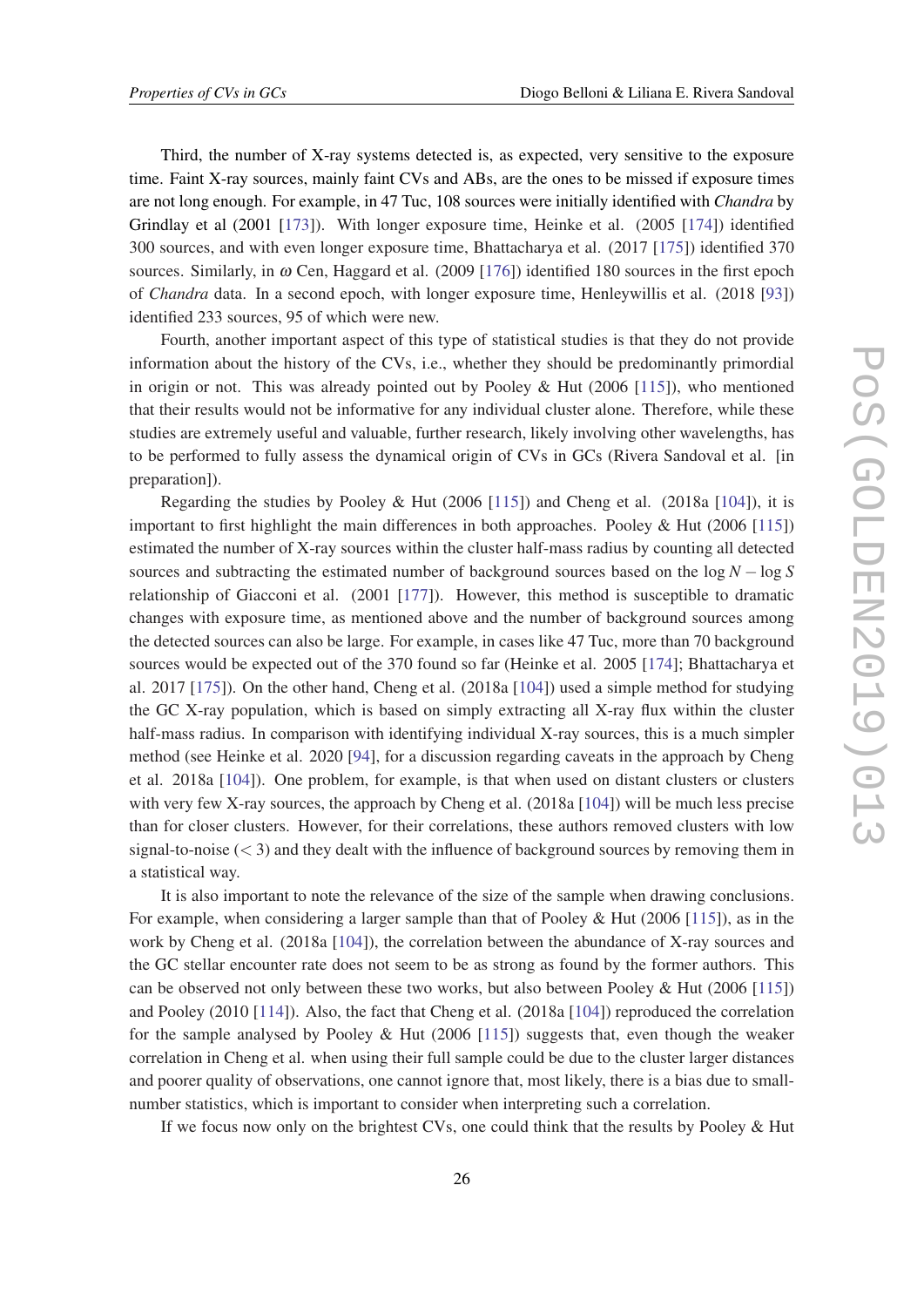<span id="page-27-0"></span>(2006 [[115](#page-36-0)]) provides bulletproof observational evidence for the dynamical formation channel of the majority of these systems. Indeed, several CVs with  $L_X > 10^{31}$  erg s<sup>-1</sup> could have been produced dynamically. However, it is important to emphasize that not every (spectroscopically) hard  $1$  CV with such luminosities can be attributed to dynamics, since, for example, intermediate polars in the Milky Way field are usually luminous, hard X-ray sources and optically bright (e.g. Mukai 2017 [\[92](#page-35-0)]; Suleimanov et al. 2019 [\[178](#page-40-0)]) In addition, the population II in Pooley & Hut (2006 [\[115\]](#page-36-0)), claimed to be mostly composed of CVs, has systems with  $L_X > 4 \times 10^{31}$  erg s<sup>-1</sup>. While such a cut-off would encompass most of the bright CVs in the two core-collapsed GC discussed here, suggesting then some dynamical enhancement, most CVs in the two non-corecollapsed GCs would be left out. Furthermore, not always an X-ray bright CV is also a bright optical or UV source. Indeed, in 47 Tuc, several optically faint CVs are strong X-ray emitters (Rivera Sandoval et al. 2018 [[61\]](#page-33-0)). These arguments then suggest that the CV correlation in Pooley & Hut (2006 [\[115\]](#page-36-0)) is not always valid, and one should be cautious to consider it as a general probe into the dynamical formation of CVs in all types of GCs (Rivera Sandoval et al., [in preparation]).

So far we have showed that *there are several issues involved in the studies related to faint X-ray sources and* Γ*, and that complementing such studies with a multi-wavelength approach would lead to a better understanding of the dynamical formation of CVs in GCs*. Such multi-wavelength approach is necessary in order to "clean" (by classifying) the existing samples of faint X-ray sources in GCs. Not only with respect to membership, but also with respect to other types of sources that are not CVs, such as ABs. However, that is not always possible due to the large distances and high extinction towards many clusters, which prevents UV studies. But in those cases, at least carrying out optical and X-ray studies will be more accurate than X-ray studies alone. For instance, Cohn et al. (2010 [\[86](#page-35-0)]) and Lugger et al. (2017 [[87\]](#page-35-0)) showed that it is relatively easy to separate CVs from ABs using the X-ray to optical flux ratio, the one of CVs substantially exceeding those of ABs.

# 5. Summary and conclusions

With the growth of available photometric, spectroscopic and X-ray GC data in the last couple of decades, we have been able to investigate, to some extent, several types of 'exotic' objects and, in particular, CV populations, in great detail in such environments. The large amount of multi-wavelength observations carried out with *HST* and *Chandra*, and spectroscopy with MUSE, on some well-studied GCs have been providing several constraints, which are rather useful for GC modelling. Coupled with that, the development of theory, including numerical methods and binary evolution models, have allowed significant progress over more than three decades, aiming to explain the continuously updated observational constraints.

Despite accreting white dwarfs, such as CVs, are the most common expected class of compact interacting binaries to exist in GCs, a large number of these systems remain elusive from observations. Indeed, recent numerical simulations predict that only  $\sim$  2 − 4 % of the CV population is likely to be detected with current instrumentation. Thus, observational selection effects likely play a major role in the amount and properties of detected GC CVs. For instance, the current samples

<sup>1</sup> We can separate X-ray sources into *soft* and *hard*, based on their properties as seen in their X-ray spectra. Soft systems have their emission dominated by low-energy photons, while hard systems have their emission dominated by high-energy photons.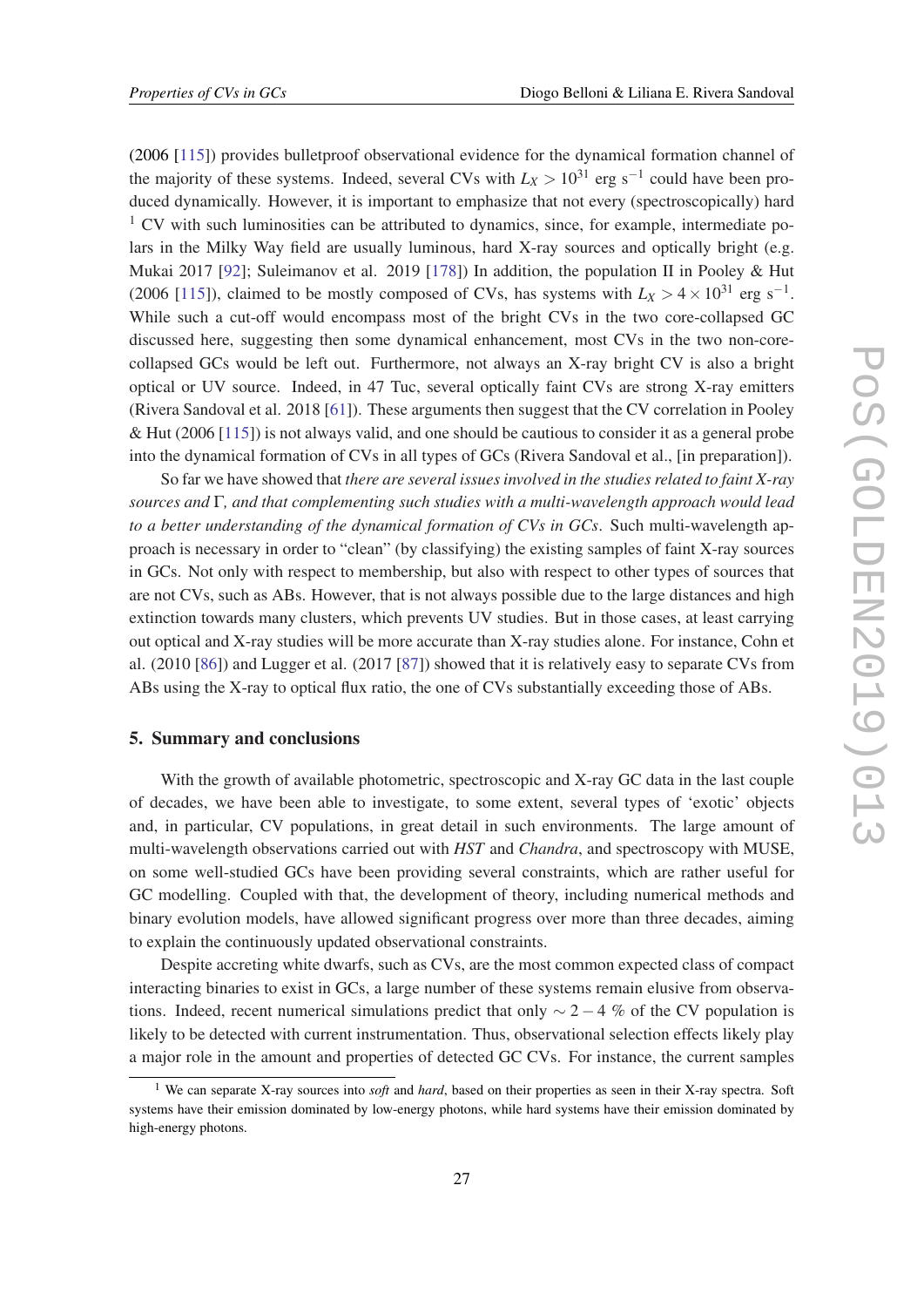are largely X-ray biased, as they are first detected as X-ray sources, which allow us to identify, amongst the whole population, only the systems that are more luminous in X-rays. Moreover, a lot of faint CVs have been detected only through ultraviolet observations, instead of optical. Therefore, a very important step forward would be the attempt to reduce the bias in the current samples, by uniformly surveying several clusters using similar filters, especially near/far-ultraviolet ones, which are able to reveal many of the faint CVs.

One apparently problematic fact, likely connected with observational biases and known as the 'dwarf nova problem', is the clear paucity of dwarf nova outbursts in GCs. So far, only a few CVs have been identified through variability during outbursts in optical searches, either using ground-based or space-based data. We discussed that this deficit of dwarf nova outbursts is unlikely explained by a large predominance of magnetic CVs in the GC populations, and is most likely associated with the intrinsically extremely short duty cycles of the majority of the population. Indeed, most predicted CVs have very short dwarf nova outbursts in comparison with their recurrence timescales, which implies very short duty cycle ( $\leq 6$  per cent) and, in turn, extremely small probability of detection during outbursts. Even though searching for variability could be a more effective technique with the adequate filters and cadences, given the current resources, it has been proven that a much more powerful technique is the combination of multi-wavelength photometry with *HST* and X-ray data with *Chandra*. These combined approaches have revealed a relatively large sample of CVs currently composed of more than a hundred systems distributed in several GCs. We should also emphasize that the best way to verify whether most faint/bright CVs are indeed magnetic is to search for signatures of WD magnetic field in these systems, such as strong and/or variable circular polarization and Zeeman splitting and/or cyclotron harmonics (humps) in their spectra.

Amongst the most important findings based on the combination of *HST* and *Chandra* in the last decade, we can mention the distinction between the CV populations in core-collapsed and non-core-collapsed GCs. While the former seem to harbour two different populations, one brighter than the other, the latter seem to harbour only one population mostly composed of faint CVs. This distinction is also evident with respect to their spatial distribution. In core-collapsed clusters, the bright CVs are much more centrally concentrated than the faint ones, while in non-core-collapsed clusters, there is evidence for this only in the inner parts. These properties of bright and faint CVs in different clusters can be understood by means of the pre-CV and CV formation rates, their properties at their formation times and the cluster relaxation times. Most pre-CVs (i.e. WD–MS binaries) are expected to form before  $\sim 1$  Gyr of cluster evolution, and they take  $\geq 9$  Gyr to become CVs (i.e. start mass transfer), which allows them to have enough time to sink to the central parts. For clusters with relatively short relaxation times, regardless the formation channel, the fact that bright CVs are younger and more massive than faint CVs makes them, in general, more centrally concentrated, as observed in NGC 6397 and NGC 6752. However, if bright and faint CVs have similar average total masses, then they tend to have similar spatial distributions, as seen in 47 Tuc. Nevertheless, further observational investigations of this type, including several other clusters, will potentially shed light on the processes of mass segregation operating in star clusters.

Another interesting observational fact is that the number of bright CVs per cluster mass in core-collapsed clusters is so far much higher than in non-core-collapsed clusters. While in corecollapsed GCs with very short  $T_{rel}$  the observed fractions of bright CVs is in the range of  $\sim$  40 − 60 %, in non-core-collapsed ones it is only  $\sim$  20 – 30 %. These results suggest that the formation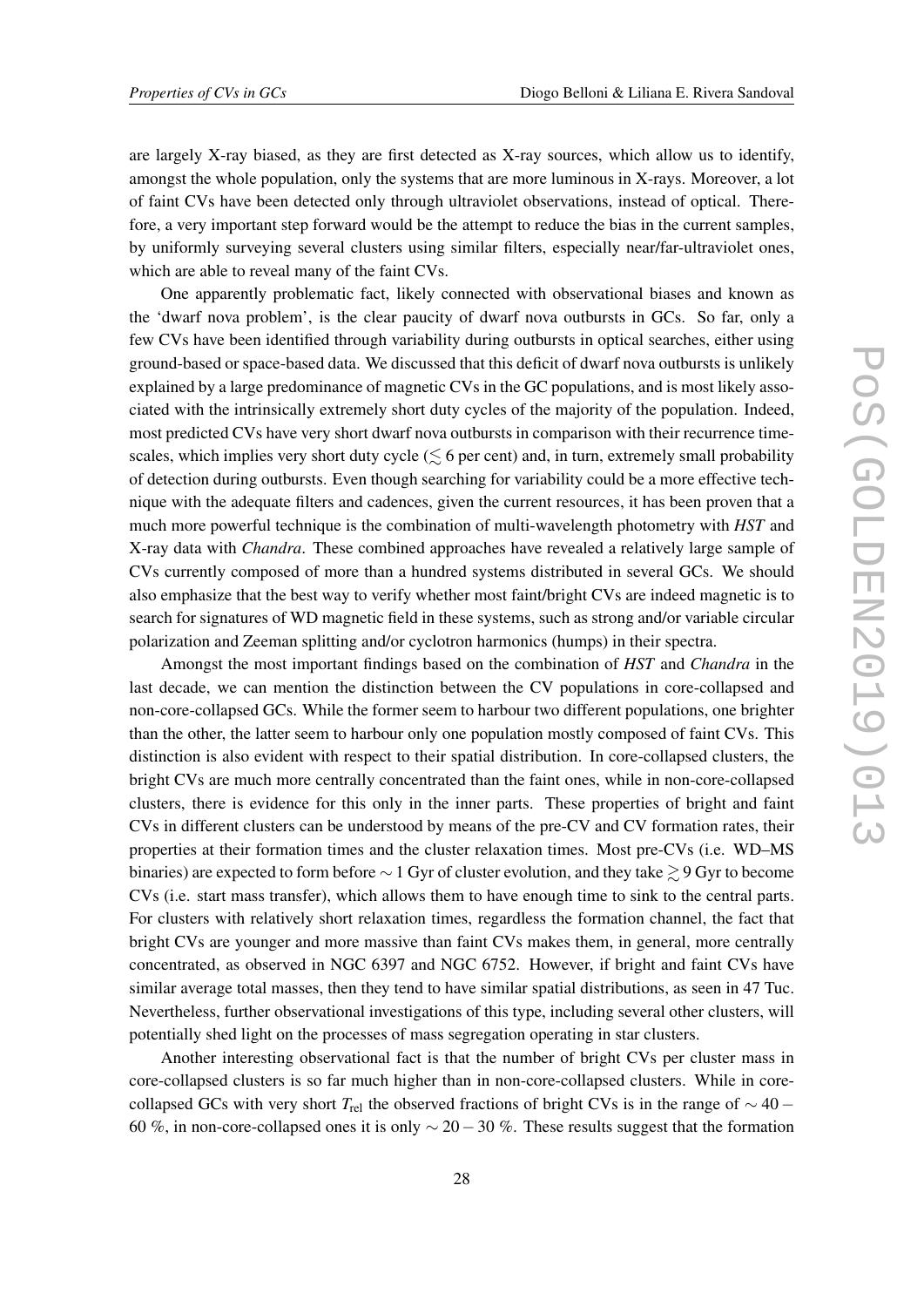of CVs is slightly favoured through strong dynamical interactions in core-collapsed GCs, due to the high stellar densities in their cores. From recent numerical simulations, on average, non-corecollapsed models tend to have small fractions of bright CVs, while core-collapsed models tend have higher fractions. These simulations then further suggest that dynamics plays a sufficiently important role to explain the relatively larger fraction of bright CVs observed in core-collapsed clusters.

Unlike what has been claimed for a long time, recent X-ray works related to the stellar encounter rate in GCs suggest that dynamics have a much less influence in the creation of CVs than previously believed. Previous works based on the detection of X-ray point sources in GCs have found a strong correlation between the number of faint X-ray sources (mostly composed of CVs and active binaries) with the GC stellar encounter rate, while recent ones based on the X-ray emissivity, i.e. total X-ray luminosity per unit mass, suggest that this correlation, if existent, is rather weak. One important problem in both approaches (if not the major one) is the contamination from other types of objects, since X-ray data alone does not seem enough to distinguish between the several types of faint X-ray emitters. Therefore, the next required step, in this sort of analysis, is to have cleaner samples, in the sense of trying to unambiguously classify the objects, which is relatively easy, to some extent, with somewhat homogeneous photometric data. From recent numerical simulations, it seems that dynamics more likely has a stronger influence in destroying CVs progenitors than in producing them. In addition, even though strong dynamical interactions are able to trigger CV formation in binaries that otherwise would never become CVs, the detectable CV population is, on average, predominantly composed of CVs formed via typical common-envelope evolution  $\gtrsim$  70 per cent). Nevertheless, this current observational conflict clearly shows that such a topic is not closed yet, and further observational investigations should be carried out to disentangle the issue whether there is or not a correlation between the number of faint X-ray sources, and CVs in particular, with the GC stellar encounter rate.

We end this document by mentioning that, in order to progress further with comparisons between numerical simulation outcomes and observations, it is important to derive properties such as orbital period, mass transfer rate and mass ratio for the observed GC CVs. This seems possible with the analysis of data from several epochs of a substantial number of GCs. Data from *HST* is fundamental given its unique capabilities of obtaining UV images and spectra with an exquisite spatial resolution that allows to resolve the crowded cores of GCs. Its larger field of view and larger sensitivity compared to ground-based imagers that are equipped with adaptive optics technology allows to study more extensive areas and detect much fainter CVs (and many other exotic binaries) in GCs. Therefore it is urgent to exploit its unique capabilities for the study of GCs before it stops operating. Another promising instrument is MUSE, which has demonstrated to have significant potential to confirm/identify CVs and other compact binaries in GCs.

## Acknowledgements

DB in debt to Mirek Giersz for valuables discussions on globular clusters that have been occurring for several years. DB would like to thank Joanna Mikołajewska, Krystian Iłkiewicz and Michael Shara for fruitful discussions on observations of cataclysmic variables and related objects in globular clusters during this workshop. DB would like to also thank Matthias R. Schreiber,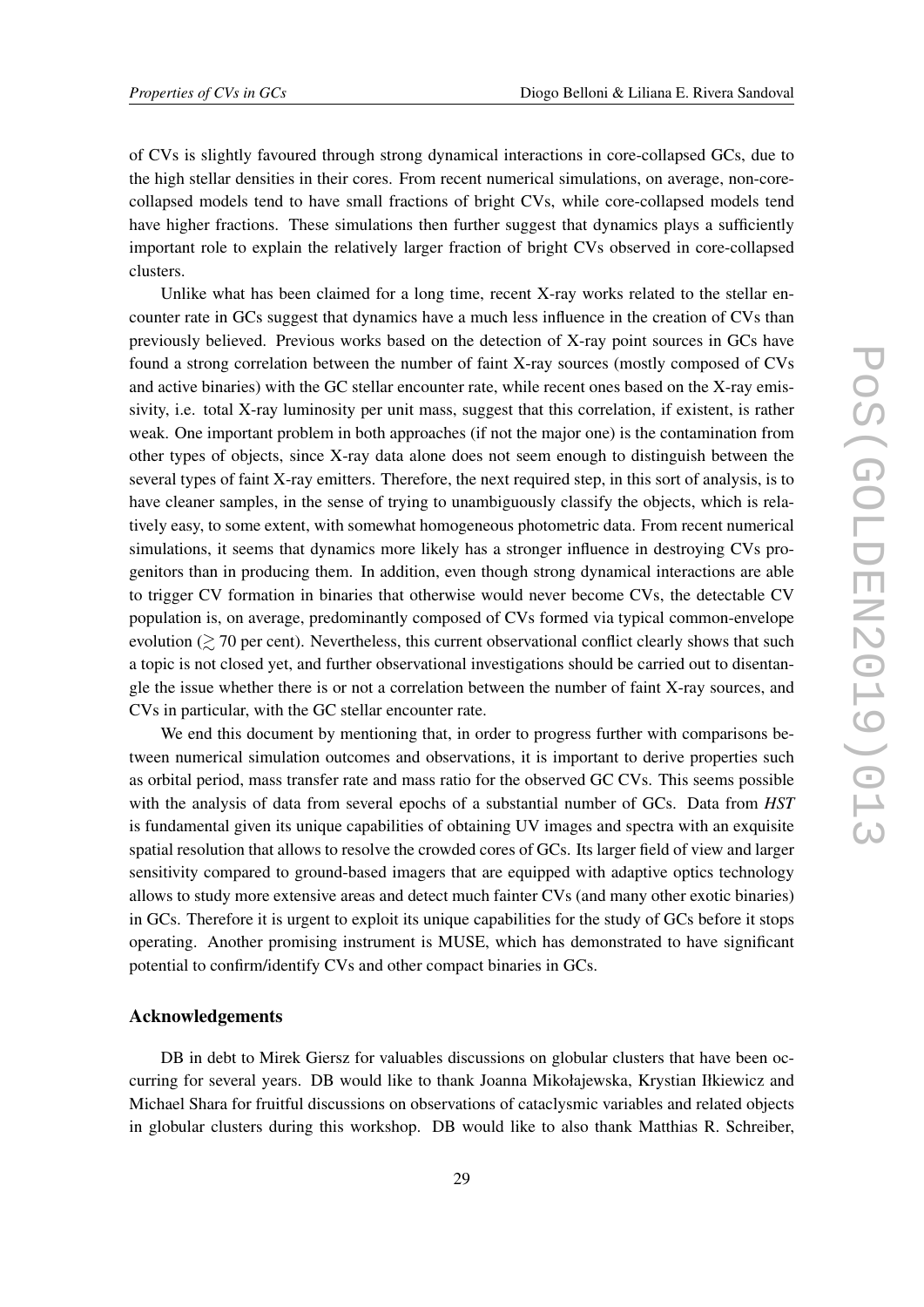<span id="page-30-0"></span>Mónica Zorotovic, Christian Knigge, Józef Smak, Arkadiusz Olech and Claudia V. Rodrigues, for valuable discussions about cataclysmic variables in a more general perspective. DB was supported by the grant #2017/14289-3, São Paulo Research Foundation (FAPESP). LERS would like to thank to Maureen van den Berg, Rudy Wijnands, Thomas Maccarone and Craig Heinke for sharing their knowledge on compact interacting binaries in GCs and for the many valuable discussions specifically related to CVs. She is also grateful to many other close collaborators with whom she has exchanged interesting conversations about CVs in GCs. LERS acknowledges NASA for support under grant 80NSSC17K0334.

# **References**

- [1] W. E. Harris, *A Catalog of Parameters for Globular Clusters in the Milky Way*, *AJ* 112 [\(1996\) 1487](https://doi.org/10.1086/118116).
- [2] L. Spitzer, *Dynamical evolution of globular clusters*. Princeton University Press, Princeton, NJ, 1987.
- [3] P. Hut, S. McMillan, J. Goodman, M. Mateo, E. S. Phinney, C. Pryor et al., *Binaries in globular clusters*, *PASP* 104 [\(1992\) 981](https://doi.org/10.1086/133085).
- [4] G. Meylan and D. Heggie, *Internal dynamics of globular clusters*, *The Astronomy and Astrophysics Review* 8 (1997) 1.
- [5] K. M. Ashman and S. E. Zepf, *Globular Cluster Systems*. Cambridge University Press, Cambridge, UK, May, 1998.
- [6] D. Heggie and P. Hut, *The gravitational million-body problem: a multidisciplinary approach to star cluster dynamics*. Cambridge University Press, 2003.
- [7] J. P. Brodie and J. Strader, *Extragalactic Globular Clusters and Galaxy Formation*, *[ARA&A](https://doi.org/10.1146/annurev.astro.44.051905.092441)* 44 [\(2006\) 193](https://doi.org/10.1146/annurev.astro.44.051905.092441) [[astro-ph/0602601](https://arxiv.org/abs/astro-ph/0602601)].
- [8] S. J. Aarseth, C. A. Tout and R. A. Mardling, eds., *The Cambridge N-Body Lectures*, vol. 760 of *Lecture Notes in Physics, Berlin Springer Verlag*, 2008. 10.1007/978-1-4020-8431-7.
- [9] J. Binney and S. Tremaine, *Galactic Dynamics, 2nd edt*. Prince, 2008.
- [10] S. F. Portegies Zwart, S. L. W. McMillan and M. Gieles, *Young Massive Star Clusters*, *[ARA&A](https://doi.org/10.1146/annurev-astro-081309-130834)* 48 [\(2010\) 431](https://doi.org/10.1146/annurev-astro-081309-130834) [[1002.1961](https://arxiv.org/abs/1002.1961)].
- [11] M. B. Davies, *Globular Cluster Dynamical Evolution,* in Oswalt T. D., Gilmore G., eds, Planets, Stars and Stellar Systems, Vol. 5., p. 879. Springer, Berlin, 2013. 10.1007/978-94-007-5612-0\_17.
- [12] N. Bastian and C. Lardo, *Multiple Stellar Populations in Globular Clusters*, *ARA&A* 56 [\(2018\) 83](https://doi.org/10.1146/annurev-astro-081817-051839) [[1712.01286](https://arxiv.org/abs/1712.01286)].
- [13] A. L. Varri, M. X. Cai, F. Concha-Ramírez, F. Dinnbier, N. Lützgendorf, V. Pavlík et al., *A MODEST review*, *[Computational Astrophysics and Cosmology](https://doi.org/10.1186/s40668-018-0024-6)* 5 (2018) 2 [[1810.07532](https://arxiv.org/abs/1810.07532)].
- [14] H. Baumgardt, M. Hilker, A. Sollima and A. Bellini, *Mean proper motions, space orbits, and velocity dispersion profiles of Galactic globular clusters derived from Gaia DR2 data*, *[MNRAS](https://doi.org/10.1093/mnras/sty2997)* 482 [\(2019\) 5138](https://doi.org/10.1093/mnras/sty2997) [[1811.01507](https://arxiv.org/abs/1811.01507)].
- [15] R. Gratton, A. Bragaglia, E. Carretta, V. D'Orazi, S. Lucatello and A. Sollima, *What is a globular cluster? An observational perspective*, *A&AR* 27 [\(2019\) 8](https://doi.org/10.1007/s00159-019-0119-3) [[1911.02835](https://arxiv.org/abs/1911.02835)].
- [16] J. Smak, *Outbursts of dwarf novae.*, *PASP* 96 [\(1984\) 5.](https://doi.org/10.1086/131295)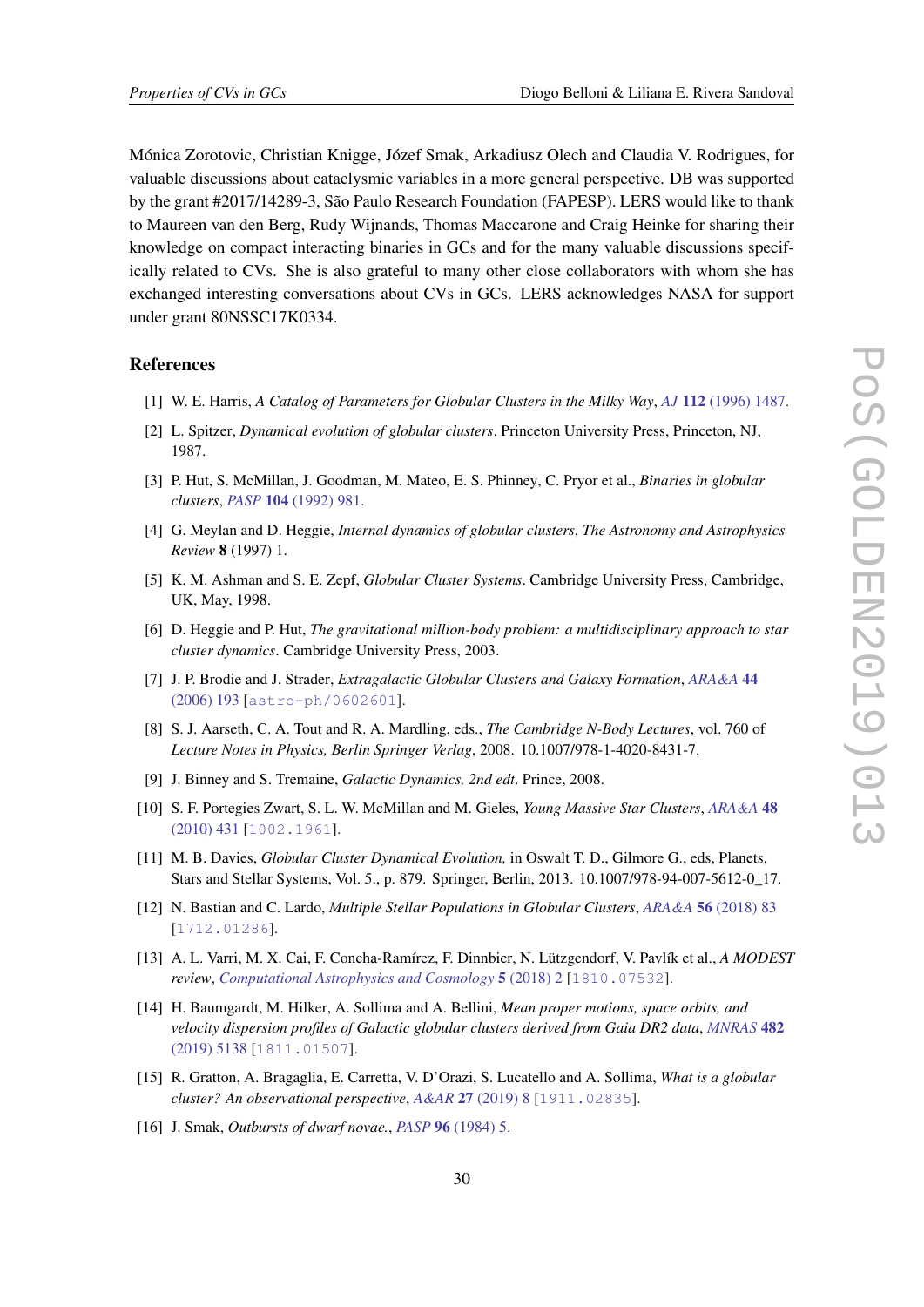- <span id="page-31-0"></span>[17] M. Cropper, *The Polars*, *[Space Sci. Rev.](https://doi.org/10.1007/BF00177799)* 54 (1990) 195.
- [18] B. Warner, *Cataclysmic variable stars*. Cambridge Astrophysics Series 28, Cambridge Univ. Press, Cambridge, 1995.
- [19] J. Smak, *Unsolved problems of dwarf nova outbursts*, *[New Astron. Rev.](https://doi.org/10.1016/S1387-6473(00)00033-6)* 44 (2000) 171.
- [20] C. Hellier, *Cataclysmic Variable Stars*. Springer, New York, 2001.
- [21] J.-P. Lasota, *The disc instability model of dwarf novae and low-mass X-ray binary transients*, *[New](https://doi.org/10.1016/S1387-6473(01)00112-9) [Astron. Rev.](https://doi.org/10.1016/S1387-6473(01)00112-9)* 45 (2001) 449 [[astro-ph/0102072](https://arxiv.org/abs/astro-ph/0102072)].
- [22] C. Knigge, I. Baraffe and J. Patterson, *The Evolution of Cataclysmic Variables as Revealed by Their Donor Stars*, *ApJS* 194 [\(2011\) 28](https://doi.org/10.1088/0067-0049/194/2/28) [[1102.2440](https://arxiv.org/abs/1102.2440)].
- [23] L. Ferrario, D. de Martino and B. T. Gänsicke, *Magnetic White Dwarfs*, *[Space Sci. Rev.](https://doi.org/10.1007/s11214-015-0152-0)* 191 (2015) [111](https://doi.org/10.1007/s11214-015-0152-0) [[1504.08072](https://arxiv.org/abs/1504.08072)].
- [24] M. Zorotovic and M. R. Schreiber, *Cataclysmic variable evolution and the white dwarf mass problem: A Review*, *AdSpR* 481 [\(2019\) 4397](https://doi.org/10.1016/j.asr.2019.08.044) [[1909.12323](https://arxiv.org/abs/1909.12323)].
- [25] L. Ferrario, D. T. Wickramasinghe and A. Kawka, *Magnetic fields in isolated and interacting white dwarfs*, *arXiv e-prints* (2020) arXiv:2001.10147 [[2001.10147](https://arxiv.org/abs/2001.10147)].
- [26] T. Maccarone and C. Knigge, *Compact objects in globular clusters*, *[Astronomy and Geophysics](https://doi.org/10.1111/j.1468-4004.2007.48512.x)* 48 [\(2007\) 5.12](https://doi.org/10.1111/j.1468-4004.2007.48512.x) [[0709.3732](https://arxiv.org/abs/0709.3732)].
- [27] C. D. Bailyn, J. E. Grindlay and M. R. Garcia, *Does tidal capture produce cataclysmic variables?*, *ApJL* 357 [\(1990\) L35](https://doi.org/10.1086/185760).
- [28] R. Di Stefano and S. Rappaport, *Predictions of a population of cataclysmic variables in globular clusters*, *ApJ* 423 [\(1994\) 274](https://doi.org/10.1086/173805).
- [29] M. B. Davies, *The binary zoo: the calculation of production rates of binaries through 2+1 encounters in globular clusters*, *MNRAS* 276 [\(1995\) 887](https://doi.org/10.1093/mnras/276.3.887) [[astro-ph/9507026](https://arxiv.org/abs/astro-ph/9507026)].
- [30] M. B. Davies and W. Benz, *A stellar audit: the computation of encounter rates for 47 Tucanae and omega Centauri*, *MNRAS* 276 [\(1995\) 876](https://doi.org/10.1093/mnras/276.3.876) [[astro-ph/9507025](https://arxiv.org/abs/astro-ph/9507025)].
- [31] M. B. Davies, *Cataclysmic variable production in globular clusters*, *MNRAS* 288 [\(1997\) 117](https://doi.org/10.1093/mnras/288.1.117).
- [32] M. M. Shara and J. R. Hurley, *Dynamical Effects Dominate the Evolution of Cataclysmic Variables in Dense Star Clusters*, *ApJ* 646 [\(2006\) 464](https://doi.org/10.1086/504679).
- [33] N. Ivanova, C. O. Heinke, F. A. Rasio, R. E. Taam, K. Belczynski and J. Fregeau, *Formation and evolution of compact binaries in globular clusters - I. Binaries with white dwarfs*, *[MNRAS](https://doi.org/10.1111/j.1365-2966.2006.10876.x)* 372 [\(2006\) 1043](https://doi.org/10.1111/j.1365-2966.2006.10876.x) [[astro-ph/0604085](https://arxiv.org/abs/astro-ph/0604085)].
- [34] J. Hong, E. Vesperini, D. Belloni and M. Giersz, *Dynamical Formation of Cataclysmic Variables in Globular Clusters*, *MNRAS* 464 [\(2017\) 2511](https://doi.org/10.1093/mnras/stw2595) [[1611.00779](https://arxiv.org/abs/1611.00779)].
- [35] D. Belloni, M. Giersz, A. Askar, N. Leigh and A. Hypki, *MOCCA-SURVEY database I. Accreting white dwarf binary systems in globular clusters - I. Cataclysmic variables - present-day population*, *MNRAS* 462 [\(2016\) 2950](https://doi.org/10.1093/mnras/stw1841) [[1607.07619](https://arxiv.org/abs/1607.07619)].
- [36] D. Belloni, M. Giersz, H. J. Rocha-Pinto, N. W. C. Leigh and A. Askar, *MOCCA-SURVEY database I. Accreting white dwarf binary systems in globular clusters - II. Cataclysmic variables - progenitors and population at birth*, *MNRAS* 464 [\(2017\) 4077](https://doi.org/10.1093/mnras/stw2516) [[1609.02481](https://arxiv.org/abs/1609.02481)].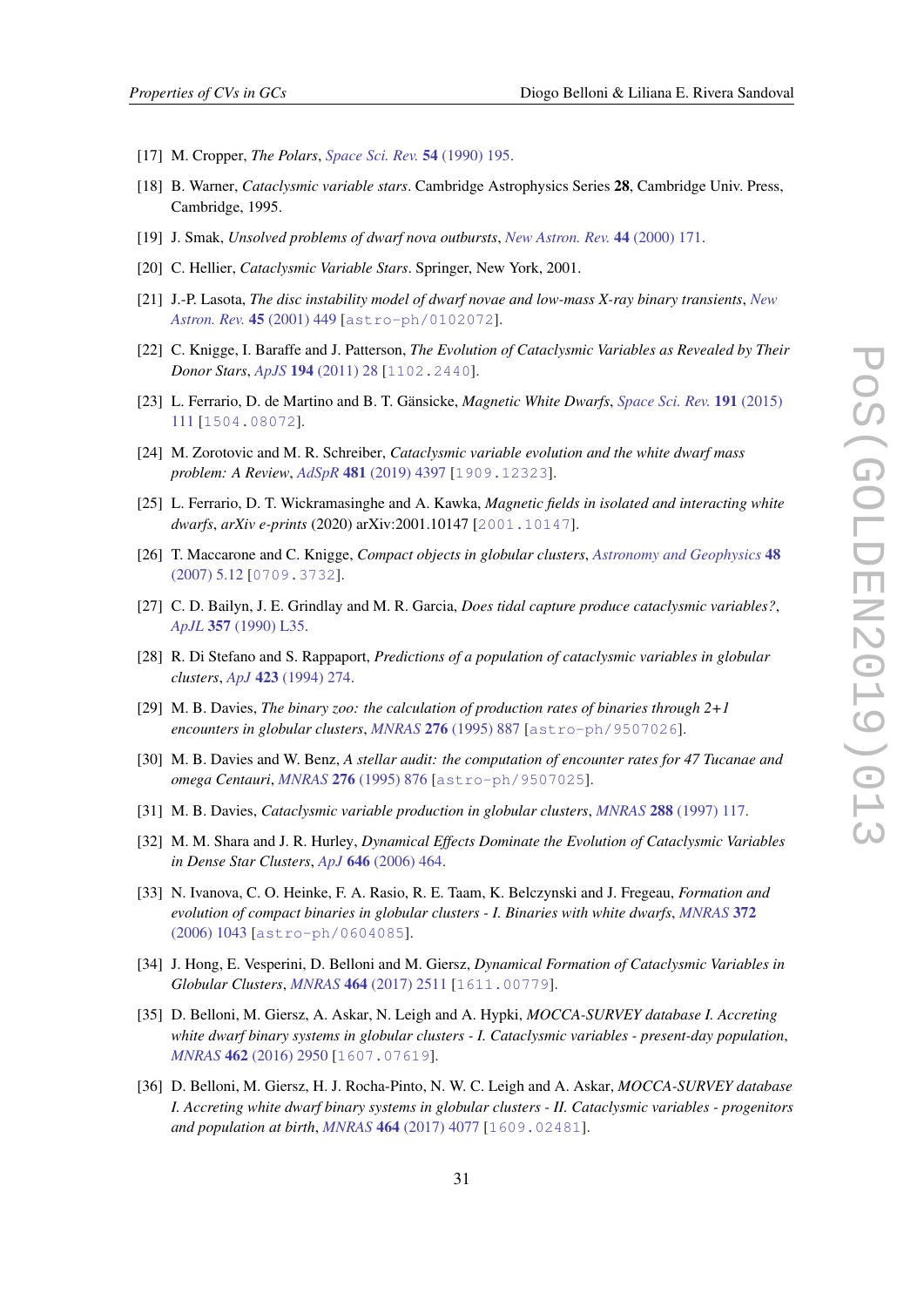- <span id="page-32-0"></span>[37] D. Belloni, M. Zorotovic, M. R. Schreiber, N. W. C. Leigh, M. Giersz and A. Askar, *MOCCA-SURVEY database I. Accreting white dwarf binary systems in globular clusters - III. Cataclysmic variables - implications of model assumptions*, *MNRAS* 468 [\(2017\) 2429](https://doi.org/10.1093/mnras/stx575) [[1703.01838](https://arxiv.org/abs/1703.01838)].
- [38] D. Belloni, M. Giersz, L. E. Rivera Sandoval, A. Askar and P. Ciecielag, *MOCCA-SURVEY database I. Accreting white dwarf binary systems in globular clusters - IV. Cataclysmic variables properties of bright and faint populations*, *MNRAS* 483 [\(2019\) 315](https://doi.org/10.1093/mnras/sty3097) [[1811.04937](https://arxiv.org/abs/1811.04937)].
- [39] N. W. C. Leigh, M. Giersz, M. Marks, J. J. Webb, A. Hypki, C. O. Heinke et al., *The state of globular clusters at birth - II. Primordial binaries*, *MNRAS* 446 [\(2015\) 226](https://doi.org/10.1093/mnras/stu2110) [[1410.2248](https://arxiv.org/abs/1410.2248)].
- [40] D. Belloni, A. Askar, M. Giersz, P. Kroupa and H. J. Rocha-Pinto, *On the initial binary population for star cluster simulations*, *MNRAS* 471 [\(2017\) 2812](https://doi.org/10.1093/mnras/stx1763) [[1707.04271](https://arxiv.org/abs/1707.04271)].
- [41] C. Knigge, *Cataclysmic variables in globular clusters.*, *Mem. S.A.It.* 83 (2012) 549 [[1112.1074](https://arxiv.org/abs/1112.1074)].
- [42] Luther, *Aus einem Schreiben des Hrn. Prof. Luther, Directors der Sternwarte in Königsberg, an den Herausgeber*, *[Astronomische Nachrichten](https://doi.org/10.1002/asna.18600531903)* 53 (1860) 293.
- [43] N. Pogson, *Changes observed in the Cluster 80 Messier*, *MNRAS* 21 [\(1860\) 32](https://doi.org/10.1093/mnras/21.1.32).
- [44] M. M. Shara and L. Drissen, *Cataclysmic and Close Binaries in Star Clusters. III. Recovery of the Quiescent Nova 1860 a.d. (T Scorpii) in the Core of the Globular Cluster M80*, *ApJ* 448 [\(1995\) 203.](https://doi.org/10.1086/175952)
- [45] A. F. Pala, B. T. Gänsicke, E. Breedt, C. Knigge, J. J. Hermes, N. P. Gentile Fusillo et al., *A Volume-limited Sample of Cataclysmic Variables from Gaia DR2: Space Density and Population Properties*, *MNRAS* 494 [\(2020\) 3799](https://doi.org/10.1093/mnras/staa764) [[1907.13152](https://arxiv.org/abs/1907.13152)].
- [46] P. T. Oosterhoff, *The variable stars in Messier 5*, *[Annalen van de Sterrewacht te Leiden](https://ui.adsabs.harvard.edu/abs/1941AnLei..17D...1O)* 17 (1941) D1.
- [47] B. Margon, R. A. Downes and J. E. Gunn, *M5 V101 A close binary system in a globular cluster*, *ApJL* 247 [\(1981\) L89](https://doi.org/10.1086/183596).
- [48] B. Margon and R. A. Downes, *A second cataclysmic variable in a globular cluster*, *ApJL* 274 [\(1983\)](https://doi.org/10.1086/184145) [L31](https://doi.org/10.1086/184145).
- [49] G. Machin, P. J. Callanan, J. Allington-Smith, P. A. Charles and B. J. M. Hassall, *WHT observations of cataclysmic variables in globular clusters. III - V4 in M30 during quiescence*, *[MNRAS](https://doi.org/10.1093/mnras/250.3.602)* 250 (1991) [602](https://doi.org/10.1093/mnras/250.3.602).
- [50] N. Kains, D. M. Bramich, A. Arellano Ferro, R. Figuera Jaimes, U. G. Jørgensen, S. Giridhar et al., *Estimating the parameters of globular cluster M 30 (NGC 7099) from time-series photometry*, *[A&A](https://doi.org/10.1051/0004-6361/201321819)* 555 [\(2013\) A36](https://doi.org/10.1051/0004-6361/201321819) [[1305.3606](https://arxiv.org/abs/1305.3606)].
- [51] R. F. Webbink, *Close binary systems in globular clusters: A preliminary report.*, in *Close Binary Stars: Observations and Interpretation*, M. J. Plavec, D. M. Popper and R. K. Ulrich, eds., vol. 88 of *IAU Symposium*, pp. 561–565, Jan., 1980.
- [52] J. Kaluzny, P. Pietrukowicz, I. B. Thompson, W. Krzeminski, A. Schwarzenberg-Czerny, W. Pych et al., *Cluster Ages Experiment (CASE): Detection of a dwarf nova in the globular cluster M55*, *MNRAS* 359 [\(2005\) 677](https://doi.org/10.1111/j.1365-2966.2005.08940.x) [[astro-ph/0502445](https://arxiv.org/abs/astro-ph/0502445)].
- [53] P. Pietrukowicz, J. Kaluzny, A. Schwarzenberg-Czerny, I. B. Thompson, W. Pych, W. Krzeminski et al., *Cluster AgeS Experiment (CASE): deficiency of observed dwarf novae in globular clusters*, *MNRAS* 388 [\(2008\) 1111](https://doi.org/10.1111/j.1365-2966.2008.13287.x) [[0804.1122](https://arxiv.org/abs/0804.1122)].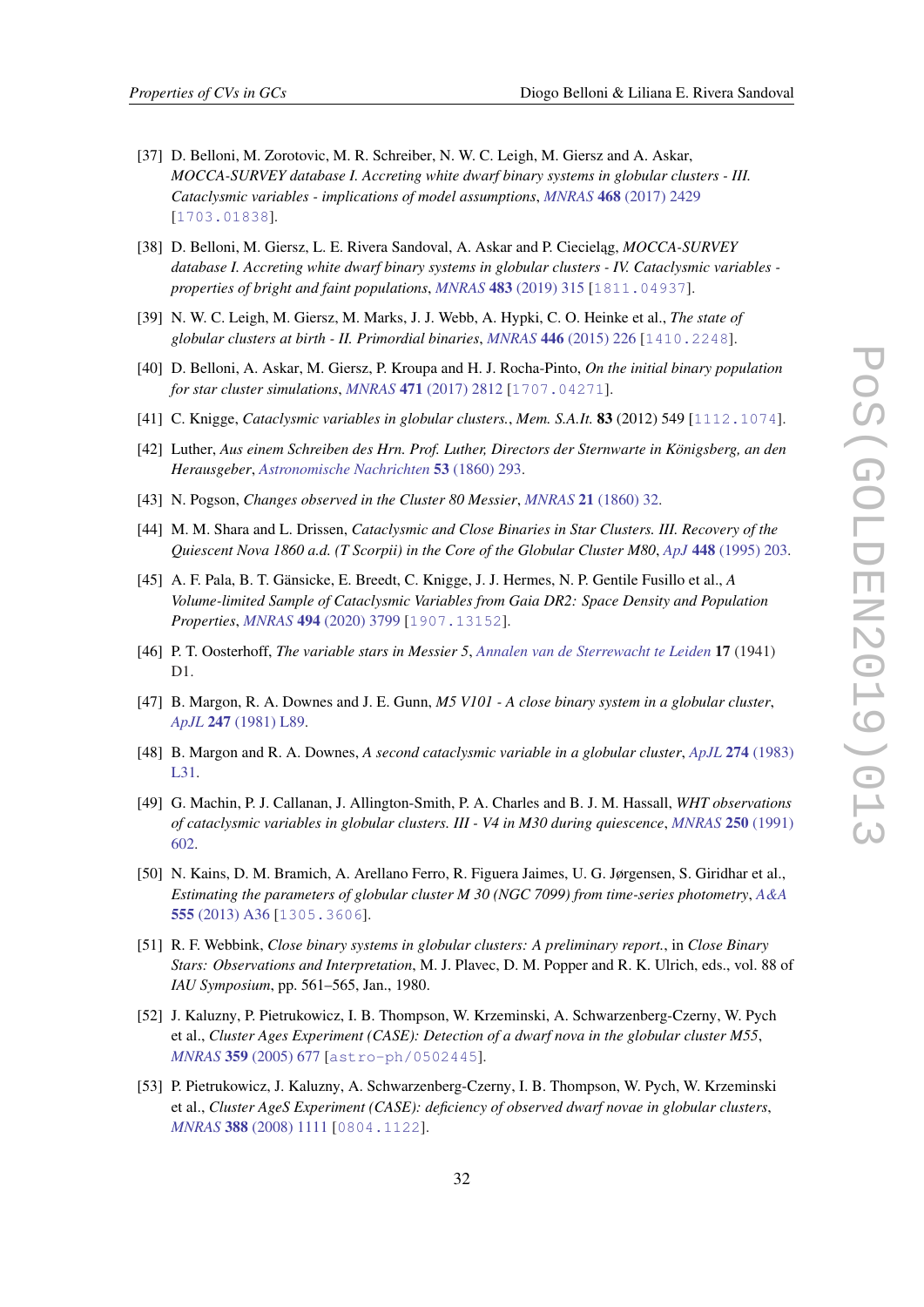- <span id="page-33-0"></span>[54] H. B. Richer, G. G. Fahlman, R. A. Ibata, P. B. Stetson, R. A. Bell, M. Bolte et al., *Hubble Space Telescope Observations of White Dwarfs in the Globular Cluster M4*, *ApJL* 451 [\(1995\) L17](https://doi.org/10.1086/309674) [[astro-ph/9507109](https://arxiv.org/abs/astro-ph/9507109)].
- [55] M. M. Shara, J. Kaluzny, M. Potter and A. F. J. Moffat, *A CCD search for faint variables in the field of an Omega Centauri low-luminosity X-ray source, and in 47 Tucanae*, *ApJ* 328 [\(1988\) 594](https://doi.org/10.1086/166317).
- [56] M. M. Shara, L. E. Bergeron and A. F. J. Moffat, *Cataclysmic binaries in star clusters. 1: A search for erupting dwarf novae in the globular cluster M92*, *ApJ* 429 [\(1994\) 767.](https://doi.org/10.1086/174361)
- [57] M. M. Shara, L. Drissen, L. E. Bergeron and F. Paresce, *Cataclysmic and close binaries in star clusters. 2: Probing the core of NGC 6752 with Hubble Space Telescope*, *ApJ* 441 [\(1995\) 617.](https://doi.org/10.1086/175387)
- [58] F. Paresce and G. de Marchi, *A Dwarf Nova in the Core of 47 Tucanae*, *ApJL* 427 [\(1994\) L33.](https://doi.org/10.1086/187358)
- [59] M. M. Shara, L. E. Bergeron, R. L. Gilliland, A. Saha and L. Petro, *Cataclysmic and Close Binaries in Star Clusters. IV. The Unexpectedly Low Number of Erupting Dwarf Novae Detected by the Hubble Space Telescope in the Core of 47 Tucanae*, *ApJ* 471 [\(1996\) 804](https://doi.org/10.1086/178008).
- [60] D. Modiano, A. S. Parikh and R. Wijnands, *Near-ultraviolet detections of four dwarf nova candidates in the globular cluster 47 Tucanae*, *A&A* 634 [\(2020\) A132](https://doi.org/10.1051/0004-6361/201937043) [[2001.03484](https://arxiv.org/abs/2001.03484)].
- [61] L. E. Rivera-Sandoval, M. van den Berg, C. O. Heinke, H. N. Cohn, P. M. Lugger, J. Anderson et al., *New Cataclysmic Variables and other Exotic Binaries in the Globular Cluster 47 Tucanae*, *[MNRAS](https://doi.org/10.1093/mnras/sty058)* [\(2018\)](https://doi.org/10.1093/mnras/sty058) [[1705.7100](https://arxiv.org/abs/1705.7100)].
- [62] C. O. Heinke, *X-ray Sources in Galactic Globular Clusters*, in *American Institute of Physics Conference Series*, V. Kalogera and M. van der Sluys, eds., vol. 1314 of *American Institute of Physics Conference Series*, pp. 135–142, Dec., 2010, [1101.5356](https://arxiv.org/abs/1101.5356), [DOI](https://doi.org/10.1063/1.3536355).
- [63] J. V. Hernández Santisteban, C. Knigge, M. L. Pretorius, M. Sullivan and B. Warner, *The space density of post-period minimum Cataclysmic Variables*, *MNRAS* 473 [\(2018\) 3241](https://doi.org/10.1093/mnras/stx2296) [[1708.09601](https://arxiv.org/abs/1708.09601)].
- [64] F. Campos, I. Pelisoli, S. Kamann, T. O. Husser, S. Dreizler, A. Bellini et al., *Outliers: multicolour photometry guiding the search for evolved binary systems in the globular cluster 47 Tucanae*, *MNRAS* 481 [\(2018\) 4397](https://doi.org/10.1093/mnras/sty2591) [[1809.07746](https://arxiv.org/abs/1809.07746)].
- [65] A. M. Cool, J. E. Grindlay, H. N. Cohn, P. M. Lugger and S. D. Slavin, *Discovery of Candidate Cataclysmic Variables in the Post–Core-Collapse Globular Cluster NGC 6397*, *ApJ* 439 [\(1995\) 695](https://doi.org/10.1086/175209).
- [66] C. Knigge, A. Dieball, J. Maíz Apellániz, K. S. Long, D. R. Zurek and M. M. Shara, *Stellar Exotica in 47 Tucanae*, *ApJ* 683 [\(2008\) 1006](https://doi.org/10.1086/589987) [[0805.0140](https://arxiv.org/abs/0805.0140)].
- [67] G. Beccari, G. De Marchi, N. Panagia and L. Pasquini, *H*α *photometry of low-mass stars in 47 Tucanae: chromospheric activity and exotica*, *MNRAS* 437 [\(2014\) 2621](https://doi.org/10.1093/mnras/stt2074) [[1310.6673](https://arxiv.org/abs/1310.6673)].
- [68] M. van den Berg, *X-ray sources in Galactic globular clusters and old open clusters*, in *IAU Symposium*, A. Bragaglia, M. Davies, A. Sills and E. Vesperini, eds., vol. 351 of *IAU Symposium*, pp. 367–376, Jan., 2020, [1910.07595](https://arxiv.org/abs/1910.07595), [DOI](https://doi.org/10.1017/S1743921319007981).
- [69] P. Szkody, S. F. Anderson, M. Agüeros, R. Covarrubias, M. Bentz, S. Hawley et al., *Cataclysmic Variables from The Sloan Digital Sky Survey. I. The First Results*, *AJ* 123 [\(2002\) 430](https://doi.org/10.1086/324734) [[astro-ph/0110291](https://arxiv.org/abs/astro-ph/0110291)].
- [70] P. Szkody, S. F. Anderson, K. Brooks, B. T. Gänsicke, M. Kronberg, T. Riecken et al., *Cataclysmic Variables from the Sloan Digital Sky Survey. VIII. The Final Year (2007-2008)*, *AJ* 142 [\(2011\) 181](https://doi.org/10.1088/0004-6256/142/6/181) [[1109.6349](https://arxiv.org/abs/1109.6349)].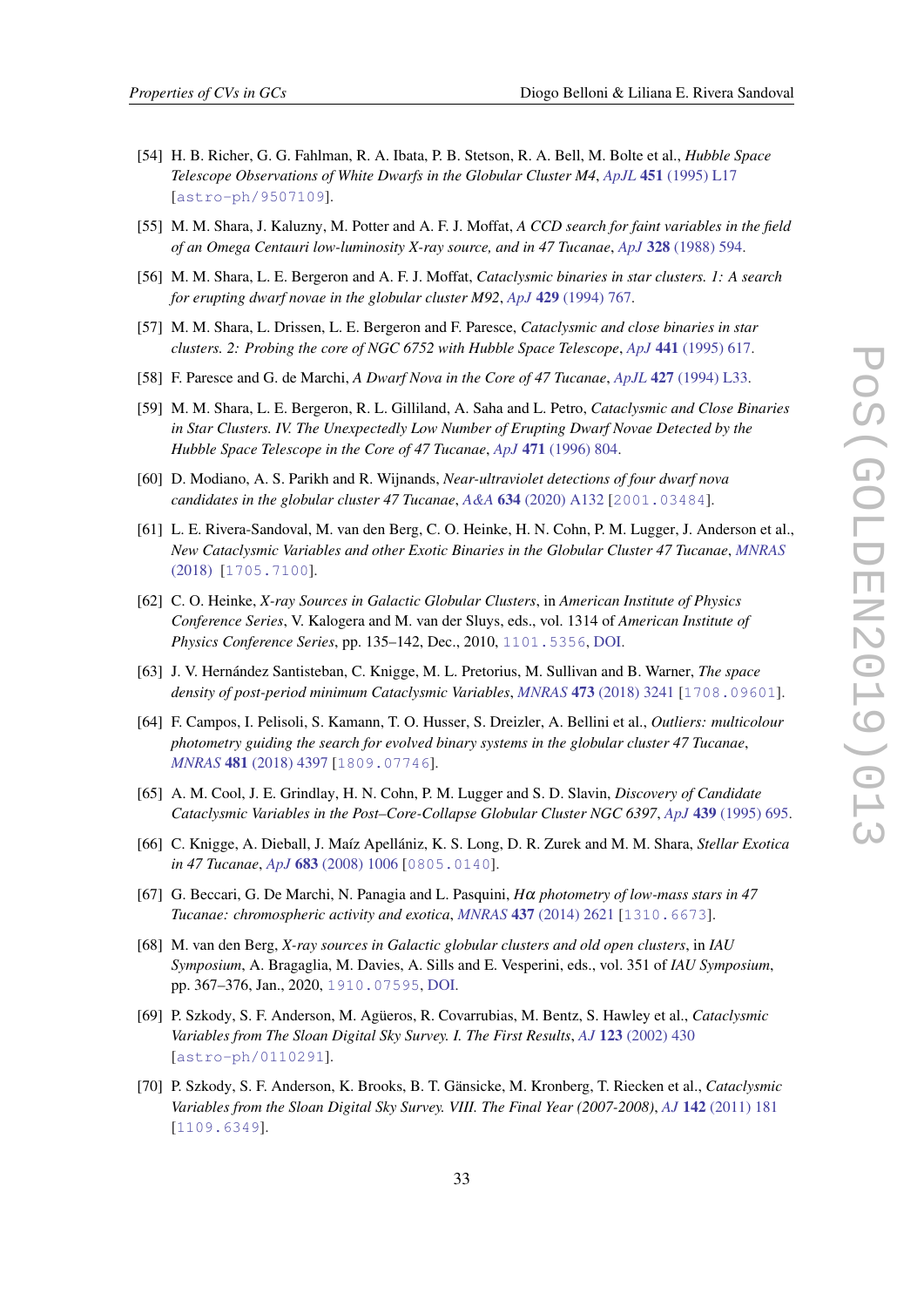- <span id="page-34-0"></span>[71] F. Göttgens, T.-O. Husser, S. Kamann, S. Dreizler, B. Giesers, W. Kollatschny et al., *A stellar census in globular clusters with MUSE: A spectral catalogue of emission-line sources*, *A&A* 631 [\(2019\)](https://doi.org/10.1051/0004-6361/201936485) [A118](https://doi.org/10.1051/0004-6361/201936485).
- [72] R. Bacon, M. Accardo, L. Adjali, H. Anwand, S. Bauer, I. Biswas et al., *The MUSE second-generation VLT instrument*, in *Ground-based and Airborne Instrumentation for Astronomy III*, I. S. McLean, S. K. Ramsay and H. Takami, eds., vol. 7735, pp. 131 – 139, International Society for Optics and Photonics, SPIE, 2010, [DOI](https://doi.org/10.1117/12.856027).
- [73] S. Kamann, L. Wisotzki and M. M. Roth, *Resolving stellar populations with crowded field 3D spectroscopy*, *A&A* 549 [\(2013\) A71](https://doi.org/10.1051/0004-6361/201220476) [[1211.0445](https://arxiv.org/abs/1211.0445)].
- [74] T.-O. Husser, S. Kamann, S. Dreizler, M. Wendt, N. Wulff, R. Bacon et al., *MUSE crowded field 3D spectroscopy of over 12 000 stars in the globular cluster NGC 6397. I. The first comprehensive HRD of a globular cluster*, *A&A* 588 [\(2016\) A148](https://doi.org/10.1051/0004-6361/201526949) [[1602.01649](https://arxiv.org/abs/1602.01649)].
- [75] S. Kamann, T. O. Husser, J. Brinchmann, E. Emsellem, P. M. Weilbacher, L. Wisotzki et al., *MUSE crowded field 3D spectroscopy of over 12 000 stars in the globular cluster NGC 6397. II. Probing the internal dynamics and the presence of a central black hole, A&A* 588 [\(2016\) A149](https://doi.org/10.1051/0004-6361/201527065) [[1602.01643](https://arxiv.org/abs/1602.01643)].
- [76] M. Latour, T. O. Husser, B. Giesers, S. Kamann, F. Göttgens, S. Dreizler et al., *A stellar census in globular clusters with MUSE: multiple populations chemistry in NGC 2808*, *A&A* 631 [\(2019\) A14](https://doi.org/10.1051/0004-6361/201936242) [[1909.04959](https://arxiv.org/abs/1909.04959)].
- [77] B. Giesers, S. Dreizler, T.-O. Husser, S. Kamann, G. Anglada Escudé, J. Brinchmann et al., *A detached stellar-mass black hole candidate in the globular cluster NGC 3201*, *[MNRAS](https://doi.org/10.1093/mnrasl/slx203)* 475 (2018) [L15](https://doi.org/10.1093/mnrasl/slx203) [[1801.05642](https://arxiv.org/abs/1801.05642)].
- [78] B. Giesers, S. Kamann, S. Dreizler, T.-O. Husser, A. Askar, F. Göttgens et al., *A stellar census in globular clusters with MUSE: Binaries in NGC 3201*, *arXiv e-prints* (2019) arXiv:1909.04050 [[1909.04050](https://arxiv.org/abs/1909.04050)].
- [79] H. Ernandes, B. Dias, B. Barbuy, S. Kamann, S. Ortolani, E. Cantelli et al., *A MUSE study of the inner bulge globular cluster Terzan 9: a fossil record in the Galaxy*, *arXiv e-prints* (2019) arXiv:1910.09893 [[1910.09893](https://arxiv.org/abs/1910.09893)].
- [80] S. Kamann, T. O. Husser, S. Dreizler, E. Emsellem, P. M. Weilbacher, S. Martens et al., *A stellar census in globular clusters with MUSE: The contribution of rotation to cluster dynamics studied with 200 000 stars*, *MNRAS* 473 [\(2018\) 5591](https://doi.org/10.1093/mnras/stx2719) [[1710.07257](https://arxiv.org/abs/1710.07257)].
- [81] J. E. Grindlay, A. M. Cool, P. J. Callanan, C. D. Bailyn, H. N. Cohn and P. M. Lugger, *Spectroscopic Identification of Probable Cataclysmic Variables in the Globular Cluster NGC 6397*, *[ApJL](https://doi.org/10.1086/309806)* 455 [\(1995\) L47](https://doi.org/10.1086/309806).
- [82] P. D. Edmonds, J. E. Grindlay, A. Cool, H. Cohn, P. Lugger and C. Bailyn, *Cataclysmic Variables and a Candidate Helium White Dwarf in the Globular Cluster NGC 6397*, *ApJ* 516 [\(1999\) 250](https://doi.org/10.1086/307106) [[astro-ph/9811138](https://arxiv.org/abs/astro-ph/9811138)].
- [83] E. W. Deutsch, B. Margon, S. F. Anderson and R. A. Downes, *Serendipitous Discovery of a Cataclysmic Variable in the Globular Cluster NGC 6624*, *AJ* 118 [\(1999\) 2888](https://doi.org/10.1086/301150) [[astro-ph/9909344](https://arxiv.org/abs/astro-ph/9909344)].
- [84] C. Knigge, D. R. Zurek, M. M. Shara, K. S. Long and R. L. Gilliland, *A Far-Ultraviolet Survey of 47 Tucanae. II. The Long-Period Cataclysmic Variable AKO 9*, *ApJ* 599 [\(2003\) 1320](https://doi.org/10.1086/379609) [[astro-ph/0309168](https://arxiv.org/abs/astro-ph/0309168)].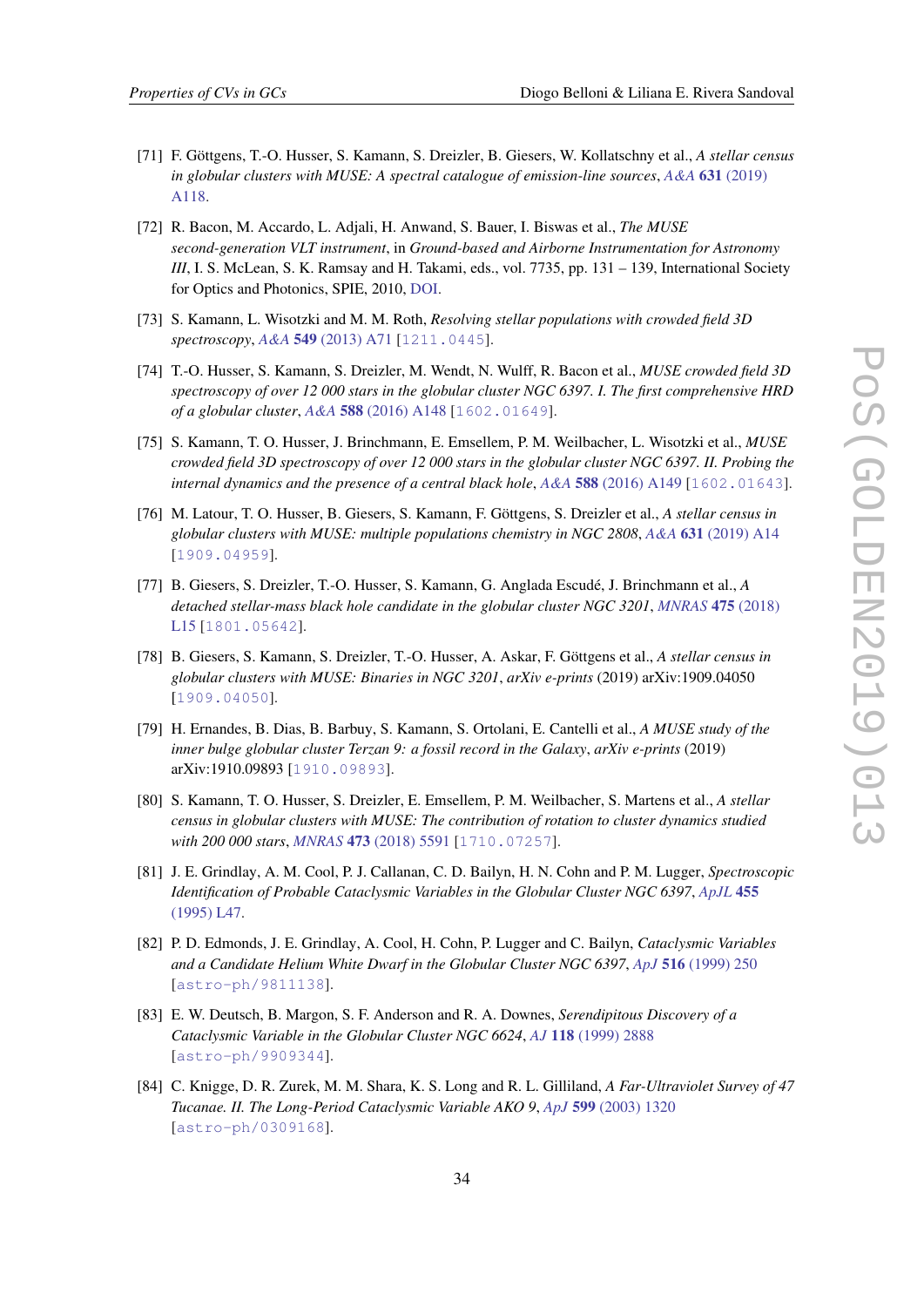- <span id="page-35-0"></span>[85] N. A. Webb and M. Servillat, *CV1 in the globular cluster M 22: confirming its nature through X-ray observations and optical spectroscopy*, *A&A* 551 [\(2013\) A60](https://doi.org/10.1051/0004-6361/201117229) [[1302.0199](https://arxiv.org/abs/1302.0199)].
- [86] H. N. Cohn, P. M. Lugger, S. M. Couch, J. Anderson, A. M. Cool, M. van den Berg et al., *Identification of Faint Chandra X-ray Sources in the Core-collapsed Globular Cluster NGC 6397: Evidence for a Bimodal Cataclysmic Variable Population*, *ApJ* 722 [\(2010\) 20](https://doi.org/10.1088/0004-637X/722/1/20) [[1106.1927](https://arxiv.org/abs/1106.1927)].
- [87] P. M. Lugger, H. N. Cohn, A. M. Cool, C. O. Heinke and J. Anderson, *Identification of Faint Chandra X-Ray Sources in the Core-collapsed Globular Cluster NGC 6752*, *ApJ* 841 [\(2017\) 53](https://doi.org/10.3847/1538-4357/aa6c56) [[1706.07891](https://arxiv.org/abs/1706.07891)].
- [88] A. M. Cool, D. Haggard, T. Arias, M. Brochmann, J. Dorfman, A. Gafford et al., *HST/ACS Imaging of Omega Centauri: Optical Counterparts of Chandra X-Ray Sources*, *ApJ* 763 [\(2013\) 126](https://doi.org/10.1088/0004-637X/763/2/126) [[1212.2646](https://arxiv.org/abs/1212.2646)].
- [89] C. Knigge, *The donor stars of cataclysmic variables*, *MNRAS* 373 [\(2006\) 484](https://doi.org/10.1111/j.1365-2966.2006.11096.x) [[astro-ph/0609671](https://arxiv.org/abs/astro-ph/0609671)].
- [90] J. Patterson and J. C. Raymond, *X-ray emission from cataclysmic variables with accretion disks. I - Hard X-rays. II - EUV/soft X-ray radiation*, *ApJ* 292 [\(1985\) 535.](https://doi.org/10.1086/163187)
- [91] T. Hayashi and M. Ishida, *A new comprehensive X-ray spectral model from the post-shock accretion column in intermediate polars*, *MNRAS* 438 [\(2014\) 2267.](https://doi.org/10.1093/mnras/stt2342)
- [92] K. Mukai, *X-Ray Emissions from Accreting White Dwarfs: A Review*, *PASP* 129 [\(2017\) 062001](https://doi.org/10.1088/1538-3873/aa6736) [[1703.06171](https://arxiv.org/abs/1703.06171)].
- [93] S. Henleywillis, A. M. Cool, D. Haggard, C. Heinke, P. Callanan and Y. Zhao, *A Deep X-ray Survey of the globular cluster Omega Centauri*, *MNRAS* 479 [\(2018\) 2834](https://doi.org/10.1093/mnras/sty675) [[1803.04822](https://arxiv.org/abs/1803.04822)].
- [94] C. O. Heinke, M. G. Ivanov, E. W. Koch, R. Andrews, L. Chomiuk, H. N. Cohn et al., *The X-ray emissivity of low-density stellar populations*, *MNRAS* 492 [\(2020\) 5684](https://doi.org/10.1093/mnras/staa194) [[2001.09476](https://arxiv.org/abs/2001.09476)].
- [95] T. M. Tauris and E. P. J. van den Heuvel, *Formation and evolution of compact stellar X-ray sources,* in Walter Lewin & Michiel van der Klis, eds, Compact stellar X-ray sources, vol. 39, pp. 623–665. Cambridge University Press, Cambridge, UK, 2006.
- [96] L. Bildsten and C. J. Deloye, *Ultracompact Binaries as Bright X-Ray Sources in Elliptical Galaxies*, *ApJL* 607 [\(2004\) L119](https://doi.org/10.1086/421844) [[astro-ph/0404234](https://arxiv.org/abs/astro-ph/0404234)].
- [97] T. F. Cartwright, M. C. Engel, C. O. Heinke, G. R. Sivakoff, J. J. Berger, J. C. Gladstone et al., *Galactic Ultracompact X-Ray Binaries: Empirical Luminosities*, *ApJ* 768 [\(2013\) 183](https://doi.org/10.1088/0004-637X/768/2/183) [[1303.5866](https://arxiv.org/abs/1303.5866)].
- [98] C. O. Heinke, N. Ivanova, M. C. Engel, K. Pavlovskii, G. R. Sivakoff, T. F. Cartwright et al., *Galactic Ultracompact X-Ray Binaries: Disk Stability and Evolution*, *ApJ* 768 [\(2013\) 184](https://doi.org/10.1088/0004-637X/768/2/184) [[1303.5864](https://arxiv.org/abs/1303.5864)].
- [99] P. Hertz and J. E. Grindlay, *X-ray evidence for white dwarf binaries in globular clusters*, *[ApJL](https://doi.org/10.1086/184008)* 267 [\(1983\) L83](https://doi.org/10.1086/184008).
- [100] Z. Eker, N. F. Ak, S. Bilir, D. Doğru, M. Tüysüz, E. Soydugan et al., A catalogue of *chromospherically active binary stars (third edition)*, *MNRAS* 389 [\(2008\) 1722](https://doi.org/10.1111/j.1365-2966.2008.13670.x) [[0805.4517](https://arxiv.org/abs/0805.4517)].
- [101] C. O. Heinke, J. E. Grindlay, P. M. Lugger, H. N. Cohn, P. D. Edmonds, D. A. Lloyd et al., *Analysis of the Quiescent Low-Mass X-Ray Binary Population in Galactic Globular Clusters*, *ApJ* 598 [\(2003\)](https://doi.org/10.1086/378885) [501](https://doi.org/10.1086/378885) [[astro-ph/0305445](https://arxiv.org/abs/astro-ph/0305445)].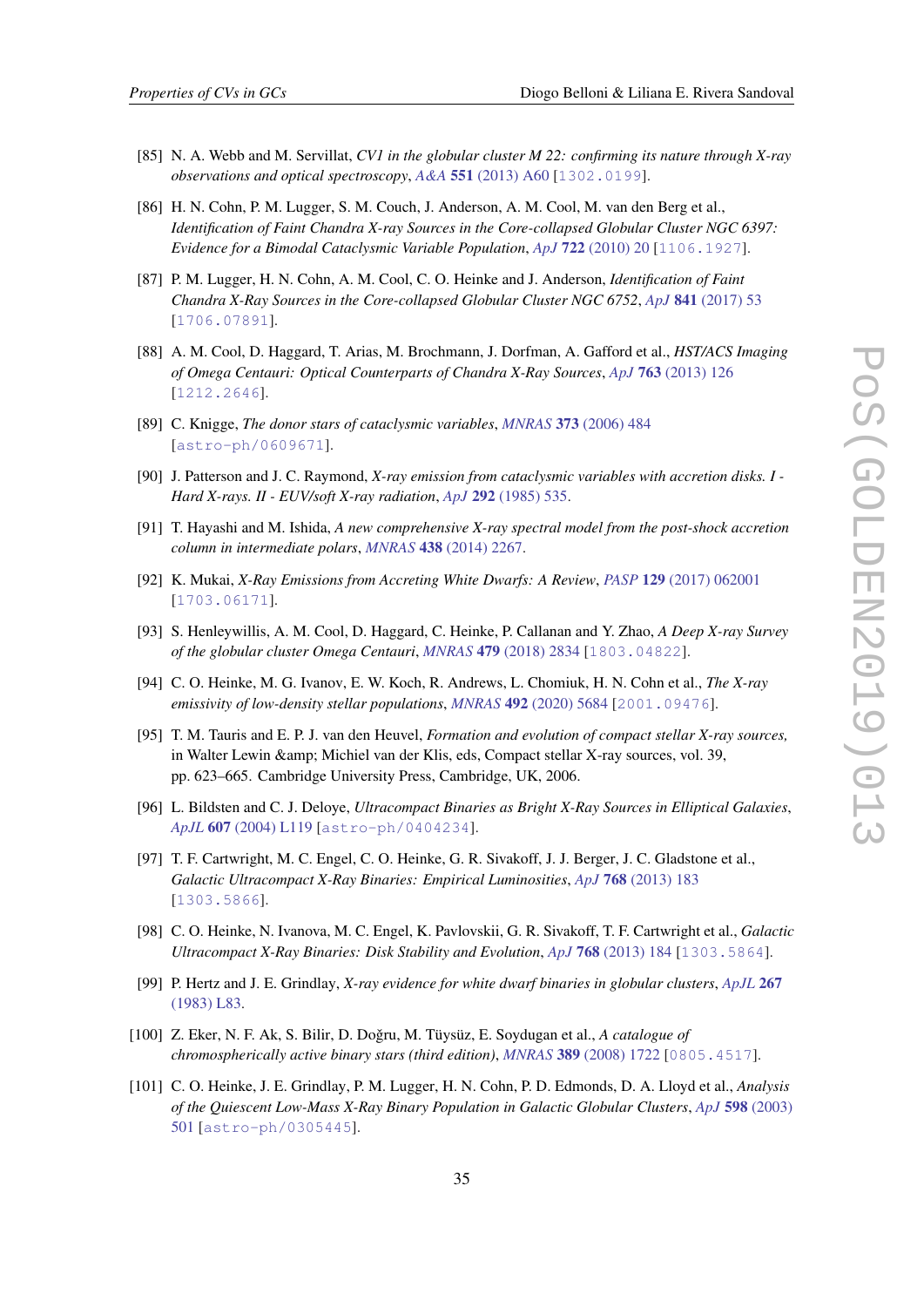- <span id="page-36-0"></span>[102] F. Verbunt and W. H. G. Lewin, *Compact stellar x-ray sources*, *Compact stellar X-ray sources* 39 (2006) 341.
- [103] J. E. Grindlay and S. Bogdanov, *Millisecond pulsars in globular clusters and the field*, *[Springer](https://doi.org/10.1007/978-3-540-76965-1_8) [Berlin Heidelberg](https://doi.org/10.1007/978-3-540-76965-1_8)* (2009) 165.
- [104] Z. Cheng, Z. Li, X. Xu and X. Li, *A Chandra Survey of Milky Way Globular Clusters. I. Emissivity and Abundance of Weak X-Ray Sources*, *ApJ* 858 [\(2018\) 33](https://doi.org/10.3847/1538-4357/aaba16) [[1803.09892](https://arxiv.org/abs/1803.09892)].
- [105] F. Verbunt and P. Hut, *The globular cluster population of x-ray binaries*, in *The Origin and Evolution of Neutron Stars*, vol. 125, p. 187, 1987.
- [106] D. Pooley, W. H. Lewin, S. F. Anderson, H. Baumgardt, A. V. Filippenko, B. M. Gaensler et al., *Dynamical formation of close binary systems in globular clusters*, *The Astrophysical Journal Letters* 591 (2003) L131.
- [107] M. B. Davies, G. Piotto and F. De Angeli, *Blue straggler production in globular clusters*, *Monthly Notices of the Royal Astronomical Society* 349 (2004) 129.
- [108] G. Beccari, F. R. Ferraro, E. Dalessandro, B. Lanzoni, S. Raso, L. Origlia et al., *Discovery of a Double Blue Straggler Sequence in M15: New Insight into the Core-collapse Process*, *[ApJ](https://doi.org/10.3847/1538-4357/ab13a4)* 876 [\(2019\) 87](https://doi.org/10.3847/1538-4357/ab13a4) [[1903.11113](https://arxiv.org/abs/1903.11113)].
- [109] D. A. VandenBerg, K. Brogaard, R. Leaman and L. Casagrand e, *The Ages of 55 Globular Clusters as Determined Using an Improved* ∆*V HB* TO *Method along with Color-Magnitude Diagram Constraints, and Their Implications for Broader Issues*, *ApJ* 775 [\(2013\) 134](https://doi.org/10.1088/0004-637X/775/2/134) [[1308.2257](https://arxiv.org/abs/1308.2257)].
- [110] A. P. Milone, G. Piotto, L. R. Bedin, A. Aparicio, J. Anderson, A. Sarajedini et al., *The ACS survey of Galactic globular clusters. XII. Photometric binaries along the main sequence*, *A&A* 540 [\(2012\)](https://doi.org/10.1051/0004-6361/201016384) [A16](https://doi.org/10.1051/0004-6361/201016384) [[1111.0552](https://arxiv.org/abs/1111.0552)].
- [111] R. de Grijs, C. Li, Y. Zheng, L. Deng, Y. Hu, M. B. N. Kouwenhoven et al., *Gravitational Conundrum? Dynamical Mass Segregation versus Disruption of Binary Stars in Dense Stellar Systems*, *ApJ* 765 [\(2013\) 4](https://doi.org/10.1088/0004-637X/765/1/4) [[1301.1926](https://arxiv.org/abs/1301.1926)].
- [112] J. E. Maxwell, P. M. Lugger, H. N. Cohn, C. O. Heinke, J. E. Grindlay, S. A. Budac et al., *X-Ray Binaries in the Ultrahigh Encounter Rate Globular Cluster NGC 6388*, *ApJ* 756 [\(2012\) 147](https://doi.org/10.1088/0004-637X/756/2/147) [[1208.1426](https://arxiv.org/abs/1208.1426)].
- [113] A. Bahramian, C. O. Heinke, G. R. Sivakoff and J. C. Gladstone, *Stellar Encounter Rate in Galactic Globular Clusters*, *ApJ* 766 [\(2013\) 136](https://doi.org/10.1088/0004-637X/766/2/136) [[1302.2549](https://arxiv.org/abs/1302.2549)].
- [114] D. Pooley, *Globular cluster x-ray sources*, *[Proceedings of the National Academy of Science](https://doi.org/10.1073/pnas.0913903107)* 107 [\(2010\) 7164](https://doi.org/10.1073/pnas.0913903107).
- [115] D. Pooley and P. Hut, *Dynamical Formation of Close Binaries in Globular Clusters: Cataclysmic Variables*, *ApJL* 646 [\(2006\) L143](https://doi.org/10.1086/507027) [[astro-ph/0605048](https://arxiv.org/abs/astro-ph/0605048)].
- [116] F. Verbunt, *A census with ROSAT of low-luminosity X-ray sources in globular clusters*, *[A&A](https://doi.org/10.1051/0004-6361:20000469)* 368 [\(2001\) 137](https://doi.org/10.1051/0004-6361:20000469) [[astro-ph/0012261](https://arxiv.org/abs/astro-ph/0012261)].
- [117] C. Ge, Z. Li, X. Xu, Q. Gu, Q. D. Wang, S. Roberts et al., *X-Ray Emissivity of Old Stellar Populations: A Local Group Census*, *ApJ* 812 [\(2015\) 130](https://doi.org/10.1088/0004-637X/812/2/130) [[1509.05863](https://arxiv.org/abs/1509.05863)].
- [118] M. J. Benacquista and J. M. B. Downing, *Relativistic binaries in globular clusters*, *[Living Reviews in](https://doi.org/10.12942/lrr-2013-4) [Relativity](https://doi.org/10.12942/lrr-2013-4)* 16 (2013) 4.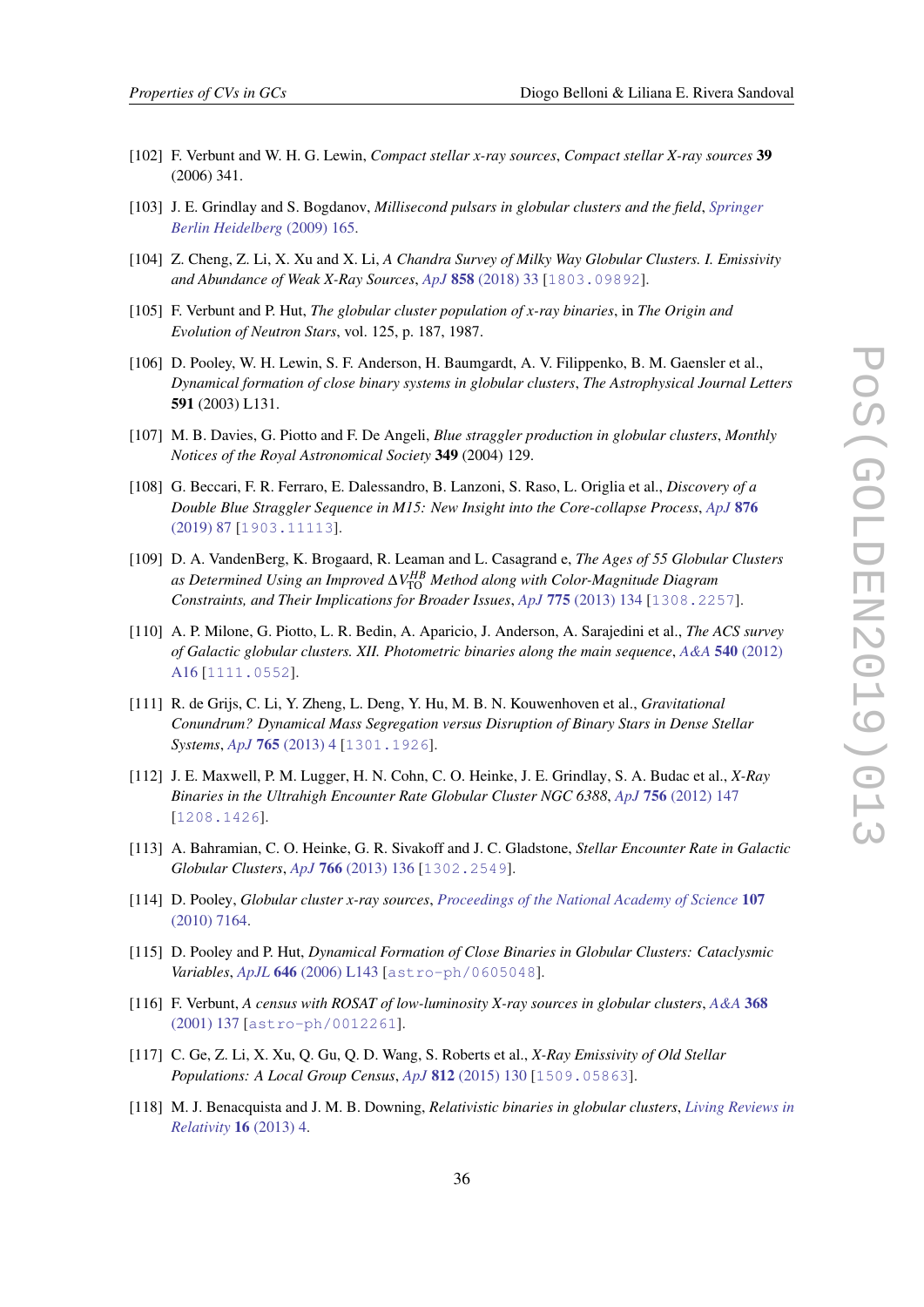- <span id="page-37-0"></span>[119] M. H. Hénon, *The Monte Carlo Method (Papers appear in the Proceedings of IAU Colloquium No. 10 Gravitational N-Body Problem (ed. by Myron Lecar), R. Reidel Publ. Co. , Dordrecht-Holland.)*, *Astrophysics and Space Science* 14 (1971) 151.
- [120] J. S. Stodolkiewicz, *Dynamical evolution of globular clusters. I*, *Acta Astron.* 32 (1982) 63.
- [121] J. S. Stodółkiewicz, *Dynamical evolution of globular clusters. II Binaries Method*, *Acta Astron.* 36 (1986) 19.
- [122] M. Giersz, *Monte Carlo simulations of star clusters I. First Results*, *MNRAS* 298 [\(1998\) 1239](https://doi.org/10.1046/j.1365-8711.1998.01734.x) [[astro-ph/9804127](https://arxiv.org/abs/astro-ph/9804127)].
- [123] M. Giersz, *Monte Carlo simulations of star clusters II. Tidally limited, multimass systems with stellar evolution*, *MNRAS* 324 [\(2001\) 218](https://doi.org/10.1046/j.1365-8711.2001.04337.x) [[astro-ph/0009341](https://arxiv.org/abs/astro-ph/0009341)].
- [124] M. Giersz, *Monte Carlo simulations of star clusters III. A million-body star cluster*, *[MNRAS](https://doi.org/10.1111/j.1365-2966.2006.10693.x)* 371 [\(2006\) 484](https://doi.org/10.1111/j.1365-2966.2006.10693.x) [[astro-ph/0512606](https://arxiv.org/abs/astro-ph/0512606)].
- [125] M. Giersz, D. C. Heggie and J. R. Hurley, *Monte Carlo simulations of star clusters IV. Calibration of the Monte Carlo code and comparison with observations for the open cluster M67*, *[MNRAS](https://doi.org/10.1111/j.1365-2966.2008.13407.x)* 388 [\(2008\) 429](https://doi.org/10.1111/j.1365-2966.2008.13407.x) [[0801.3968](https://arxiv.org/abs/0801.3968)].
- [126] A. Hypki and M. Giersz, *MOCCA code for star cluster simulations I. Blue stragglers, first results*, *MNRAS* 429 [\(2013\) 1221](https://doi.org/10.1093/mnras/sts415) [[1207.6700](https://arxiv.org/abs/1207.6700)].
- [127] M. Giersz, D. C. Heggie, J. R. Hurley and A. Hypki, *MOCCA code for star cluster simulations II. Comparison with N-body simulations*, *MNRAS* 431 [\(2013\) 2184](https://doi.org/10.1093/mnras/stt307) [[1112.6246](https://arxiv.org/abs/1112.6246)].
- [128] J. M. Fregeau, P. Cheung, S. F. Portegies Zwart and F. A. Rasio, *Stellar collisions during binary-binary and binary-single star interactions*, *MNRAS* 352 [\(2004\) 1](https://doi.org/10.1111/j.1365-2966.2004.07914.x) [[astro-ph/0401004](https://arxiv.org/abs/astro-ph/0401004)].
- [129] J. R. Hurley, O. R. Pols and C. A. Tout, *Comprehensive analytic formulae for stellar evolution as a function of mass and metallicity*, *MNRAS* 315 [\(2000\) 543](https://doi.org/10.1046/j.1365-8711.2000.03426.x) [[astro-ph/0001295](https://arxiv.org/abs/astro-ph/0001295)].
- [130] J. R. Hurley, C. A. Tout and O. R. Pols, *Evolution of binary stars and the effect of tides on binary populations*, *MNRAS* 329 [\(2002\) 897](https://doi.org/10.1046/j.1365-8711.2002.05038.x) [[astro-ph/0201220](https://arxiv.org/abs/astro-ph/0201220)].
- [131] T. Fukushige and D. C. Heggie, *The time-scale of escape from star clusters*, *MNRAS* 318 [\(2000\) 753](https://doi.org/10.1046/j.1365-8711.2000.03811.x) [[astro-ph/9910468](https://arxiv.org/abs/astro-ph/9910468)].
- [132] P. Kroupa, *Inverse dynamical population synthesis and star formation*, *MNRAS* 277 [\(1995\) 1491](https://doi.org/10.1093/mnras/277.4.1491) [[astro-ph/9508117](https://arxiv.org/abs/astro-ph/9508117)].
- [133] P. Kroupa, *The dynamical properties of stellar systems in the Galactic disc*, *[MNRAS](https://doi.org/10.1093/mnras/277.4.1507)* 277 (1995) [1507](https://doi.org/10.1093/mnras/277.4.1507) [[astro-ph/9508084](https://arxiv.org/abs/astro-ph/9508084)].
- [134] P. Kroupa, *Star cluster evolution, dynamical age estimation and the kinematical signature of star formation*, *MNRAS* 277 [\(1995\) 1522](https://doi.org/10.1093/mnras/277.4.1522) [[astro-ph/9507017](https://arxiv.org/abs/astro-ph/9507017)].
- [135] P. Kroupa, *Initial Conditions for Star Clusters*, in *The Cambridge N-Body Lectures*, S. J. Aarseth, C. A. Tout and R. A. Mardling, eds., vol. 760 of *Lecture Notes in Physics, Berlin Springer Verlag*, p. 181, 2008, [0803.1833](https://arxiv.org/abs/0803.1833), [DOI.](https://doi.org/10.1007/978-1-4020-8431-7_8)
- [136] P. Kroupa, C. Weidner, J. Pflamm-Altenburg, I. Thies, J. Dabringhausen, M. Marks et al., *The Stellar and Sub-Stellar Initial Mass Function of Simple and Composite Populations,* in Oswalt T. D., Gilmore G., eds, Planets, Stars and Stellar Systems, Vol. 5., p. 115. Springer, Berlin, 2013. [1112.3340](https://arxiv.org/abs/1112.3340). 10.1007/978-94-007-5612-0\_4.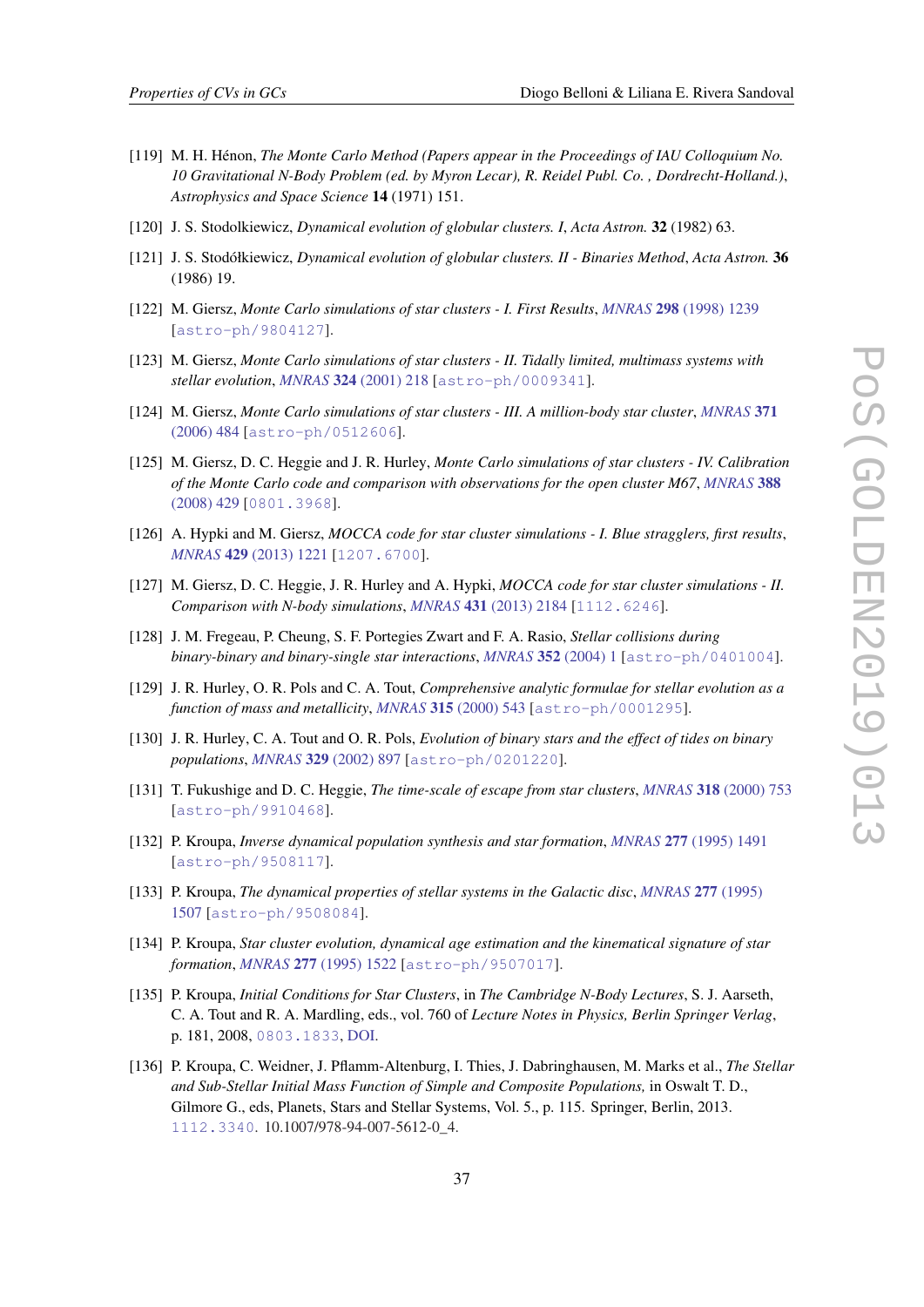- <span id="page-38-0"></span>[137] M. Marks, P. Kroupa and S. Oh, *An analytical description of the evolution of binary orbital-parameter distributions in N-body computations of star clusters*, *MNRAS* 417 [\(2011\) 1684](https://doi.org/10.1111/j.1365-2966.2011.19257.x) [[1106.5050](https://arxiv.org/abs/1106.5050)].
- [138] A. R. King and U. Kolb, *Consequential angular momentum loss and the period gap of cataclysmic variables*, *ApJ* 439 [\(1995\) 330](https://doi.org/10.1086/175176).
- [139] M. R. Schreiber, M. Zorotovic and T. P. G. Wijnen, *Three in one go: consequential angular momentum loss can solve major problems of CV evolution*, *MNRAS* 455 [\(2016\) L16](https://doi.org/10.1093/mnrasl/slv144) [[1510.04294](https://arxiv.org/abs/1510.04294)].
- [140] D. C. Heggie, *Binary evolution in stellar dynamics*, *MNRAS* 173 [\(1975\) 729.](https://doi.org/10.1093/mnras/173.3.729)
- [141] J. G. Hills, *Encounters between binary and single stars and their effect on the dynamical evolution of stellar systems*, *AJ* 80 [\(1975\) 809.](https://doi.org/10.1086/111815)
- [142] Z. Cheng, Z. Li, X. Xu, X. Li, Z. Zhu and T. Fang, *A Chandra Survey of Milky Way Globular Clusters. II. Testing the Hills-Heggie Law*, *ApJ* 869 [\(2018\) 52](https://doi.org/10.3847/1538-4357/aaeb1e) [[1810.09614](https://arxiv.org/abs/1810.09614)].
- [143] C. Weidner, P. Kroupa and S. S. Larsen, *Implications for the formation of star clusters from extragalactic star formation rates*, *MNRAS* 350 [\(2004\) 1503](https://doi.org/10.1111/j.1365-2966.2004.07758.x) [[astro-ph/0402631](https://arxiv.org/abs/astro-ph/0402631)].
- [144] S. Recchi and P. Kroupa, *The chemical evolution of galaxies with a variable integrated galactic initial mass function*, *MNRAS* 446 [\(2015\) 4168](https://doi.org/10.1093/mnras/stu2338) [[1411.0318](https://arxiv.org/abs/1411.0318)].
- [145] C. Schulz, J. Pflamm-Altenburg and P. Kroupa, *Mass distributions of star clusters for different star formation histories in a galaxy cluster environment*, *A&A* 582 [\(2015\) A93](https://doi.org/10.1051/0004-6361/201425296) [[1507.00860](https://arxiv.org/abs/1507.00860)].
- [146] M. Kilic, J. A. Munn, H. C. Harris, T. von Hippel, J. W. Liebert, K. A. Williams et al., *The Ages of the Thin Disk, Thick Disk, and the Halo from Nearby White Dwarfs*, *ApJ* 837 [\(2017\) 162](https://doi.org/10.3847/1538-4357/aa62a5) [[1702.06984](https://arxiv.org/abs/1702.06984)].
- [147] M. Marks and P. Kroupa, *Dynamical population synthesis: constructing the stellar single and binary contents of galactic field populations, MNRAS* 417 [\(2011\) 1702](https://doi.org/10.1111/j.1365-2966.2011.19519.x) [[1109.2896](https://arxiv.org/abs/1109.2896)].
- [148] A. Askar, M. Giersz, W. Pych and E. Dalessandro, *COCOA Code for Creating Mock Observations of Star Cluster Models*, *[MNRAS](https://doi.org/10.1093/mnras/sty101)* (2018) [[1703.09160](https://arxiv.org/abs/1703.09160)].
- [149] M. Zorotovic, M. R. Schreiber, B. T. Gänsicke and A. Nebot Gómez-Morán, *Post-common-envelope binaries from SDSS. IX: Constraining the common-envelope efficiency*, *A&A* 520 [\(2010\) A86](https://doi.org/10.1051/0004-6361/200913658) [[1006.1621](https://arxiv.org/abs/1006.1621)].
- [150] S. Toonen and G. Nelemans, *The effect of common-envelope evolution on the visible population of post-common-envelope binaries*, *A&A* 557 [\(2013\) A87](https://doi.org/10.1051/0004-6361/201321753) [[1309.0327](https://arxiv.org/abs/1309.0327)].
- [151] J. Camacho, S. Torres, E. García-Berro, M. Zorotovic, M. R. Schreiber, A. Rebassa-Mansergas et al., *Monte Carlo simulations of post-common-envelope white dwarf + main sequence binaries: comparison with the SDSS DR7 observed sample*, *A&A* 566 [\(2014\) A86](https://doi.org/10.1051/0004-6361/201323052) [[1404.5464](https://arxiv.org/abs/1404.5464)].
- [152] R. Cojocaru, A. Rebassa-Mansergas, S. Torres and E. García-Berro, *The population of white dwarf-main sequence binaries in the SDSS DR 12*, *MNRAS* 470 [\(2017\) 1442](https://doi.org/10.1093/mnras/stx1326) [[1705.05888](https://arxiv.org/abs/1705.05888)].
- [153] X.-C. Meng and W.-M. Yang, *Binary population synthesis study of the supersoft X-ray phase of single degenerate type Ia supernova progenitors*, *[Research in Astronomy and Astrophysics](https://doi.org/10.1088/1674-4527/11/8/008)* 11 (2011) [965](https://doi.org/10.1088/1674-4527/11/8/008) [[1105.0754](https://arxiv.org/abs/1105.0754)].
- [154] Z.-Y. Zuo and X.-D. Li, *The Contribution of X-ray Binaries to the Evolution of Late-type Galaxies: Evolutionary Population Synthesis Simulations*, *ApJ* 733 [\(2011\) 5](https://doi.org/10.1088/0004-637X/733/1/5) [[1103.2199](https://arxiv.org/abs/1103.2199)].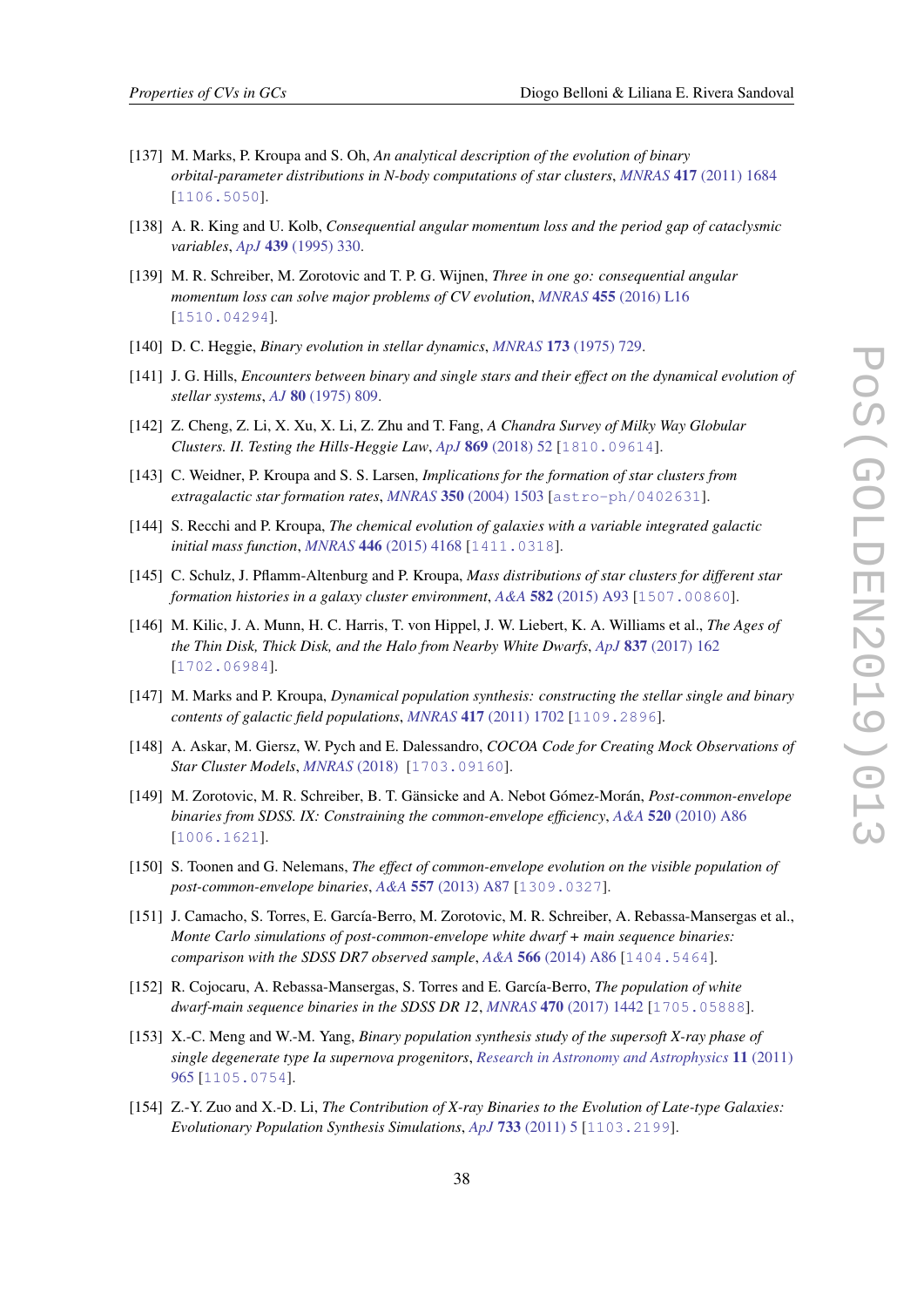- <span id="page-39-0"></span>[155] M. Zorotovic and M. R. Schreiber, *The origin of single low-mass WDs: another problem that consequential angular momentum loss in CVs might solve*, *MNRAS* 466 [\(2017\) L63](https://doi.org/10.1093/mnrasl/slw236) [[1611.07309](https://arxiv.org/abs/1611.07309)].
- [156] H.-L. Chen, T. E. Woods, L. R. Yungelson, M. Gilfanov and Z. Han, *Next generation population synthesis of accreting white dwarfs - I. Hybrid calculations using BSE+MESA*, *[MNRAS](https://doi.org/10.1093/mnras/stu1884)* 445 (2014) [1912](https://doi.org/10.1093/mnras/stu1884) [[1404.4450](https://arxiv.org/abs/1404.4450)].
- [157] M. Zorotovic, M. R. Schreiber, S. G. Parsons, B. T. Gänsicke, A. Hardy, C. Agurto-Gangas et al., *Detached cataclysmic variables are crossing the orbital period gap*, *MNRAS* 457 [\(2016\) 3867](https://doi.org/10.1093/mnras/stw246) [[1601.07785](https://arxiv.org/abs/1601.07785)].
- [158] S. Oh, P. Kroupa and J. Pflamm-Altenburg, *Dependency of Dynamical Ejections of O Stars on the Masses of Very Young Star Clusters*, *ApJ* 805 [\(2015\) 92](https://doi.org/10.1088/0004-637X/805/2/92) [[1503.08827](https://arxiv.org/abs/1503.08827)].
- [159] S. Oh and P. Kroupa, *Dynamical ejections of massive stars from young star clusters under diverse initial conditions*, *A&A* 590 [\(2016\) A107](https://doi.org/10.1051/0004-6361/201628233) [[1604.00006](https://arxiv.org/abs/1604.00006)].
- [160] D. Belloni, P. Kroupa, H. J. Rocha-Pinto and M. Giersz, *Dynamical equivalence, the origin of the Galactic field stellar and binary population, and the initial radius-mass relation of embedded clusters*, *MNRAS* 474 [\(2018\) 3740](https://doi.org/10.1093/mnras/stx3034) [[1711.07987](https://arxiv.org/abs/1711.07987)].
- [161] D. Belloni, M. R. Schreiber, M. Zorotovic, K. Iłkiewicz, J. R. Hurley, M. Giersz et al., *No cataclysmic variables missing: higher merger rate brings into agreement observed and predicted space densities*, *MNRAS* 478 [\(2018\) 5626](https://doi.org/10.1093/mnras/sty1421) [[1806.05687](https://arxiv.org/abs/1806.05687)].
- [162] N. Giacobbo, M. Mapelli and M. Spera, *Merging black hole binaries: the effects of progenitor's metallicity, mass-loss rate and Eddington factor, <i>MNRAS* 474 [\(2018\) 2959](https://doi.org/10.1093/mnras/stx2933) [[1711.03556](https://arxiv.org/abs/1711.03556)].
- [163] J. S. W. Claeys, O. R. Pols, R. G. Izzard, J. Vink and F. W. M. Verbunt, *Theoretical uncertainties of the Type Ia supernova rate*, *A&A* 563 [\(2014\) A83](https://doi.org/10.1051/0004-6361/201322714) [[1401.2895](https://arxiv.org/abs/1401.2895)].
- [164] Z. Cheng, Z. Li, X. Li, X. Xu and T. Fang, *Exploring the Mass Segregation Effect of X-Ray Sources in Globular Clusters: The Case of 47 Tucanae*, *ApJ* 876 [\(2019\) 59](https://doi.org/10.3847/1538-4357/ab1593) [[1904.01404](https://arxiv.org/abs/1904.01404)].
- [165] Z. Cheng, Z. Li, T. Fang, X. Li and X. Xu, *Exploring the Mass Segregation Effect of X-Ray Sources in Globular Clusters. II. The Case of Terzan 5*, *ApJ* 883 [\(2019\) 90](https://doi.org/10.3847/1538-4357/ab3c6d) [[1908.06392](https://arxiv.org/abs/1908.06392)].
- [166] Z. Cheng, H. Mu, Z. Li, X. Xu, W. Wang and X. Li, *Exploring the Mass Segregation Effect of X-Ray Sources in Globular Clusters. III. Signs of Binary Disruption in M28*, *ApJ* 892 [\(2020\) 16](https://doi.org/10.3847/1538-4357/ab7933) [[2002.12051](https://arxiv.org/abs/2002.12051)].
- [167] M. Marks and P. Kroupa, *Inverse dynamical population synthesis. Constraining the initial conditions of young stellar clusters by studying their binary populations*, *A&A* 543 [\(2012\) A8](https://doi.org/10.1051/0004-6361/201118231) [[1205.1508](https://arxiv.org/abs/1205.1508)].
- [168] D. Belloni, M. R. Schreiber, A. F. Pala, B. T. Gänsicke, M. Zorotovic and C. V. Rodrigues, *Evidence for reduced magnetic braking in polars from binary population models*, *MNRAS* 491 [\(2020\) 5717](https://doi.org/10.1093/mnras/stz3413) [[1910.06333](https://arxiv.org/abs/1910.06333)].
- [169] G. S. Thomson, C. Knigge, A. Dieball, T. J. Maccarone, A. Dolphin, D. Zurek et al., *A multiwavelength survey of NGC 6752: X-ray counterparts, two new dwarf novae and a core-collapsed radial profile*, *MNRAS* 423 [\(2012\) 2901](https://doi.org/10.1111/j.1365-2966.2012.21104.x) [[1204.4723](https://arxiv.org/abs/1204.4723)].
- [170] A. Dobrotka, J.-P. Lasota and K. Menou, *All Quiet in Globular Clusters*, *ApJ* 640 [\(2006\) 288](https://doi.org/10.1086/500042) [[astro-ph/0509359](https://arxiv.org/abs/astro-ph/0509359)].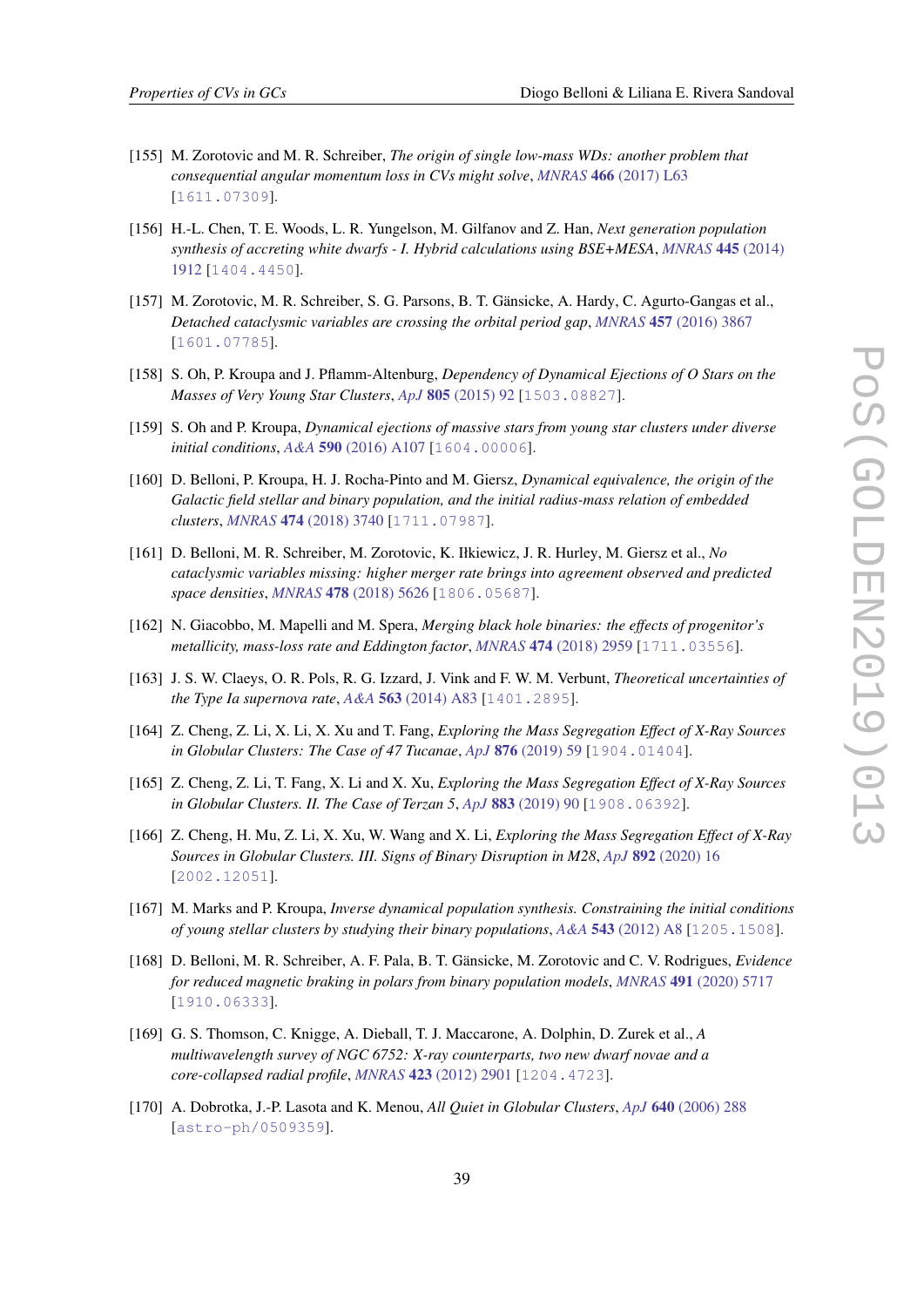- <span id="page-40-0"></span>[171] J. Van Paradijs and M. Van der Klis, *Low-mass X-ray binaries,* in Bleeker, Johan A. M. and Geiss, Johannes and Huber, Martin C. E.*, eds, The Century of Space Science*, pp. 811–822. Springer Netherlands, Dordrecht, 2001. [10.1007/978-94-010-0320-9\\_34.](https://doi.org/10.1007/978-94-010-0320-9_34)
- [172] D. Belloni and M. R. Schreiber, *Are white dwarf magnetic fields in close binaries generated during common-envelope evolution?*, *MNRAS* 492 [\(2020\) 1523](https://doi.org/10.1093/mnras/stz3601) [[1910.08582](https://arxiv.org/abs/1910.08582)].
- [173] J. E. Grindlay, C. Heinke, P. D. Edmonds and S. S. Murray, *High-Resolution X-ray Imaging of a Globular Cluster Core: Compact Binaries in 47Tuc*, *Science* 292 [\(2001\) 2290](https://doi.org/10.1126/science.1061135) [[astro-ph/0105528](https://arxiv.org/abs/astro-ph/0105528)].
- [174] C. O. Heinke, J. E. Grindlay, P. D. Edmonds, H. N. Cohn, P. M. Lugger, F. Camilo et al., *A Deep Chandra Survey of the Globular Cluster 47 Tucanae: Catalog of Point Sources*, *ApJ* 625 [\(2005\) 796](https://doi.org/10.1086/429899) [[astro-ph/0503132](https://arxiv.org/abs/astro-ph/0503132)].
- [175] S. Bhattacharya, C. O. Heinke, A. I. Chugunov, P. C. C. Freire, A. r. Ridolfi and S. Bogdanov, *Chandra studies of the globular cluster 47 Tucanae: A deeper X-ray source catalogue, five new X-ray counterparts to millisecond radio pulsars, and new constraints to r-mode instability window*, *MNRAS* 472 [\(2017\) 3706](https://doi.org/10.1093/mnras/stx2241) [[1709.01807](https://arxiv.org/abs/1709.01807)].
- [176] D. Haggard, A. M. Cool and M. B. Davies, *A Chandra Study of the Galactic Globular Cluster Omega Centauri*, *ApJ* 697 [\(2009\) 224](https://doi.org/10.1088/0004-637X/697/1/224) [[0902.2397](https://arxiv.org/abs/0902.2397)].
- [177] R. Giacconi, P. Rosati, P. Tozzi, M. Nonino, G. Hasinger, C. Norman et al., *First Results from the X-Ray and Optical Survey of the Chandra Deep Field South*, *ApJ* 551 [\(2001\) 624](https://doi.org/10.1086/320222) [[astro-ph/0007240](https://arxiv.org/abs/astro-ph/0007240)].
- [178] V. F. Suleimanov, V. Doroshenko and K. Werner, *Hard X-ray view on intermediate polars in the Gaia era*, *MNRAS* 482 [\(2019\) 3622](https://doi.org/10.1093/mnras/sty2952) [[1809.05740](https://arxiv.org/abs/1809.05740)].
- [179] R. Stehle, U. Kolb and H. Ritter, *Modelling Population II cataclysmic variables.*, *A&A* 320 (1997) 136.

## DISCUSSION

ANNA F. PALA: We see a lack of period bouncers in the Galactic-field CV population. Can this also be the reason for the lack of dwarf novae in GCs? Did you include period bouncers in your models?

DIOGO BELLONI: Period bouncers are included in the models by Belloni et al. (2016 [\[35](#page-31-0)]; 2017a [[36\]](#page-31-0); 2017b [[37\]](#page-32-0); 2019 [\[38](#page-32-0)]). One interesting difference between GCs and the Galactic disc is connected with the history of the star formation rate, which is rather different for both Galactic components. While in GCs we expect a/some burst(s) at the beginning, in the Galactic disc star/binary formation is expected to be roughly constant throughout its life-time, which makes GC CVs much older than the Galactic-field CV population. If the paucity of period bouncers in the Galactic CV population is somehow connected with longer evolutionary time-scales (e.g. Pala et al. 2020 [\[45](#page-32-0)]; Belloni et al. 2020a [\[168](#page-39-0)]), we would have a higher fraction of period bouncers in GCs, but still a significant fraction of CVs around the orbital period minimum, which have very short duty cycles. Therefore, the apparent lack of dwarf novae in GCs more likely is a consequence